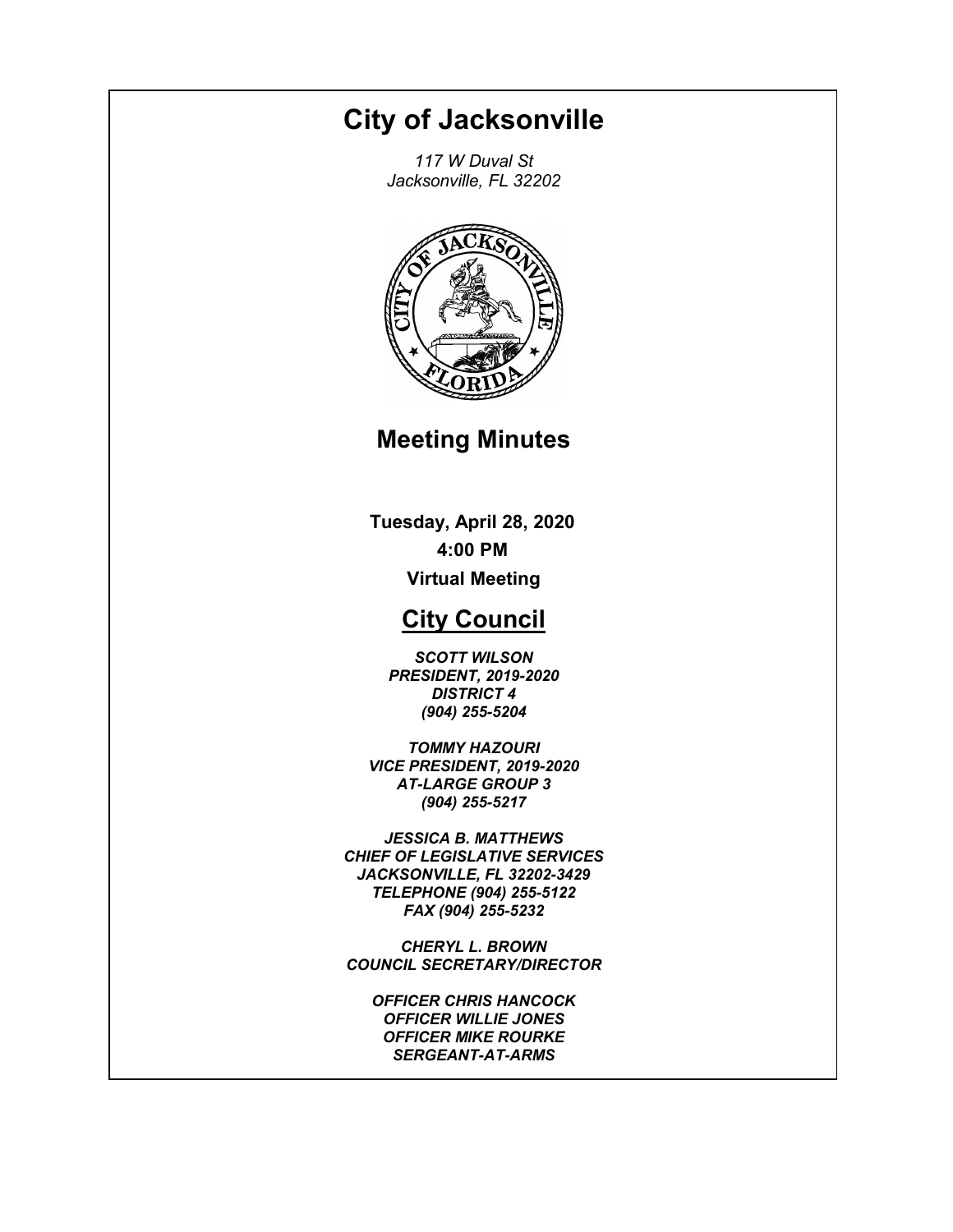# **INVOCATION-Council Member Terrance Freeman**

# **PLEDGE OF ALLEGIANCE-Council Member Terrance Freeman**

#### **ROLL CALL**

**The Floor Leader moved the item be Roll Call. The motion CARRIED. Roll Call was ordered. The Chair declared the File Roll Call.**

19 - Becton, Bowman, Boylan, Carlucci, Cumber, DeFoor, Dennis, Diamond, Ferraro, Freeman, Gaffney, Hazouri, Morgan, Newby, Pittman, Priestly Jackson, Salem, White, and Wilson **Aye:**

**APPROVE MINUTES of Regular Meeting of April 14,2020.**

**COMMITTEE MEETINGS FOR THE WEEK OF May 4-5, 2020.**

**Zoom Meeting format has been adopted in an effort to encourage social distancing and in accordance with Gov. DeSantis' Executive Order Number 20-69, "Local government bodies may utilize communications media technology, such as telephonic and video conferencing, as provided in section 120.54(5)(b)2., Florida Statutes." The Council will operate under the provisions of Ordinance 2020-200-E as adopted by the Council on April 7, 2020 and hereto attached.**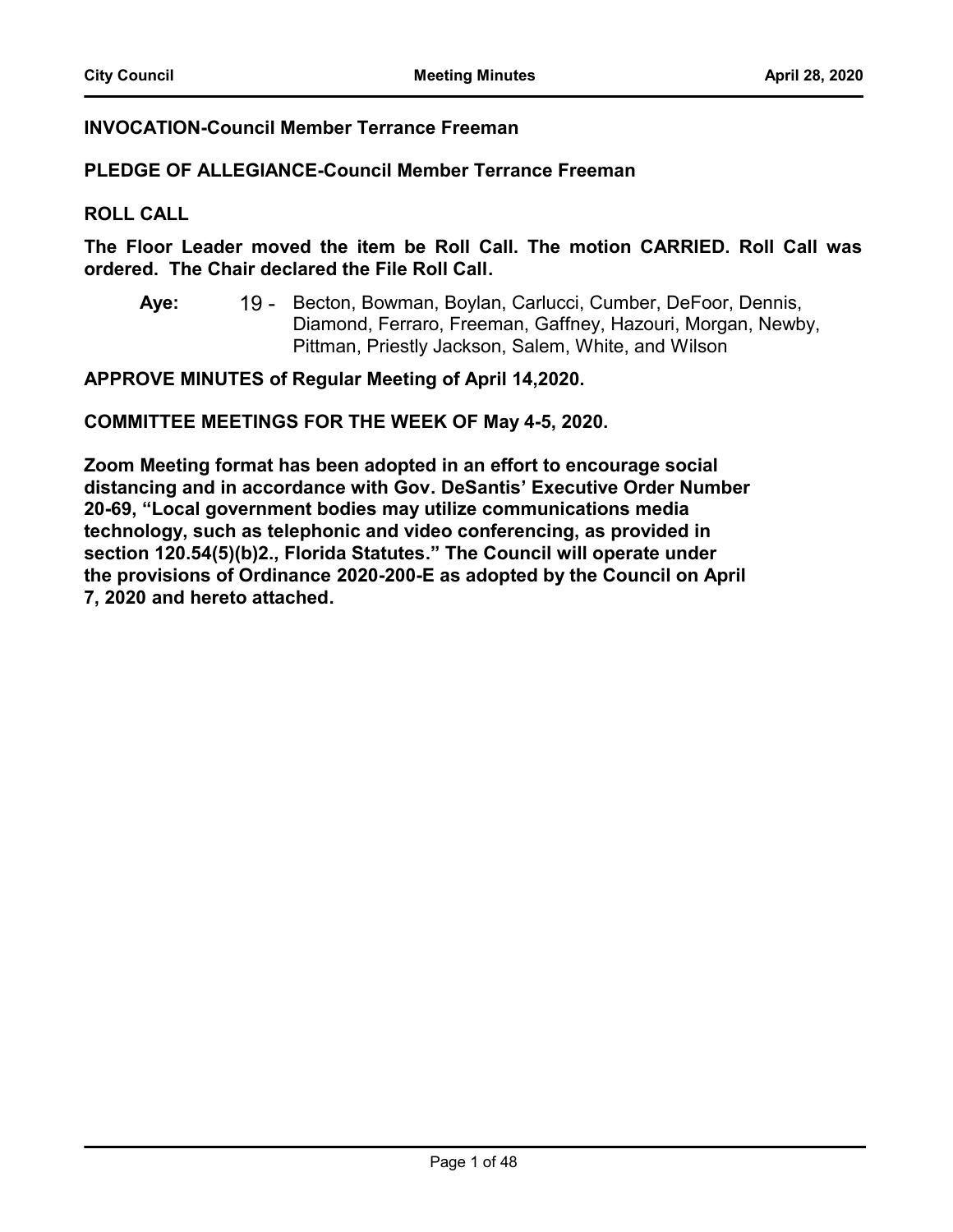# **Public Hearings and Public Participation**

**For matters which have state-mandated public hearings pursuant to Chapter 166,Florida Statutes, and the Jacksonville Ordinance Code, including quasi-judicial matters and those items which fall under the public participation requirements of Section 286.0114, Florida Statutes, the Council must allow for the public to provide their comments by participation in the CMT meeting or by electronic mail, written comment,**

**or other stated method, as applicable. Instructions for the public as to the methods of communication should be provided in the notice.**

**These communications from the public shall be read into the record (up to the 3 minute time limit) prior the Council taking action on the item provided that the public statement must be sent to a proscribed address within the time permitted (for instance, the first email address created for comments is ccmeeting04282020@coj.net and others email addresses will be created using future Council meeting dates).**

**For statements sent for a regular noticed Council meeting scheduled for 5:00 p.m. or later, the statement must be received by 12:00 noon the day of the Council meeting. For special Council or Council committee meetings set for times prior to 5:00 p.m., the statement must be received by 2:00 p.m. the prior business day. So for example, if individuals want to submit comments to committee meetings, they would use the same email address for Council meetings and submit their comments for Monday committee meetings by 2:00 p.m. the Friday prior to committee meeting occurring on Monday or for Tuesday committee meetings, 2:00 p.m. the Monday prior to the Tuesday committee meetings.**

**Email address created for comments is ccmeeting04282020@coj.net**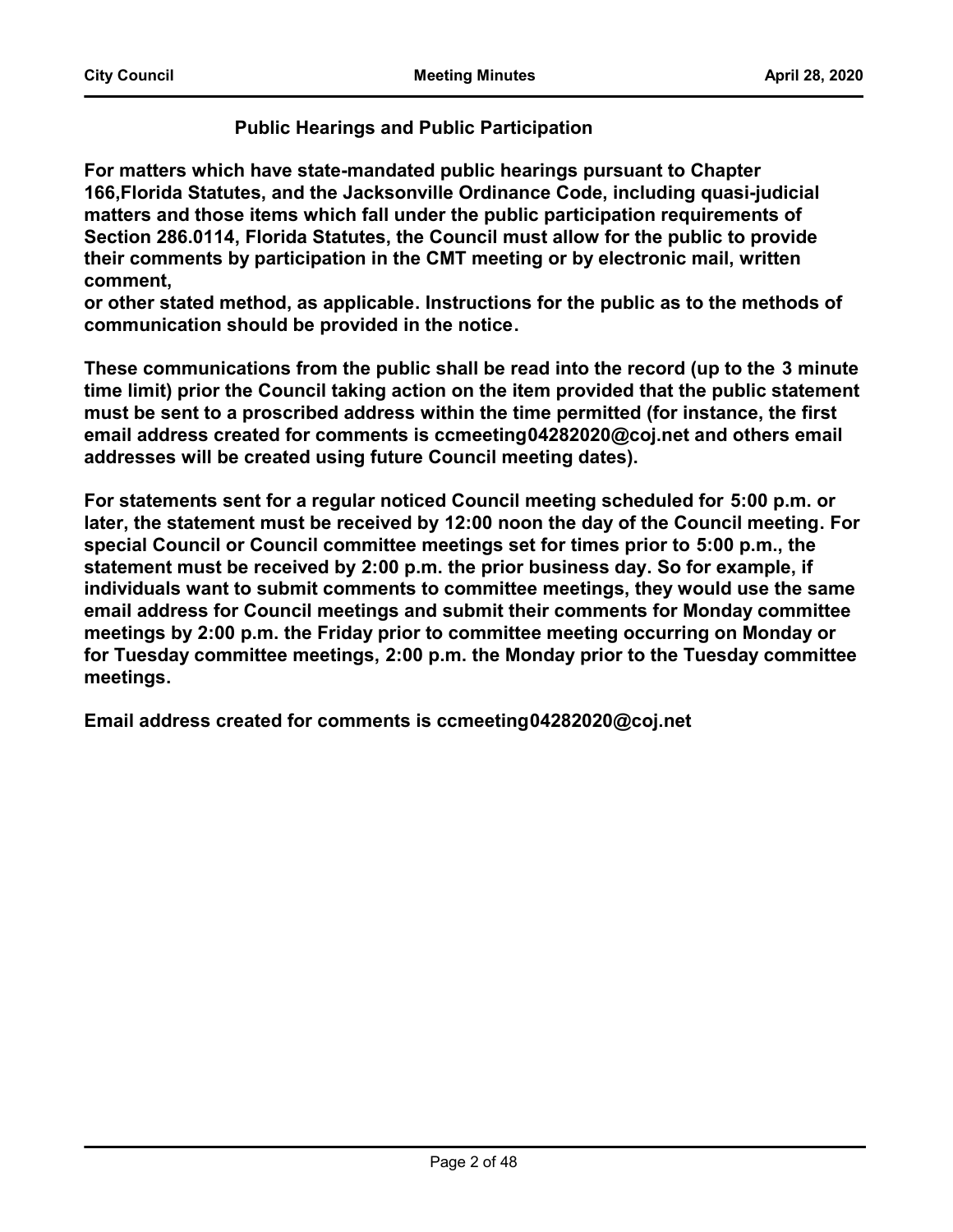| Neighborhoods, Community<br>Services, Public Health |         |                                   |      |                  |
|-----------------------------------------------------|---------|-----------------------------------|------|------------------|
| & Safety                                            | Monday  | 9:30 am Agenda Mtg                |      | 9:00 CM White    |
| Transportation, Energy &<br><b>Utilities</b>        | Monday  | 2:00 pm Agenda Mtg                |      | 1:30 CM Freeman  |
| Finance                                             | Tuesday | 9:30 am Agenda Mtg 9:00 CM Bowman |      |                  |
| <b>Rules</b>                                        | Tuesday | 2:00 pm Agenda Mtg 1:30 CM Morgan |      |                  |
| Land Use & Zoning                                   | Tuesdav | 5:00 pm Agenda Mtg                | 1:00 | <b>CM Becton</b> |

If a person decides to appeal any decision made by the Council with respect to any matter considered at such meeting, such person will need a record of the proceedings, and for such purposes, such person may need to ensure that a verbatim record of the proceedings is made, which record includes the testimony and evidence upon which the appeal is to be based.

> The Next Council meeting will be held May 12, 2020. To Access Council & Committee Agendas on the Web: http//www.coj.net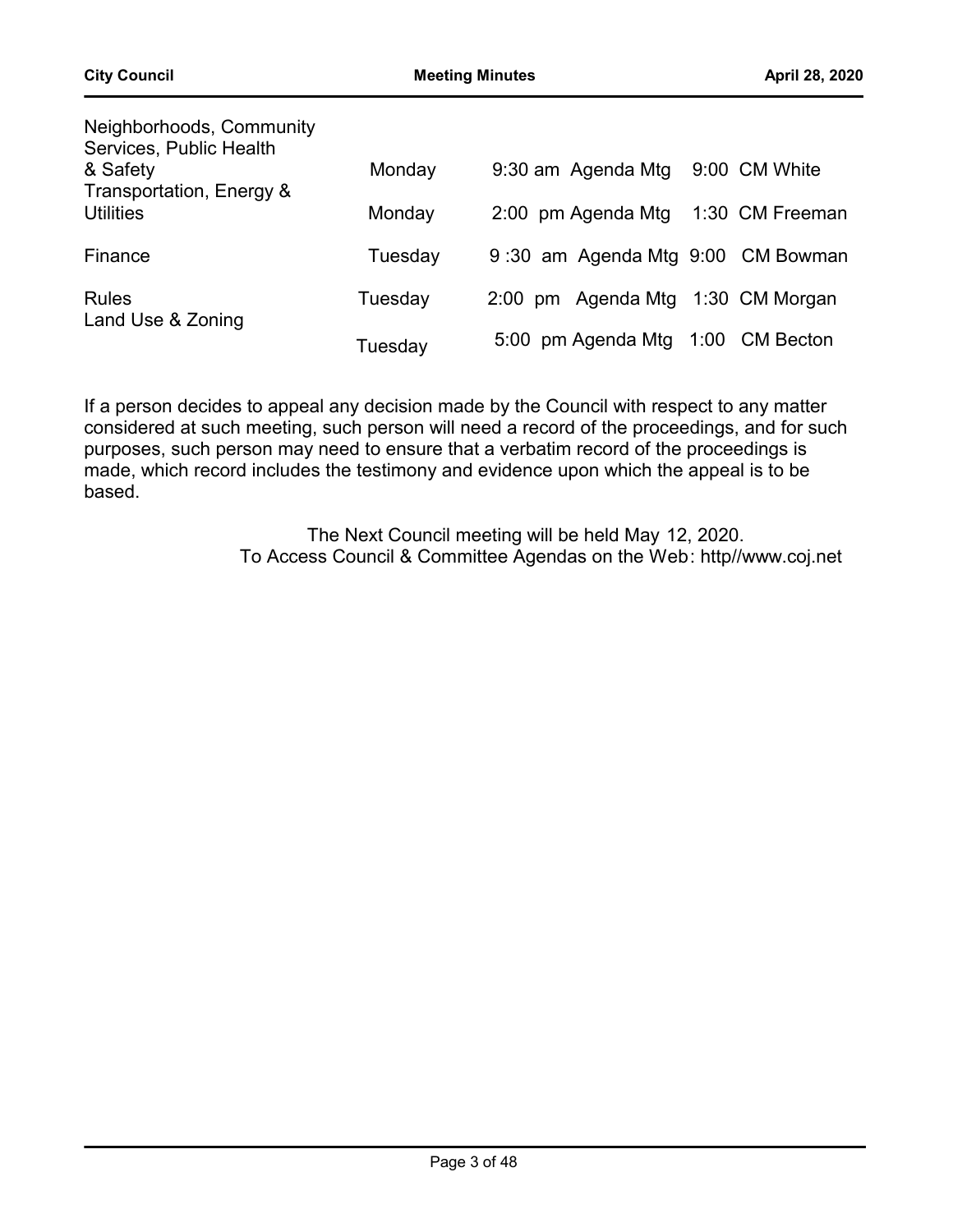**COMMUNICATION(S) FROM THE MAYOR AND OTHER ENTITIES: FOR COUNCIL MEETING April 28, 2020.**

**OFFICE OF MAYOR - Enclosed are the Resolutions and Ordinances which were passed by the Council in Regular Session on April 14, 2020.** 

**OFFICE OF GENERAL COUNSEL - Submitted the Memo file for 2019-219 a Memorandum GC #1361206 v1-Memo to LSD File 2020-219 (Police & Fire) Original Bills-received via email on 4/14/20.**

**OFFICE OF GENERAL COUNSEL - Submitted the Memo file for 2019-220 a Memorandum GC #1361207 v1-Legislation amending 120.309 Ord Code 2020-220(Corrections Officers) received on 4/14/20.**

**April 28th-PRESENTATION BY Congressman Al Lawson, Representative of FL (5th District)- to Provide a Brief Update to the City Council.** 

**May 12th-PRESENTATION BY Congressman John Rutherford,Representative of FL (4th District)- to Provide a Brief Update to the City Council.**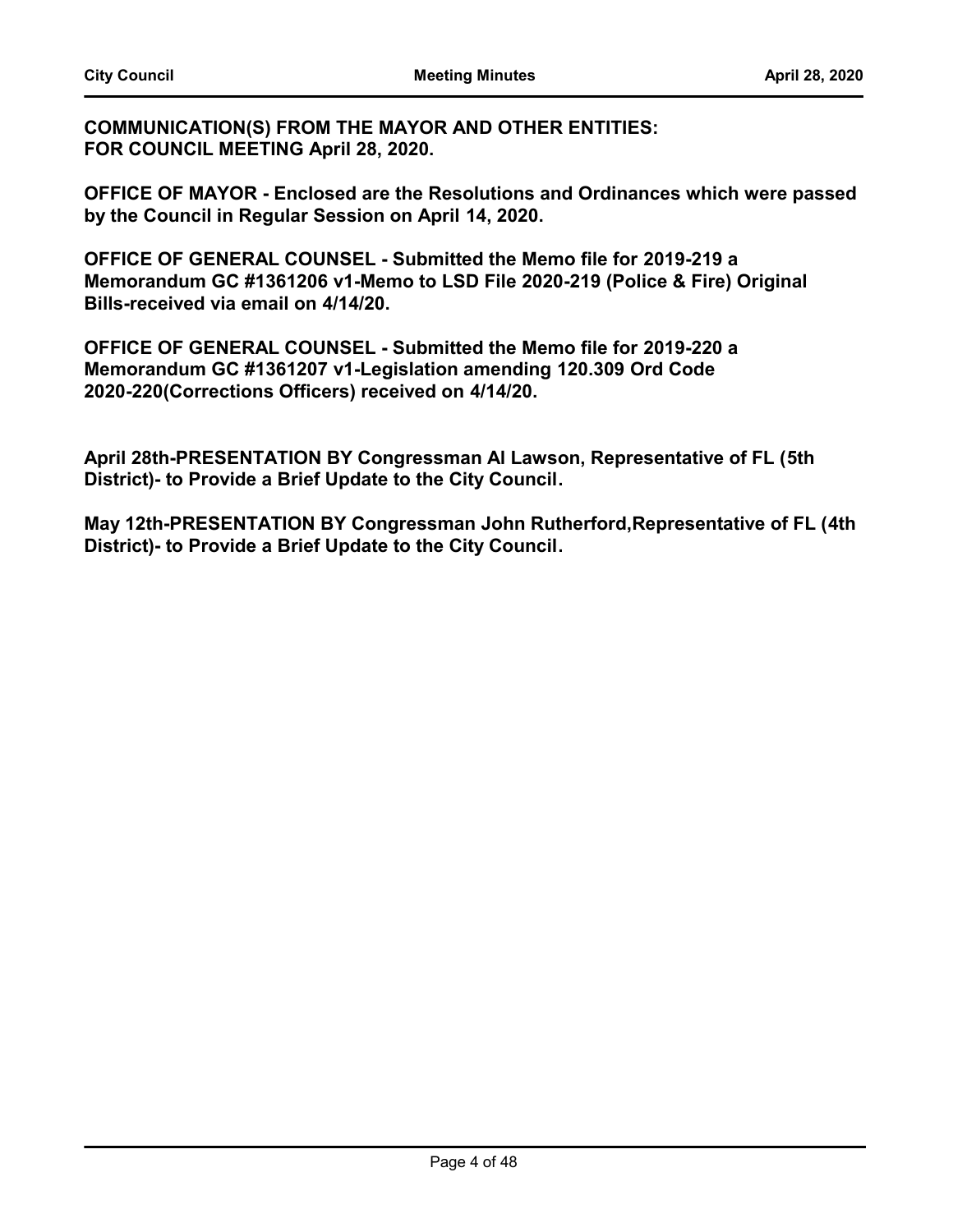# **QUASI-JUDICIAL ORDINANCES:**

**1. 2019-0878** ORD-Q Rezoning at 0 Biscayne Blvd. & 0 Dunn Ave., btwn Mar Vic Lane & Rutgers Rd.- (6.90± Acres)-RMD-A,RMD-C & CCG-1 to RMD-D-Charles Davis Burner Trust, ET.AL. (Dist.7- R.Gaffney)(Quinto) (LUZ)(NCPAC Deny)(Ex-parte: CM Hazouri, DeFoor,Boylan & R. Gaffney) 12/10/19 CO Introduced: LUZ 1/7/20 LUZ Read 2nd & Rerefer 1/14/20 CO Read 2nd & Rerefered;LUZ 3/17/20 LUZ Meeting Cancelled COVID-19/Emergency-No Action 3/24/20 CO Meeting Cancelled COVID-19/Emergency-No Action 4/7/20 LUZ Mtg Cancelled COVID-19/PH Cont 4.21.20, per 2020-200 4/21/20 LUZ PH SUB/REREFER 6-0 LUZ PH - 2/4/20, 2/19/20, 3/17/20,4/7/20,4/21/20 Public Hearing Pursuant to Chapt 166, F.S. & CR 3.601-1/28/20 **[2019-0878](http://jaxcityc.legistar.com/gateway.aspx?m=l&id=/matter.aspx?key=2029)**

(v)Sub

(m) Rerefer

# **The Floor Leader moved the item be Sub/Rereferred. The motion CARRIED. Roll Call was ordered. The Chair declared the File Sub/Rereferred.**

- 19 Becton, Bowman, Boylan, Carlucci, Cumber, DeFoor, Dennis, Diamond, Ferraro, Freeman, Gaffney, Hazouri, Morgan, Newby, Pittman, Priestly Jackson, Salem, White, and Wilson **Aye:**
- **2. 2020-0096** ORD-Q Rezoning at 4845 Sunderland Rd (0.24± Acres) btwn Cassat Ave & Blanding Blvd – RLD-60 to CRO – Lake Shore United Methodist Church, Inc. (Dist 14-DeFoor)(Corrigan)(LUZ)(PD & PC Apv) 2/11/20 CO Introduced: LUZ 2/19/20 LUZ Read 2nd & Rerefer 2/25/20 CO Read 2nd and Rerefered;LUZ 3/17/20 LUZ Meeting Cancelled COVID-19/Emergency-No Action 3/24/20 CO Meeting Cancelled COVID-19/Emergency-No Action 4/7/20 LUZ Mtg Cancelled COVID-19/PH Cont 4.21.20, per 2020-200 4/21/20 LUZ PH Approve 5-0 LUZ PH – 3/17/20, 4/7/20, 4/21/20 Public Hearing Pursuant to Chapt 166, F.S. & CR 3.601 – 3/10/20 **[2020-0096](http://jaxcityc.legistar.com/gateway.aspx?m=l&id=/matter.aspx?key=2146)**

(m) Move

# **The Floor Leader moved the item be Approved. The motion CARRIED. Roll Call was ordered. The Chair declared the File Approved.**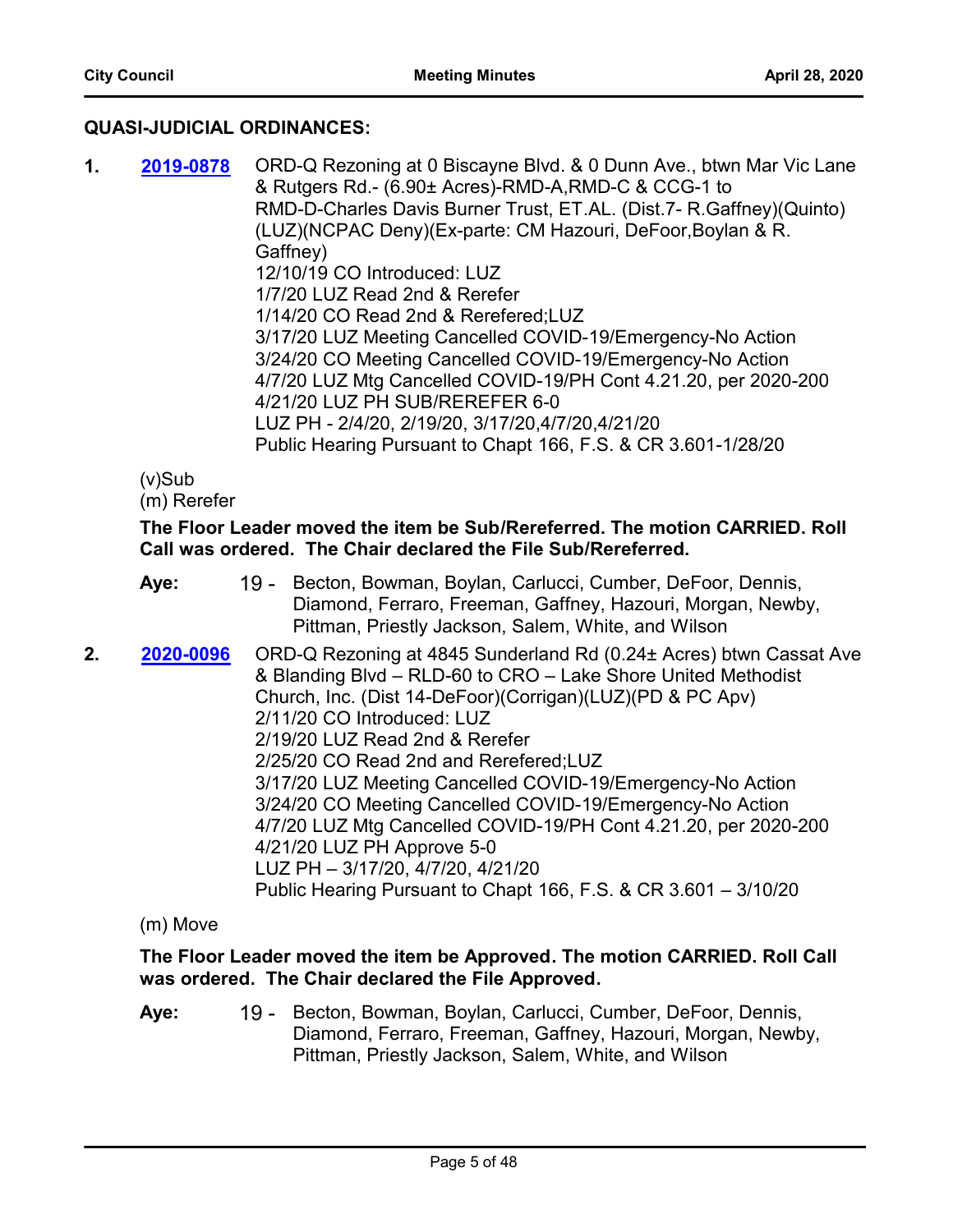| 3. | 2020-0097 | ORD-Q Rezoning at 4621 Emerson St (0.58± Acres) btwn Emerson    |
|----|-----------|-----------------------------------------------------------------|
|    |           | Expwy & Emerson St - CCG-1 to PUD - Jose Marcel-Neto D/B/A New  |
|    |           | View Granite Jax, LLC. (Dist 5-Cumber)(Abney)(LUZ)(PD & PC Apv) |
|    |           | 2/11/20 CO Introduced: LUZ                                      |
|    |           | 2/19/20 LUZ Read 2nd & Rerefer                                  |
|    |           | 2/25/20 CO Read 2nd and Rerefered; LUZ                          |
|    |           | 3/17/20 LUZ Meeting Cancelled COVID-19/Emergency-No Action      |
|    |           | 3/24/20 CO Meeting Cancelled COVID-19/Emergency-No Action       |
|    |           | 4/7/20 LUZ Mtg Cancelled COVID-19/PH Cont 4.21.20, per 2020-200 |
|    |           | 4/21/20 LUZ PH Approve 6-0                                      |
|    |           | LUZ PH - 3/17/20, 4/7/20, 4/21/20                               |
|    |           | Public Hearing Pursuant to Chapt 166, F.S. & CR 3.601 - 3/10/20 |
|    |           |                                                                 |

(m) Move

# **The Floor Leader moved the item be Approved. The motion CARRIED. Roll Call was ordered. The Chair declared the File Approved.**

- 19 Becton, Bowman, Boylan, Carlucci, Cumber, DeFoor, Dennis, Diamond, Ferraro, Freeman, Gaffney, Hazouri, Morgan, Newby, Pittman, Priestly Jackson, Salem, White, and Wilson **Aye:**
- **4. 2020-0139** ORD-Q Designating Independent Life Insurance Co. Bldg. at 233 W. Duval St. as a Local Landmark, Pursuant to Appl LM-20-01; Directing Chief of Legislative Svcs. to notify applicant, Propty Owner & Propty Appraiser of Local Landmark Designation; Directing the Zoning Admin. to enter the local landmark designation on the Zoning Atlas. (Dist 7-R. Gaffney) (West) (Req of JHPC) (PD Apv) (Exparte: Gaffney) 2/25/20 CO Introduced: LUZ 3/3/20 LUZ Read 2nd & Rerefer 3/10/20 CO PH Read 2nd & Rerefered;LUZ 3/17/20 LUZ Meeting Cancelled COVID-19/Emergency-No Action 3/24/20 CO Meeting Cancelled COVID-19/Emergency-No Action 4/7/20 LUZ Mtg Cancelled COVID-19/PH Cont 4.21.20, per 2020-200 4/21/20 LUZ PH Approve 6-0 LUZ PH – 3/17/20, 4/7/20, 4/21/20 Public Hearing Pursuant to Chapt 166, F.S. & CR 3.601 – 3/10/20 **[2020-0139](http://jaxcityc.legistar.com/gateway.aspx?m=l&id=/matter.aspx?key=2202)**

(m) Move

# **The Floor Leader moved the item be Approved. The motion CARRIED. Roll Call was ordered. The Chair declared the File Approved.**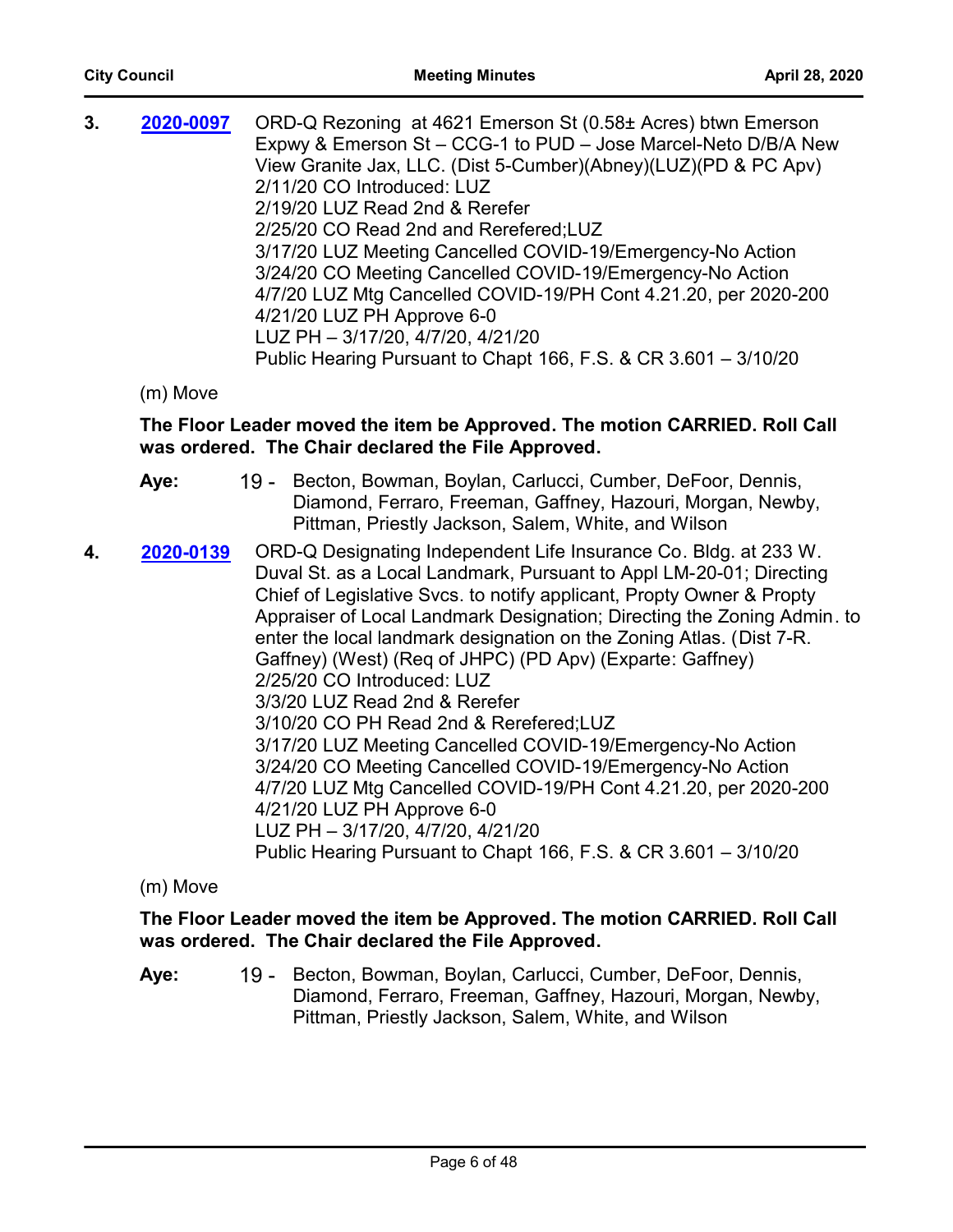| 5. | 2020-0140 | ORD-Q Designating the Garden Club of Jax, at 1005 Riverside Ave as a      |
|----|-----------|---------------------------------------------------------------------------|
|    |           | Local Landmark Pursuant to Appl LM-19-03; Directing Chief of              |
|    |           | Legislative Svcs. to notify applicant, Propty Owner & Propty Appraiser of |
|    |           | Local Landmark Designation; Directing the Zoning Admin.                   |
|    |           | to enter the local landmark designation on the Zoning Atlas. (Dist        |
|    |           | 14-DeFoor) (West) (Req of JHPC) (PD Apv)                                  |
|    |           | 2/25/20 CO Introduced: LUZ                                                |
|    |           | 3/3/20 LUZ Read 2nd & Rerefer                                             |
|    |           | 3/10/20 CO PH Read 2nd & Rerefered; LUZ                                   |
|    |           | 3/17/20 LUZ Meeting Cancelled COVID-19/Emergency-No Action                |
|    |           | 3/24/20 CO Meeting Cancelled COVID-19/Emergency-No Action                 |
|    |           | 4/7/20 LUZ Mtg Cancelled COVID-19/PH Cont 4.21.20, per 2020-200           |
|    |           | 4/21/20 LUZ PH Approve 6-0                                                |
|    |           | LUZ PH - 3/17/20, 4/7/20, 4/21/20                                         |
|    |           | Public Hearing Pursuant to Chapt 166, F.S. & CR 3.601 - 3/10/20           |
|    |           |                                                                           |

(m) Move

# **The Floor Leader moved the item be Approved. The motion CARRIED. Roll Call was ordered. The Chair declared the File Approved.**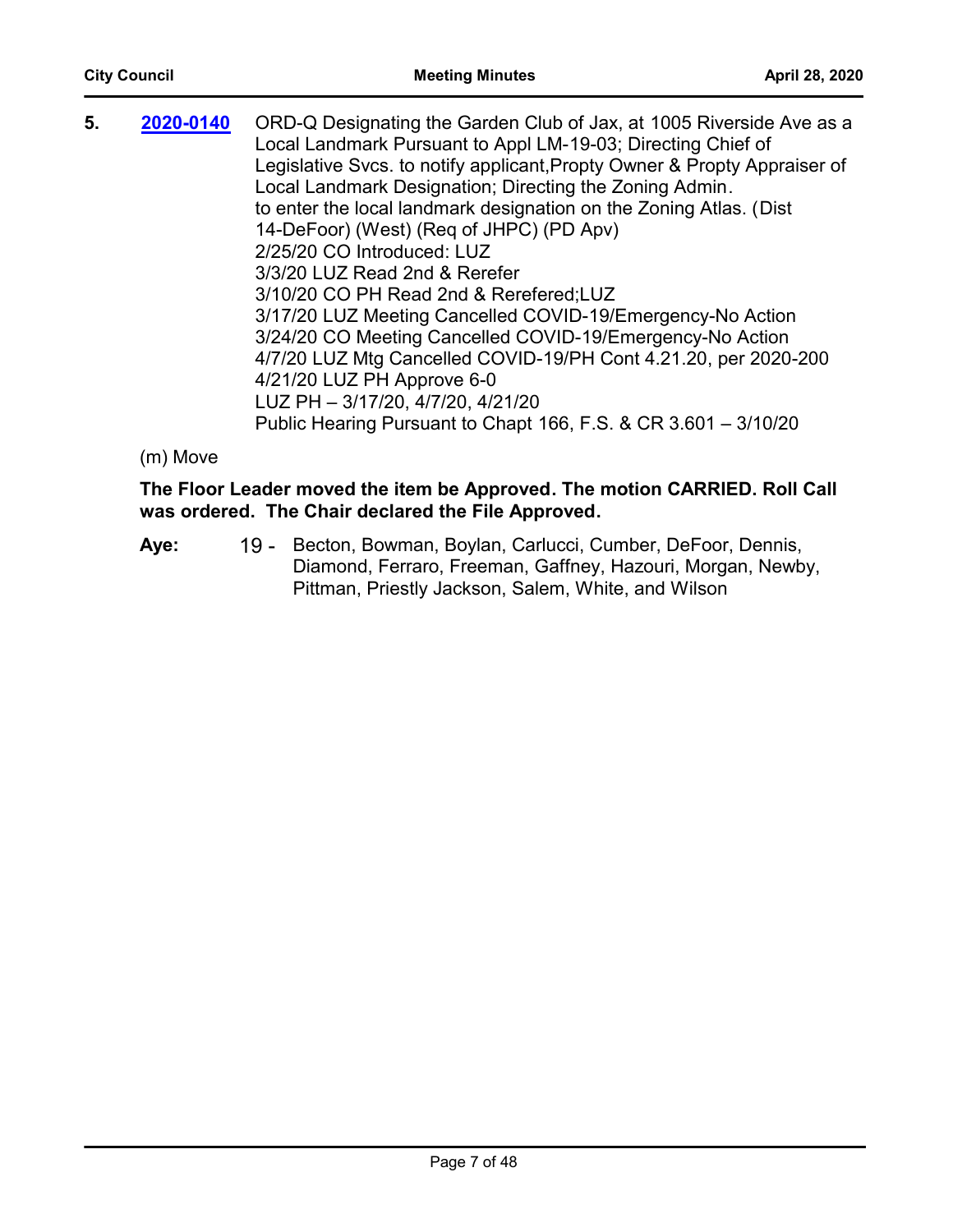#### **CONSENT AGENDA -2020-180;2020-183-184;2020-190;2020-223**

**The Floor Leader moved the item be Approved the Consent Agenda. The motion CARRIED. Roll Call was ordered. The Chair declared the File Approved the Consent Agenda.**

- 19 Becton, Bowman, Boylan, Carlucci, Cumber, DeFoor, Dennis, Diamond, Ferraro, Freeman, Gaffney, Hazouri, Morgan, Newby, Pittman, Priestly Jackson, Salem, White, and Wilson **Aye:**
- **6. 2020-0180** ORD Approp \$600,000.00 from Interest Earnings Tax Collector Receives on Deposited Funds which Benefit all of its Recipients, Including State of FL, City of Jax, Duval County School Board, & Various other Taxing Authorities & Community Developmt & Special Districts to Provide Funds to Procure New Tax Collection System for Duval County Tax Collector's Office. (B.T. 20-052) (McCain) (Req of Mayor) 3/10/20 CO Introduced: NCSPHS, F 3/16/20 NCSPHS Meeting Cancelled COVID-19/Emergency-No Action 3/17/20 F Meeting Cancelled COVID-19/Emergency-No Action 3/24/20 CO Meeting Cancelled COVID-19/Emergency-No Action 4/6/20 NCSPHS Read 2nd & Rerefer 4/7/20 F Read 2nd & Rerefer 4/14/20 CO PH Read 2nd and Rereferred; NCSPHS, F 4/20/20 NCSPHS Approve 7-0 4/21/20 F Approve 7-0 Public Hearing Pursuant to Chapt 166, F.S. & CR 3.601 – 3/24/20,4/14/20 **[2020-0180](http://jaxcityc.legistar.com/gateway.aspx?m=l&id=/matter.aspx?key=2247)**

#### **The Floor Leader moved the item be Approved the Consent Agenda. The motion CARRIED. Roll Call was ordered. The Chair declared the File Approved the Consent Agenda.**

**7. 2020-0183** ORD Approp \$89,826.86 from General Fund – GSD Fund Balance (of Funds Recaptured to the General Fund – GSD for FY 2019) to Provide Funding to Address the Negative Cash Balances in Various Grants. (McCain) (Introduced by the Finance Committee) 3/10/20 CO Introduced: F 3/17/20 F Meeting Cancelled COVID-19/Emergency-No Action 3/24/20 CO Meeting Cancelled COVID-19/Emergency-No Action 4/7/20 F Read 2nd & Rerefer 4/14/20 CO PH Read 2nd and Rereferred; F 4/21/20 F Approve 7-0 Public Hearing Pursuant to Chapt 166, F.S. & CR 3.601 – 3/24/20,4/14/20 **[2020-0183](http://jaxcityc.legistar.com/gateway.aspx?m=l&id=/matter.aspx?key=2250)**

**The Floor Leader moved the item be Approved the Consent Agenda. The motion CARRIED. Roll Call was ordered. The Chair declared the File Approved the Consent Agenda.**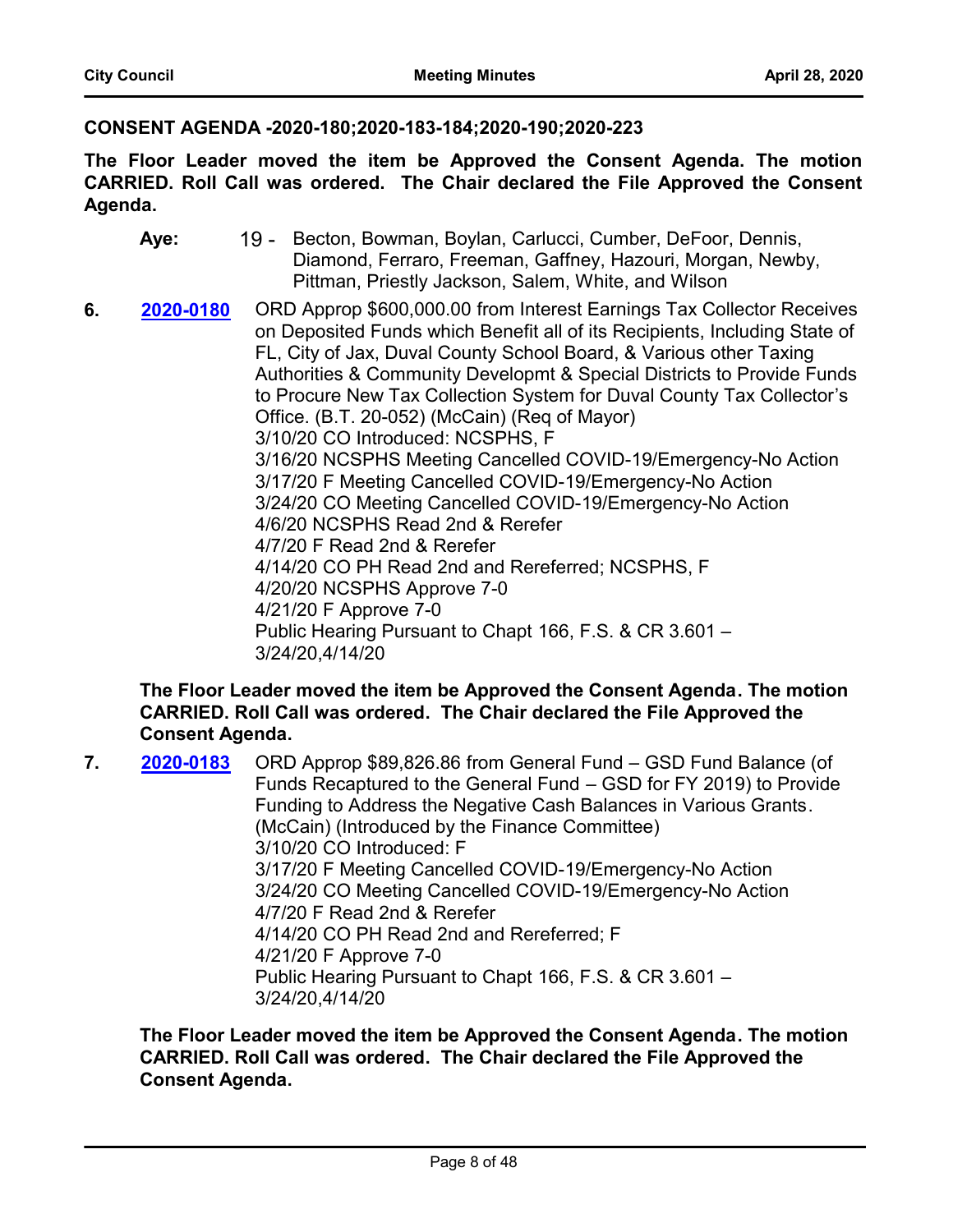**8. 2020-0184** ORD Auth Non-Residential Solid Waste Collection & Transportation Franchise to Freedom Waste Management LLC Pursuant to Chapt 380 (Solid Waste Management), Pt 6 (Nonresidential Solid Waste Collection & Transportation Franchises), Ord Code; Oversight by Solid Waste Div of Dept of Public Works. (McCain) (Introduced by CP Wilson Pursuant to Chapter 380) 3/10/20 CO Introduced: TEU 3/16/20 TEU Meeting Cancelled COVID-19/Emergency-No Action 3/24/20 CO Meeting Cancelled COVID-19/Emergency-No Action 4/6/20 TEU Read 2nd & Rerefer 4/14/20 CO PH Read 2nd and Rereferred; TEU 4/20/20 TEU Approve 7-0 Public Hearing Pursuant to Chapt 166, F.S. & CR 3.601 – 3/24/20,4/14/20 **[2020-0184](http://jaxcityc.legistar.com/gateway.aspx?m=l&id=/matter.aspx?key=2251)**

# **The Floor Leader moved the item be Approved the Consent Agenda. The motion CARRIED. Roll Call was ordered. The Chair declared the File Approved the Consent Agenda.**

**9. 2020-0190** RESO Conf NW Dist CPAC's Appt of Velma Rounsville as Mbr of Taxation, Revenue & Utilization of Expenditures Commission (TRUE), Replacing Camilla Collins, for Partial Term Exp 6/30/2020. (Distel) (Req of Northwest District CPAC) 3/10/20 CO Introduced: R 3/17/20 R Meeting Cancelled COVID-19/Emergency-No Action 3/24/20 CO Meeting Cancelled COVID-19/Emergency-No Action 4/7/20 R Read 2nd & Rerefer 4/14/20 CO Read 2nd and Rereferred; R 4/21/20 R Approve 7-0 **[2020-0190](http://jaxcityc.legistar.com/gateway.aspx?m=l&id=/matter.aspx?key=2257)**

# **The Floor Leader moved the item be Approved the Consent Agenda. The motion CARRIED. Roll Call was ordered. The Chair declared the File Approved the Consent Agenda.**

**10. 2020-0223** RESO Honoring the Jax Chapter of the Daughters of the American Revolution on the Event of their 125th Anniversary (Introduced by CM Carlucci) (Co-Sponsored by CM's Morgan, Becton, Carlucci, DeFoor, Diamond, Salem, Hazouri & Ferraro) 4/14/20 CO Introduced: R 4/21/20 R Approve 7-0 **[2020-0223](http://jaxcityc.legistar.com/gateway.aspx?m=l&id=/matter.aspx?key=2296)**

**The Floor Leader moved the item be Approved the Consent Agenda. The motion CARRIED. Roll Call was ordered. The Chair declared the File Approved the Consent Agenda.**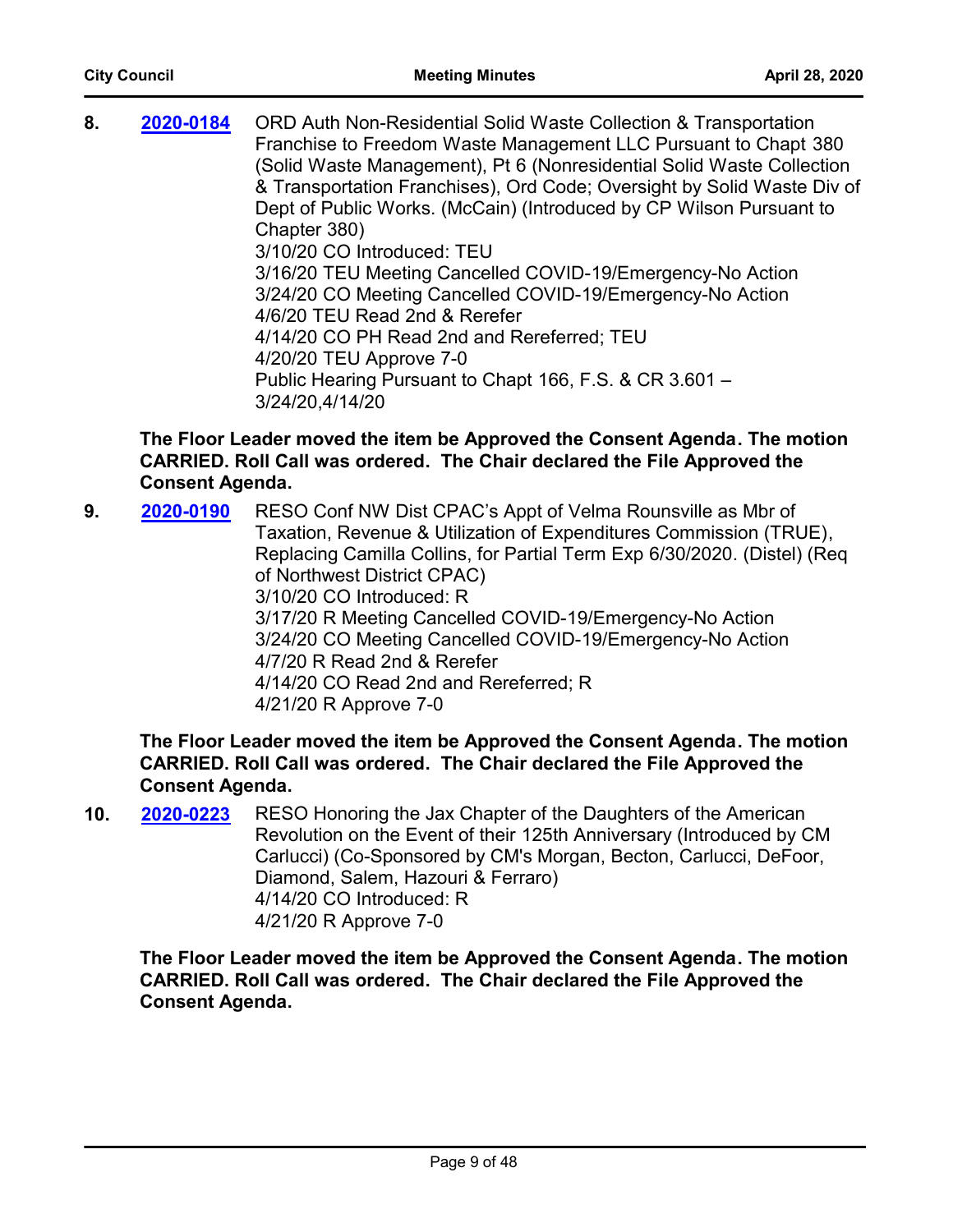#### **PUBLIC HEARINGS PURSUANT TO CHAPTERS 166 & 163 FLORIDA STATUTES; SECTION 655.206, ORDINANCE CODE:**

**11. 2019-0801** ORD-Q Rezoning at 3838 St. Augustine Rd & 3838 Brooker Rd (0.48± Acres) btwn Brewster Rd & Brooker Rd – CCG-1 to PUD – Snack & Gas, Inc. (Dist 5-Cumber)(Corrigan)(LUZ) 11/12/19 CO Introduced: LUZ 11/19/19 LUZ Read 2nd & Rerefer 11/26/19 CO Read 2nd & Rerefered;LUZ 2/19/20 LUZ PH Sub/Rerefer 7-0 2/25/20 CO Sub/Rereferred;LUZ 19-0 3/17/20 LUZ Meeting Cancelled COVID-19/Emergency-No Action 3/24/20 CO Meeting Cancelled COVID-19/Emergency-No Action 4/7/20 LUZ Mtg Cancelled COVID-19/PH Cont 4.21.20, per 2020-200 4/14/20 CO PH Cont 4.28.20, per 2020-200-E LUZ PH – 1/7/20, 1/22/20, 2/4/20, 2/19/20 & 4/7/20, 4/21/20, 5/19/20 Public Hearing Pursuant to Chapt 166, F.S. & CR 3.601 – 12/10/19 & 3/24/20,4/14/20,4/28/20 **[2019-0801](http://jaxcityc.legistar.com/gateway.aspx?m=l&id=/matter.aspx?key=1947)**

PH Cont. to 5/26/20, Per Ord. 2020-200-E

#### **This Ordinance was PH Contd to 5/26/20.**

**12. 2020-0134** ORD-Q Rezoning at 2185 Edgewood Ave W (0.59±) btwn Moncrief Rd & Ave B – CCG-1 to CCG-2 – Sasha Spahic. (Dist 8-Pittman) (Quinto) (LUZ) (Ex-parte: CM Pittman) 2/25/20 CO Introduced: LUZ 3/3/20 LUZ Read 2nd & Rerefer 3/10/20 CO Read 2nd & Rereferred: LUZ 3/17/20 LUZ Meeting Cancelled COVID-19/Emergency-No Action 3/24/20 CO Meeting Cancelled COVID-19/Emergency-No Action 4/7/20 LUZ Mtg Cancelled COVID-19/PH Cont 4.21.20, per 2020-200 4/14/20 CO PH Cont 4.28.20, per 2020-200-E LUZ PH - 4/7/20, 4/21/20, 6/2/20 Public Hearing Pursuant to Chapt 166, F.S. & CR 3.601 – 3/24/20,4/14/20,4/28/20 **[2020-0134](http://jaxcityc.legistar.com/gateway.aspx?m=l&id=/matter.aspx?key=2197)**

PH Cont. to 6/9/20, Per Ord. 2020-200-E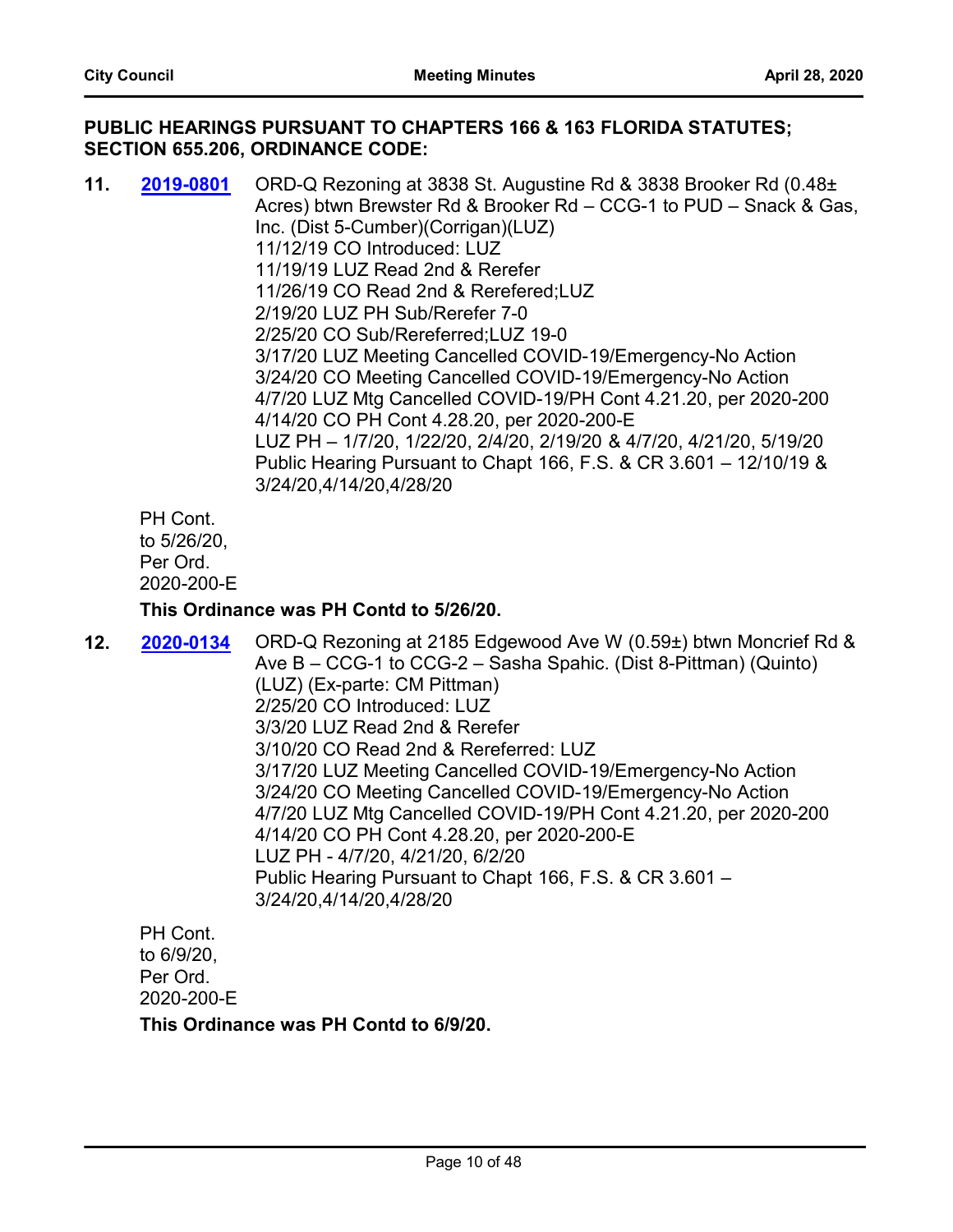| 13. | 2020-0135                         | ORD-Q Rezoning at 4349 Barkoskie Rd (3.30±) btwn Old St. Augustine<br>Rd & Mandarin Ridge Ln - CO to PUD - RFC Holdings, LLC. (Dist<br>6-Boylan) (Wells) (LUZ) (Ex-parte: CM Boylan, Hazouri & Dennis)<br>2/25/20 CO Introduced: LUZ<br>3/3/20 LUZ Read 2nd & Rerefer<br>3/10/20 CO Read 2nd & Rereferred: LUZ<br>3/17/20 LUZ Meeting Cancelled COVID-19/Emergency-No Action<br>3/24/20 CO Meeting Cancelled COVID-19/Emergency-No Action<br>4/7/20 LUZ Mtg Cancelled COVID-19/PH Cont 4.21.20, per 2020-200<br>4/14/20 CO PH Cont 4.28.20, per 2020-200-E<br>LUZ PH - 4/7/20, 4/21/20, 6/2/20<br>Public Hearing Pursuant to Chapt 166, F.S. & CR 3.601 - |
|-----|-----------------------------------|-----------------------------------------------------------------------------------------------------------------------------------------------------------------------------------------------------------------------------------------------------------------------------------------------------------------------------------------------------------------------------------------------------------------------------------------------------------------------------------------------------------------------------------------------------------------------------------------------------------------------------------------------------------|
|     |                                   | 3/24/20,4/14/20,4/28/20                                                                                                                                                                                                                                                                                                                                                                                                                                                                                                                                                                                                                                   |
|     | PH Cont.<br>$+A$ $\epsilon$ /0/20 |                                                                                                                                                                                                                                                                                                                                                                                                                                                                                                                                                                                                                                                           |

to 6/9/20, Per Ord. 2020-200-E

#### **This Ordinance was PH Contd to 6/9/20.**

**14. 2020-0136** ORD-Q Apv Sign Waiver Appl SW-20-01 for Sign at 0 University Blvd W & 5140 University Blvd W btwn Philips Hwy & Richard St, Owned by Store Master Funding XI, LLC, to Increase Max Size of Sign from 61 Sq Ft to 70.75 Sq Ft in PUD Dist. (Dist 5-Cumber) (Lewis) (LUZ) 2/25/20 CO Introduced: LUZ 3/3/20 LUZ Read 2nd & Rerefer 3/10/20 CO Read 2nd & Rereferred: LUZ 3/17/20 LUZ Meeting Cancelled COVID-19/Emergency-No Action 3/24/20 CO Meeting Cancelled COVID-19/Emergency-No Action 4/7/20 LUZ Mtg Cancelled COVID-19/PH Cont 4.21.20, per 2020-200 4/14/20 CO PH Cont 4.28.20, per 2020-200-E LUZ PH - 4/7/20, 4/21/20, 5/19/20 Public Hearing Pursuant to Chapt 166, F.S. & CR 3.601 – 3/24/20,4/14/20,4/28/20 **[2020-0136](http://jaxcityc.legistar.com/gateway.aspx?m=l&id=/matter.aspx?key=2199)**

PH Cont. to 5/26/20, Per Ord. 2020-200-E **This Ordinance was PH Contd to 5/26/20.**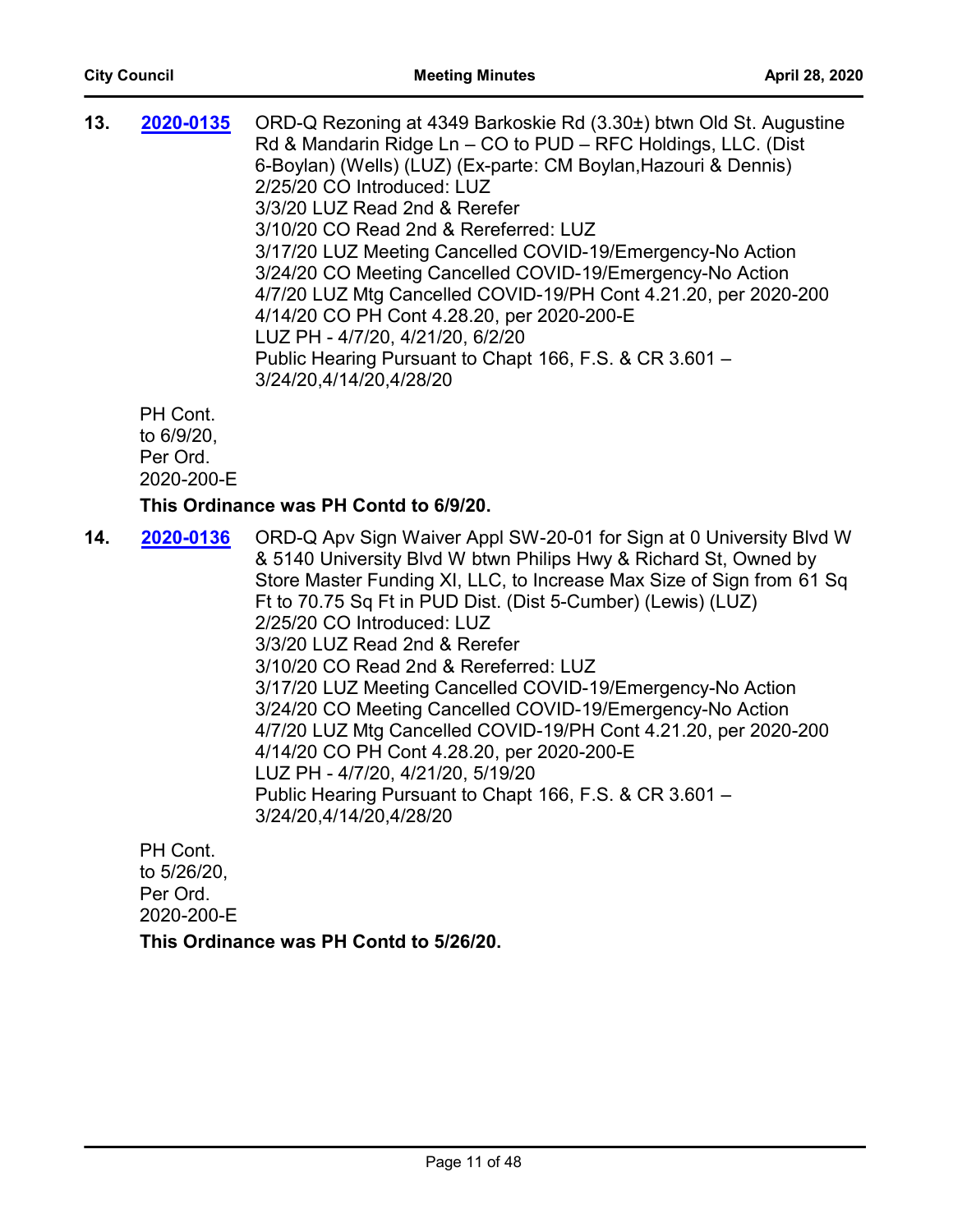| 15. | 2020-0137                  | ORD-Q Apv Sign Waiver Appl SW-20-02 for Sign at 12311 San Jose<br>Blvd btwn Marbon Rd & Marbon Estates Ln E., Owned by Dr. Vickie A.<br>Prince, to Increase Max Size of Sign from 32 sq ft to 40 sq ft in CO Dist.<br>(Dist 6-Boylan) (Lewis) (LUZ) (PD Apv) (Exparte: Boylan)<br>2/25/20 CO Introduced: LUZ<br>3/3/20 LUZ Read 2nd & Rerefer<br>3/10/20 CO Read 2nd & Rereferred: LUZ<br>3/17/20 LUZ Meeting Cancelled COVID-19/Emergency-No Action<br>3/24/20 CO Meeting Cancelled COVID-19/Emergency-No Action<br>4/7/20 LUZ Mtg Cancelled COVID-19/PH Cont 4.21.20, per 2020-200<br>4/14/20 CO PH Cont 4.28.20, per 2020-200-E<br>4/21/20 LUZ PH Approve 6-0<br>LUZ PH - 4/7/20,4/21/20 |
|-----|----------------------------|---------------------------------------------------------------------------------------------------------------------------------------------------------------------------------------------------------------------------------------------------------------------------------------------------------------------------------------------------------------------------------------------------------------------------------------------------------------------------------------------------------------------------------------------------------------------------------------------------------------------------------------------------------------------------------------------|
|     |                            | Public Hearing Pursuant to Chapt 166, F.S. & CR 3.601 -<br>3/24/20.4/14/20.4/28/20                                                                                                                                                                                                                                                                                                                                                                                                                                                                                                                                                                                                          |
|     | Open PH<br><b>Close PH</b> |                                                                                                                                                                                                                                                                                                                                                                                                                                                                                                                                                                                                                                                                                             |
|     | (m) Move                   |                                                                                                                                                                                                                                                                                                                                                                                                                                                                                                                                                                                                                                                                                             |

# **The Floor Leader moved the item be PH Approved. The motion CARRIED. Roll Call was ordered. The Chair declared the File PH Approved.**

|     | Aye:                  | 19 - Becton, Bowman, Boylan, Carlucci, Cumber, DeFoor, Dennis,<br>Diamond, Ferraro, Freeman, Gaffney, Hazouri, Morgan, Newby,<br>Pittman, Priestly Jackson, Salem, White, and Wilson                                                                                                                                                                                                                                                                                                                                                                         |
|-----|-----------------------|--------------------------------------------------------------------------------------------------------------------------------------------------------------------------------------------------------------------------------------------------------------------------------------------------------------------------------------------------------------------------------------------------------------------------------------------------------------------------------------------------------------------------------------------------------------|
| 16. | 2020-0174             | ORD-Q Rezoning at 8151 Garden St (72.02± Acres) btwn Imeson Rd &<br>Messer Rd - PUD to PUD - Drees Homes of Florida, Inc. (Dist<br>8-Pittman) (Lewis) (LUZ) (Ex-parte: CM Pittman)<br>3/10/20 CO Introduced: LUZ<br>3/17/20 LUZ Meeting Cancelled COVID-19/Emergency-No Action<br>3/24/20 CO Meeting Cancelled COVID-19/Emergency-No Action<br>4/7/20 LUZ Mtg Cancelled COVID-19/Emergency-No Action<br>4/14/20 CO PH Cont 4.28.20, per 2020-200-E<br>LUZ PH - 4/21/20, 6/2/20<br>Public Hearing Pursuant to Chapt 166, F.S. & CR 3.601 -<br>4/14/20,4/28/20 |
|     | PH Cont.<br>to 6/9/20 |                                                                                                                                                                                                                                                                                                                                                                                                                                                                                                                                                              |

to 6/9/20, Per Ord. 2020-200-E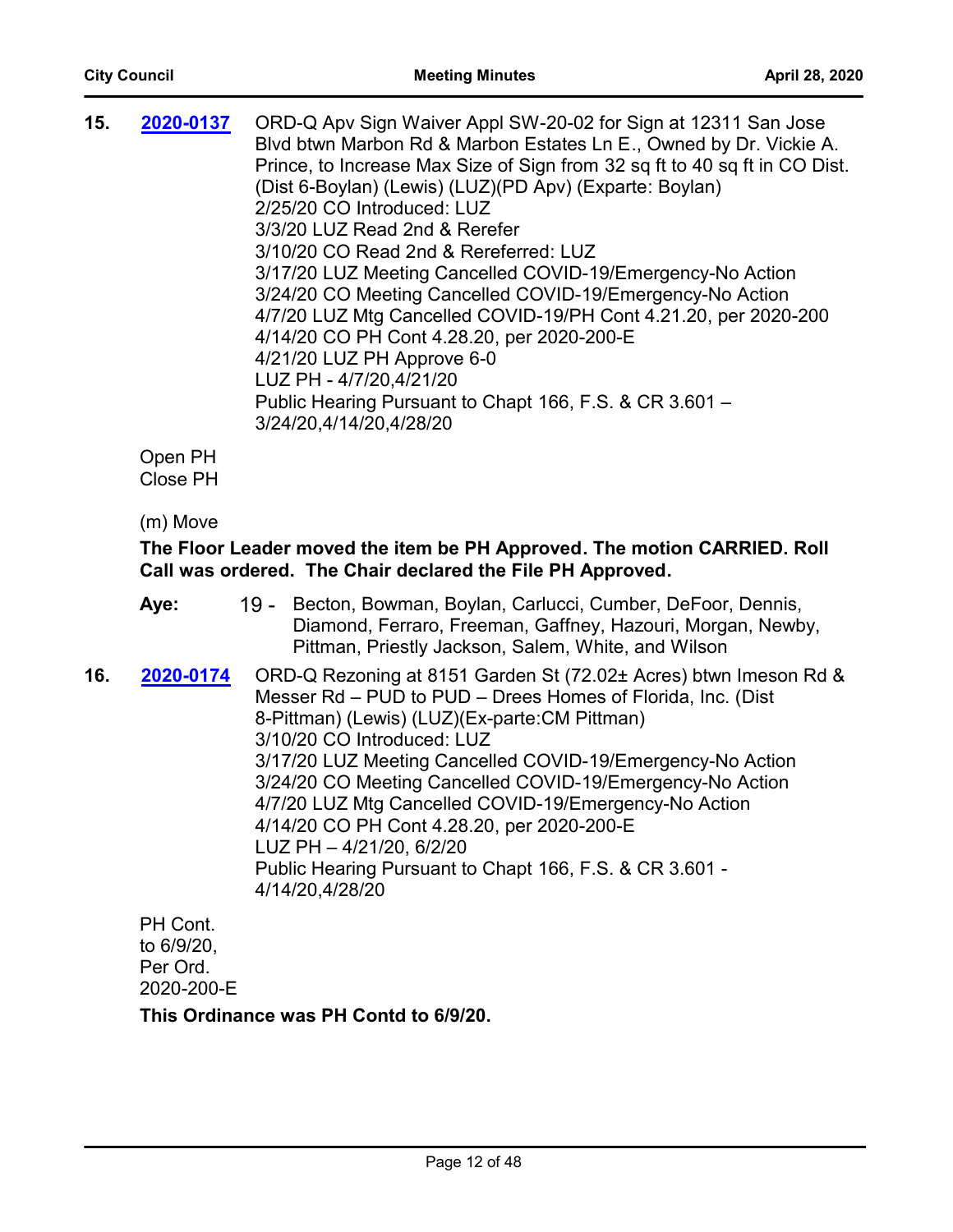| 17. | 2020-0202                              | ORD Appt Susan McCullough as Member of Jax - Duval County Council<br>on Elder Affairs, Dist 14 Rep, Filling Seat Formerly Held by Henry W.<br>Cook, for 1st Full Term End 6/30/21; Waiving Sec 82.102 (A) (2)<br>(Composition of Membership; Officers), Ord Code, as to Requiremt that<br>Members Should not be Providers of Svcs or Employees of Local, State<br>or Federal Govt. (Sidman) (Introduced by CM DeFoor)<br>4/14/20 CO Introduced: R<br>4/21/20 R Read 2nd & Rerefer<br>Public Hearing Pursuant to Chapt 166, F.S. & CR 3.601 - 4/28/20 |
|-----|----------------------------------------|------------------------------------------------------------------------------------------------------------------------------------------------------------------------------------------------------------------------------------------------------------------------------------------------------------------------------------------------------------------------------------------------------------------------------------------------------------------------------------------------------------------------------------------------------|
|     | Open PH<br><b>Close PH</b>             |                                                                                                                                                                                                                                                                                                                                                                                                                                                                                                                                                      |
|     |                                        | This Ordinance was PH Read 2nd & Rereferred.                                                                                                                                                                                                                                                                                                                                                                                                                                                                                                         |
| 18. | 2020-0203                              | ORD Apv & Auth Roadway Transfer Agreemt btwn City of Jax & FDOT<br>Transferring from State Hwy System to the City a R/W Known as State<br>Rd 109/University Blvd (Roadway ID 72110000) & the Responsibility for<br>the Operation, Maintenance & Repair of the Roadway; Provide for<br>Recording of Existing R's/W Maps in Public Land Records by City of Jax.<br>(McCain) (Req of Mayor)<br>4/14/20 CO Introduced: TEU<br>4/20/20 TEU Read 2nd & Rerefer<br>Public Hearing Pursuant to Chapt 166, F.S. & CR 3.601 - 4/28/20                          |
|     | Open PH<br>$\bigcap_{n \geq 1}$ . Di l |                                                                                                                                                                                                                                                                                                                                                                                                                                                                                                                                                      |

Close PH

# **This Ordinance was PH Read 2nd & Rereferred.**

**19. 2020-0204** ORD Apv & Auth 3rd Amend to Existing Agreemt w/Republic Svcs of FL Ltd Partnership D/B/A Southland Waste Systems of Jax; Setting Rates from 2019 Rate Review Commencing 10/1/19; Setting Fuel Caps for FY's 2019-2020 & 2020-2021; Apv Premise Count Conducted in Connection w/Rate Review; Providing Markup on Expenses; Oversight by Solid Waste Div of Dept of Public Works. (McCain) (Req of Mayor) 4/14/20 CO Introduced: TEU,F 4/20/20 TEU Read 2nd & Rerefer 4/21/20 F Read 2nd & Rerefer Public Hearing Pursuant to Chapt 166, F.S. & CR 3.601 – 4/28/20 **[2020-0204](http://jaxcityc.legistar.com/gateway.aspx?m=l&id=/matter.aspx?key=2277)**

Open PH Close PH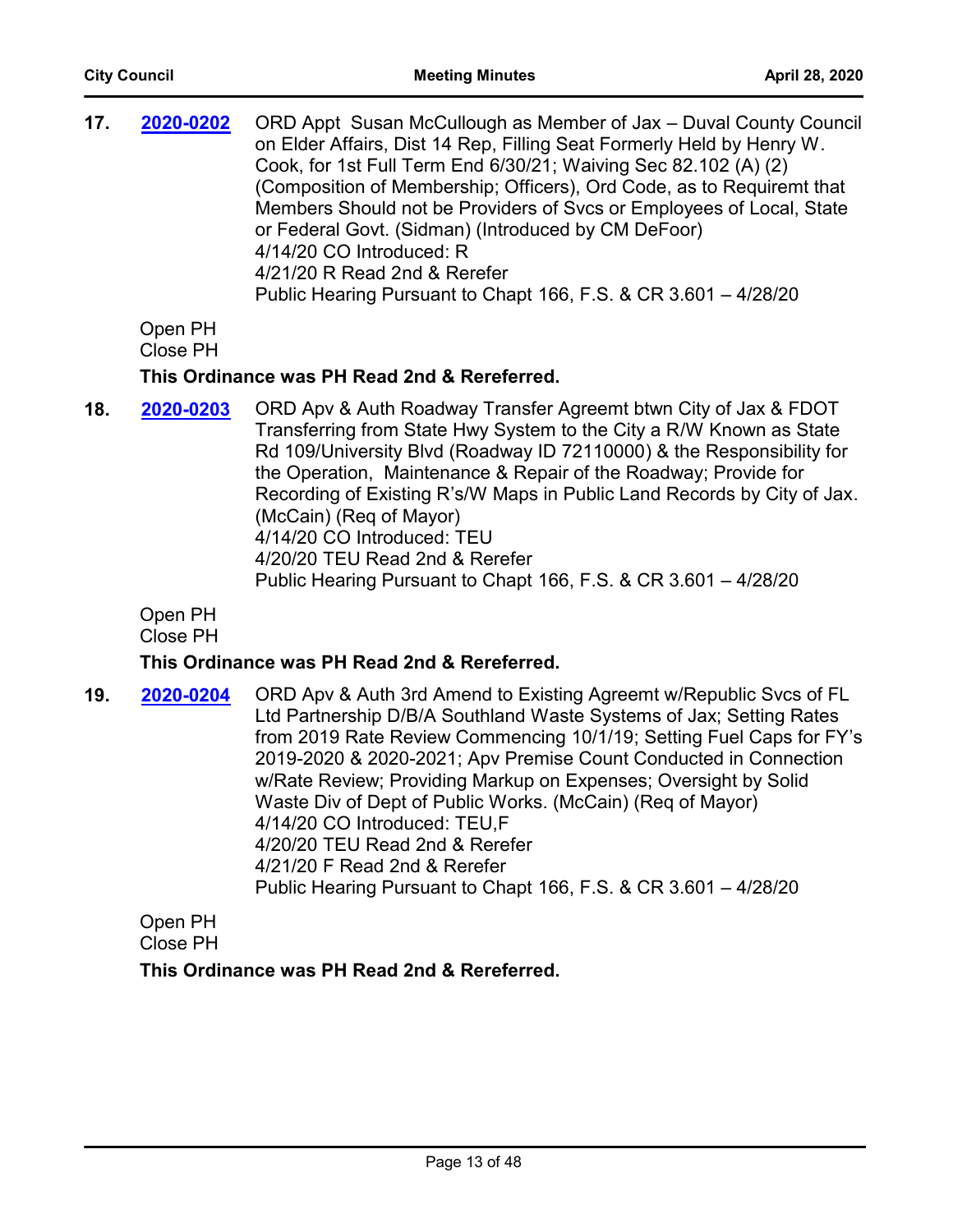| 20. | 2020-0205 | ORD Apv & Auth 2nd Amend to Existing Agreemt w/Advanced Disposal        |
|-----|-----------|-------------------------------------------------------------------------|
|     |           | Svcs Jax, LLC; Setting Rates from 2019 Rate Review Commencing           |
|     |           | 10/1/19; Setting Fuel Caps for FY's 2019-2020, 2020-2021 & 2021-2022;   |
|     |           | Auth Dual Use of Jax Area Residential (JAR) Facility; Apv Premise Count |
|     |           | Conducted in Connection w/Rate Review; Providing for Markup on          |
|     |           | Expenses; Oversight by Solid Waste Div of Dept of Public Works.         |
|     |           | (McCain) (Reg of Mayor)                                                 |
|     |           | 4/14/20 CO Introduced: TEU.F                                            |
|     |           | 4/20/20 TEU Read 2nd & Rerefer                                          |
|     |           | 4/21/20 F Read 2nd & Rerefer                                            |
|     |           | Public Hearing Pursuant to Chapt 166, F.S. & CR 3.601 - 4/28/20         |

Open PH

Close PH

# **This Ordinance was PH Read 2nd & Rereferred.**

**21. 2020-0206** ORD Apv & Auth 3rd Amend to Existing Agreemt w/Waste Pro of FL, Inc.; Setting Rates from 2019 Rate Review Commencing 10/1/19; Setting Fuel Caps for FY's 2019-2020, 2020-2021 & 2021-2022; Apv Premise Count Conducted in Connection w/Rate Review; Providing for Markup on Expenses Based on Mayor's Recommendation Pursuant to Sec 382.390 (B)(7), Ord Code; Oversight by Solid Waste Div of Dept of Public Works. (McCain) (Req of Mayor) 4/14/20 CO Introduced: TEU,F 4/20/20 TEU Read 2nd & Rerefer 4/21/20 F Read 2nd & Rerefer Public Hearing Pursuant to Chapt 166, F.S. & CR 3.601 – 4/28/20 **[2020-0206](http://jaxcityc.legistar.com/gateway.aspx?m=l&id=/matter.aspx?key=2279)**

Open PH

Close PH

# **This Ordinance was PH Read 2nd & Rereferred.**

**22. 2020-0207** ORD Adopt Inventory List Identifying City-Owned Surplus Propty Deemed Appropriate for Use as Potential Affordable Housing Pursuant to & as Mandated by Secs 125.379 & 166.0451, F.S. & Sec 122.423, Ord Code; Declaring 84 Parcels on Inventory List to be Surplus to Needs of City; Auth Disposition of Subj Parcels Pursuant to Provision of Sec 122.423 (Disposition for Affordable Housing), Subpt B (Real Property Dispositions & Exchanges), Pt 4 (Real Property), Ord Code. (McCain) (Req of Mayor) 4/14/20 CO Introduced: NCSPHS, F 4/20/20 NCSPHS Read 2nd & Rerefer 4/21/20 F Read 2nd & Rerefer Public Hearing Pursuant to Chapt 166, F.S. & CR 3.601 – 4/28/20 **[2020-0207](http://jaxcityc.legistar.com/gateway.aspx?m=l&id=/matter.aspx?key=2280)**

Open PH

Close PH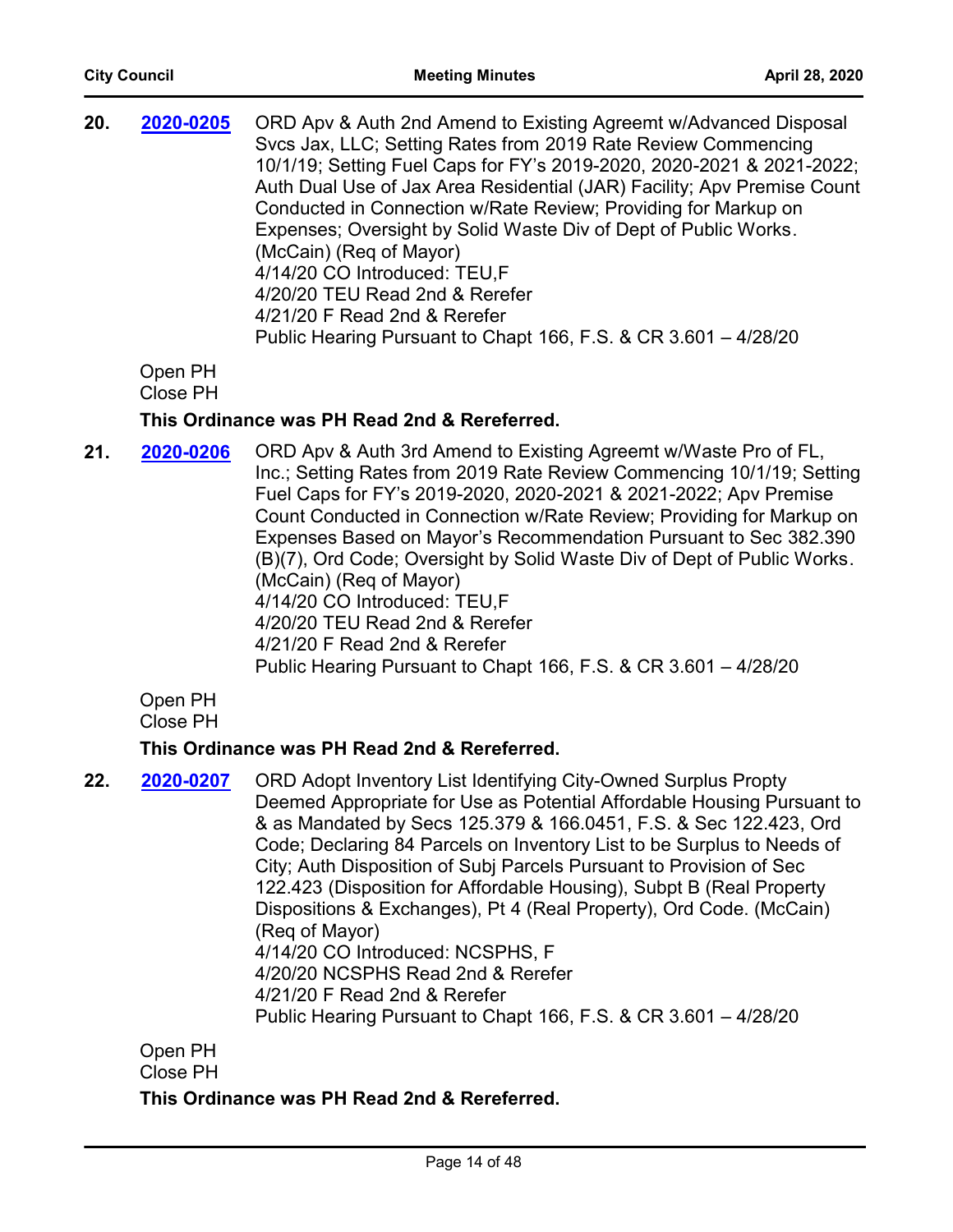| 23. | 2020-0208 | ORD Approp Grant Funds in Amt of \$5,000.00 from FDOT for Reimb. of<br>City of Jax's Participation in Design & Project Managemt of Pedestrian<br>Improvemts on Park St/Margaret St. from Riverside Ave to I-95 Ramps,<br>Amend 2020-2024 5-Yr CIP Apvd by Ord 2019-505-E to Prov Funding for<br>Proj Entitled "Park St. Pedestrian Improvements from Riverside Ave to<br>I-95 Ramps" Auth the Mayor, or his designee, & Corp. Secretary to<br>execute & deliver, on behalf of the City, the Local Agency Prog. Agreemt<br>btwn FDOT & City of Jax; Oversight by Engineering & Construction<br>Management Division of Dept of Public Works. (B.T. 20-054) (McCain)<br>(Reg of Mayor)<br>4/14/20 CO Introduced: TEU, F |
|-----|-----------|----------------------------------------------------------------------------------------------------------------------------------------------------------------------------------------------------------------------------------------------------------------------------------------------------------------------------------------------------------------------------------------------------------------------------------------------------------------------------------------------------------------------------------------------------------------------------------------------------------------------------------------------------------------------------------------------------------------------|
|     |           | 4/20/20 TEU Read 2nd & Rerefer<br>4/21/20 F Read 2nd & Rerefer<br>Public Hearing Pursuant to Chapt 166, F.S. & CR 3.601 - 4/28/20                                                                                                                                                                                                                                                                                                                                                                                                                                                                                                                                                                                    |

Open PH Close PH

# **This Ordinance was PH Read 2nd & Rereferred.**

**24. 2020-0209** ORD Approp \$30,000.00 from Special Law Enforcemt Trust Fund in Accordance w/Sec 932.7055, F.S., to Prov Funding to Boy Scouts of America, North FL Council (\$10,000.00), M.A.D.D.A.D.S Jax Chapt Inc. (\$10,000.00), & FL FBINAA Retrainer (\$10,000.00), Auth the Mayor, or his designee, & Corp Secretary to execute & deliver, on behalf of the City, the Misc Appropriations Agreemt btwn City of Jax & Boy Scouts of America, North FL Council, & Misc Appropriations Agreemt btwn City of Jax & M.A.D.D.A.D.S Jax Chapt, Inc; City Oversight by Jax Sheriff's Office. (B.T. 20-061) (McCain) (Req of Sheriff) 4/14/20 CO Introduced: NCSPHS, F 4/20/20 NCSPHS Read 2nd & Rerefer 4/21/20 F Read 2nd & Rerefer Public Hearing Pursuant to Chapt 166, F.S. & CR 3.601 – 4/28/20 **[2020-0209](http://jaxcityc.legistar.com/gateway.aspx?m=l&id=/matter.aspx?key=2282)**

Open PH Close PH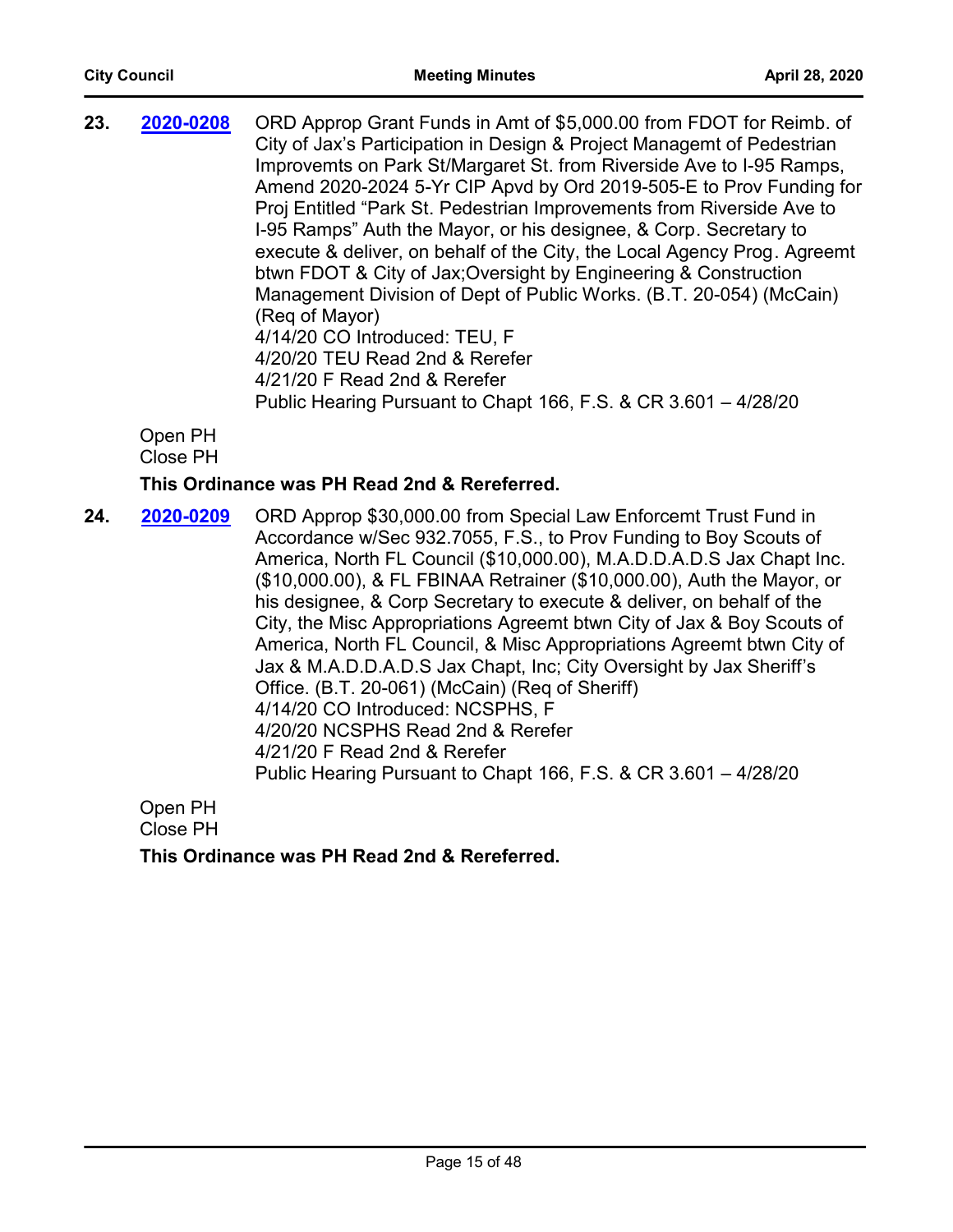| 25. | 2020-0210                                    | ORD Closing & Abandoning &/or Disclaiming Portion of Opened &<br>Unimproved R/W of Pemberton St at Reg of Jordi Martin Gillio Hogan,<br>Subj to Reservation unto JEA of an All Utilities Easemt Over Closed<br>Pemberton St R/W; Provide Approval Subj to Conditions. (Dist<br>11-Becton) (McCain) (Req of Mayor)<br>4/14/20 CO Introduced: TEU<br>4/20/20 TEU Read 2nd & Rerefer<br>TEU PH Pursuant to Sec 336.10, F.S. - 5/4/20<br>Public Hearing Pursuant to Chapt 166, F.S. & CR 3.601 - 4/28/20 |  |
|-----|----------------------------------------------|------------------------------------------------------------------------------------------------------------------------------------------------------------------------------------------------------------------------------------------------------------------------------------------------------------------------------------------------------------------------------------------------------------------------------------------------------------------------------------------------------|--|
|     | Open PH<br>Close PH                          |                                                                                                                                                                                                                                                                                                                                                                                                                                                                                                      |  |
|     | This Ordinance was PH Read 2nd & Rereferred. |                                                                                                                                                                                                                                                                                                                                                                                                                                                                                                      |  |
| 26. | 2020-0211                                    | ORD Approp \$56,058.00 in Grant Funding w/No Local Match from FDLE<br>Under the Prison Rape Elimination Act (PREA) to Purchase Operating<br>Supplies for PREA Inmate Education Initiative & to Increase Video<br>Surveillance at JSO Correctional Facilities. (B.T. 20-048) (McCain) (Req.<br>of Mayor)<br>4/14/20 CO Introduced: NCSPHS, F<br>4/20/20 NCSPHS Read 2nd & Rerefer<br>4/21/20 F Read 2nd & Rerefer<br>Public Hearing Pursuant to Chapt 166, F.S. & CR 3.601 - 4/28/20                  |  |

Open PH

Close PH

# **This Ordinance was PH Read 2nd & Rereferred.**

**27. 2020-0212** ORD-MC Creating New Sec 111.356 (Firefighter Candidate Sponsorship Program Spec Rev Fund), Pt 3 (Public Safety & Courts), Chapt 111 (Spec Rev & Trust Accounts), Ord Code, to Receive all Donations, Monetary Gifts, Contributions, Sponsorship Monies, & Other Related Monies to Provide Funding to Develop Firefighter Sponsorship Prog to Increase City of Jax Pool of Qualified Minority & Women Candidates for Position of Firefighter; Provide for Codification Instructions. (McCain) (Req of Mayor) 4/14/20 CO Introduced: NCSPHS, F 4/20/20 NCSPHS Read 2nd & Rerefer 4/21/20 F Read 2nd & Rerefer Public Hearing Pursuant to Chapt 166, F.S. & CR 3.601 – 4/28/20 **[2020-0212](http://jaxcityc.legistar.com/gateway.aspx?m=l&id=/matter.aspx?key=2285)**

Open PH Close PH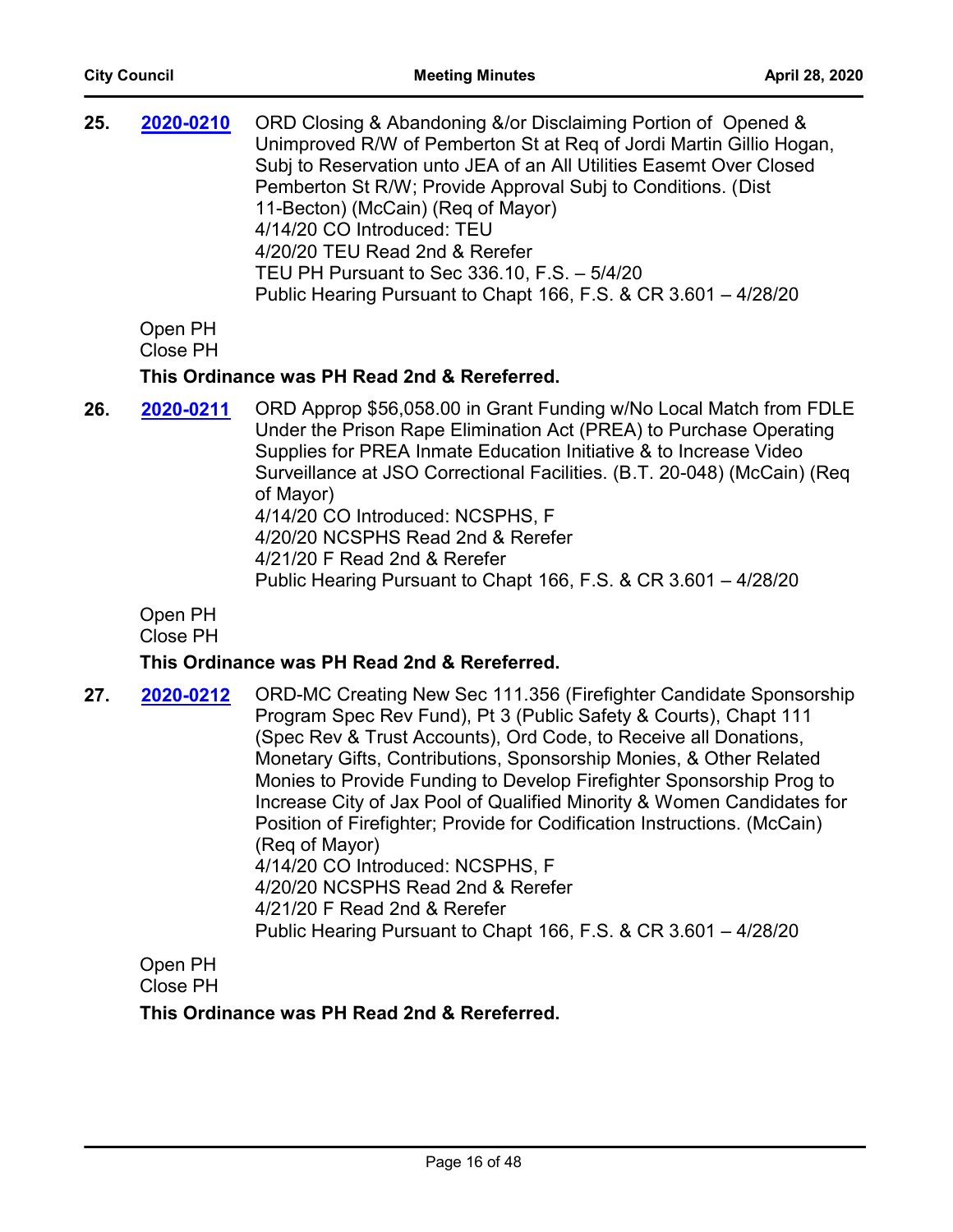| 28. | 2020-0213 | ORD Approp \$1,000,000.00 from Tree Protection & Related Expenses<br>Trust Fund, Subfund 15F (Now Fund 15304), to "Level 3 Tree Planting<br>Prog," for Funding to be Administered by Public Works in Accordance<br>with Level 3 Tree Planting Prog Requiremts; Apv & Requesting Dept of<br>Public Works to Oversee & Administer Prog in Accordance with Criteria<br>herein; Providing Funds Carryover into Subsequent Fiscal Yrs; Apv<br>Execution & Delivery from Time to Time Henceforth a Standard Agreemt<br>for Entering into Grant Agreemt w/Third Parties for Level 3 Tree Planting<br>Prog w/No Further Action by City Council Required. (Grandin)<br>(Introduced by CM Salem)<br>4/14/20 CO Introduced: NCSPHS, TEU, F<br>4/20/20 NCSPHS Read 2nd & Rerefer<br>4/20/20 TEU Read 2nd & Rerefer |
|-----|-----------|--------------------------------------------------------------------------------------------------------------------------------------------------------------------------------------------------------------------------------------------------------------------------------------------------------------------------------------------------------------------------------------------------------------------------------------------------------------------------------------------------------------------------------------------------------------------------------------------------------------------------------------------------------------------------------------------------------------------------------------------------------------------------------------------------------|
|     |           |                                                                                                                                                                                                                                                                                                                                                                                                                                                                                                                                                                                                                                                                                                                                                                                                        |
|     |           | 4/21/20 F Read 2nd & Rerefer<br>Public Hearing Pursuant to Chapt 166, F.S. & CR 3.601 - 4/28/20                                                                                                                                                                                                                                                                                                                                                                                                                                                                                                                                                                                                                                                                                                        |
|     | ∩⊶⊷ DU    |                                                                                                                                                                                                                                                                                                                                                                                                                                                                                                                                                                                                                                                                                                                                                                                                        |

Open PH Close PH

# **This Ordinance was PH Read 2nd & Rereferred.**

29. 2020-0214 ORD Apv Harbour Waterway Dependent Spec Dist Proposed FY 2020/2021 Budget,(Johnston) (Introduced by CP Wilson,Per Ord 2010-725-E) 4/14/20 CO Introduced: F 4/21/20 F Read 2nd & Rerefer Public Hearing Pursuant to Chapt 166, F.S. & CR 3.601 – 4/28/20 **[2020-0214](http://jaxcityc.legistar.com/gateway.aspx?m=l&id=/matter.aspx?key=2287)**

Open PH Close PH

# **This Ordinance was PH Read 2nd & Rereferred.**

**30. 2020-0215** ORD Apv Tarpon Cove Dependent Spec Dist Proposed FY 2020/2021 Budget,(Johnston) (Introduced by CP Wilson,Per Ord 2017-154-E) 4/14/20 CO Introduced: F 4/21/20 F Read 2nd & Rerefer Public Hearing Pursuant to Chapt 166, F.S. & CR 3.601 – 4/28/20 **[2020-0215](http://jaxcityc.legistar.com/gateway.aspx?m=l&id=/matter.aspx?key=2288)**

Open PH Close PH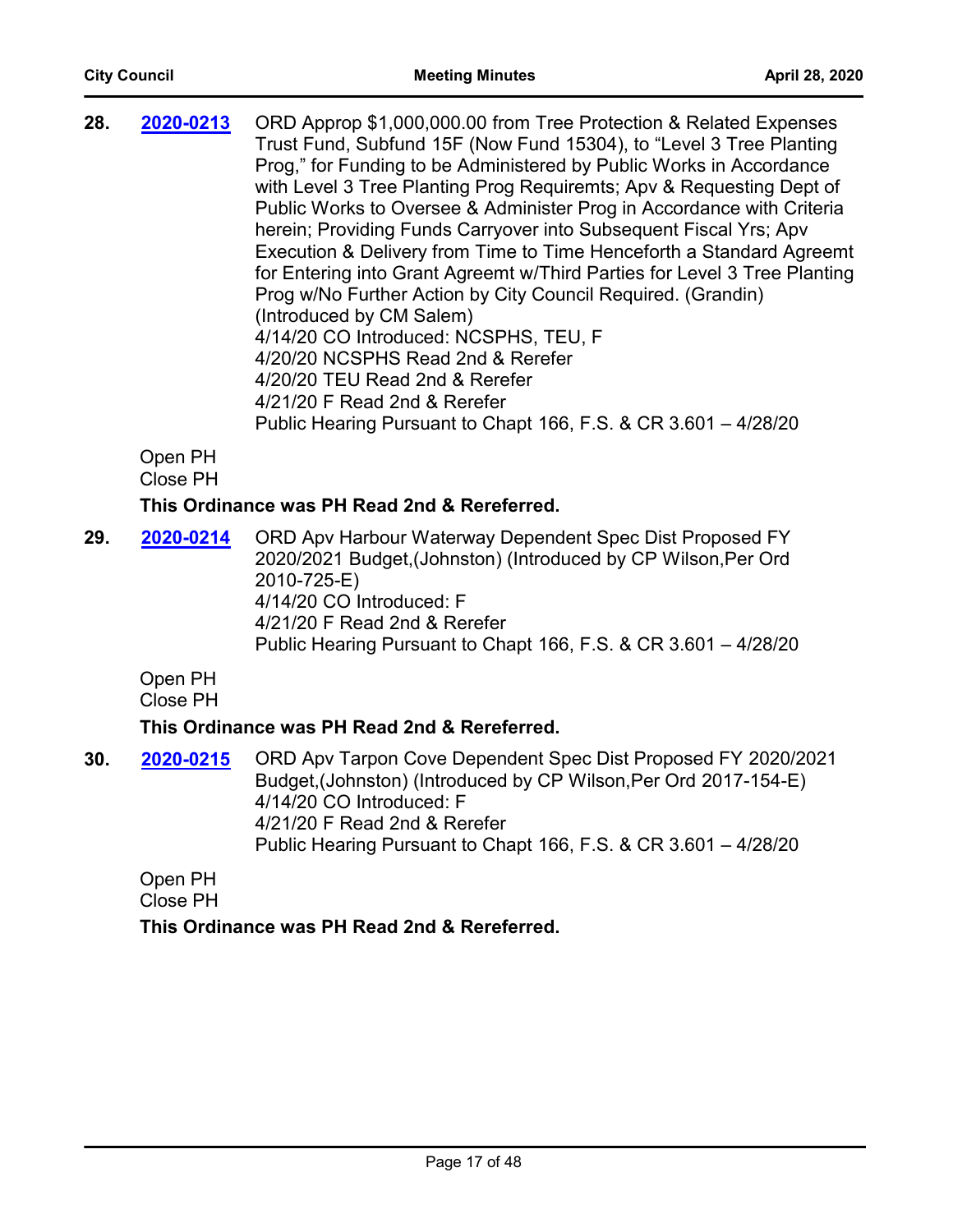| 31. | 2020-0216                                        | ORD Apv Millers Creek Dependent Spec Dist Proposed FY 2020/2021<br>Budget, . (Johnston) (Introduced by CP Wilson, Per Ord 2014-700-E)<br>4/14/20 CO Introduced: F<br>4/21/20 F Read 2nd & Rerefer<br>Public Hearing Pursuant to Chapt 166, F.S. & CR 3.601 - 4/28/20                                                                                                                                                                                                                                   |
|-----|--------------------------------------------------|--------------------------------------------------------------------------------------------------------------------------------------------------------------------------------------------------------------------------------------------------------------------------------------------------------------------------------------------------------------------------------------------------------------------------------------------------------------------------------------------------------|
|     | Open PH<br>Close PH                              |                                                                                                                                                                                                                                                                                                                                                                                                                                                                                                        |
|     |                                                  | This Ordinance was PH Read 2nd & Rereferred.                                                                                                                                                                                                                                                                                                                                                                                                                                                           |
| 32. | 2020-0217                                        | ORD Apv Isle of Palms Dependent Spec Dist Proposed FY 2020/2021<br>Budget, (Johnston) (Introduced by CP Wilson, Per Ord 2011-724-E)<br>4/14/20 CO Introduced: F<br>4/21/20 F Read 2nd & Rerefer<br>Public Hearing Pursuant to Chapt 166, F.S. & CR 3.601 - 4/28/20                                                                                                                                                                                                                                     |
|     | Open PH<br><b>Close PH</b>                       |                                                                                                                                                                                                                                                                                                                                                                                                                                                                                                        |
|     |                                                  | This Ordinance was PH Read 2nd & Rereferred.                                                                                                                                                                                                                                                                                                                                                                                                                                                           |
| 33. | 2020-0218                                        | ORD Re Chapt 118 (City Grants), Ord Code; Estab 2020-2021<br>Categories of Most Vulnerable Persons & Needs for Public Service Grant<br>Appropriations; Req 1 Cycle Emergency Passage. (Sidman) (Req of<br><b>Public Serv Grant Council)</b><br>4/14/20 CO Introduced: NCSPHS, F<br>4/20/20 NCSPHS Emergency/Approve 6-1 (Diamond)<br>4/20/20 NCSPHS Reconsider/Emergency/Approve 7-0<br>4/21/20 F Emergency/Approve 6-0-1 (Pittman)<br>Public Hearing Pursuant to Chapt 166, F.S. & CR 3.601 - 4/28/20 |
|     | Open PH<br><b>Close PH</b>                       |                                                                                                                                                                                                                                                                                                                                                                                                                                                                                                        |
|     | (v) Emergency<br>(m) Move<br>Emergency/Approved. | The Floor Leader moved the item be PH Emergency/Approved. The motion<br>CARRIED. Roll Call was ordered. The Chair declared the File PH                                                                                                                                                                                                                                                                                                                                                                 |

18 - Becton, Bowman, Boylan, Carlucci, Cumber, DeFoor, Dennis, Diamond, Ferraro, Freeman, Gaffney, Hazouri, Morgan, Newby, Priestly Jackson, Salem, White, and Wilson **Aye:**

**Abstain:** 1 - Pittman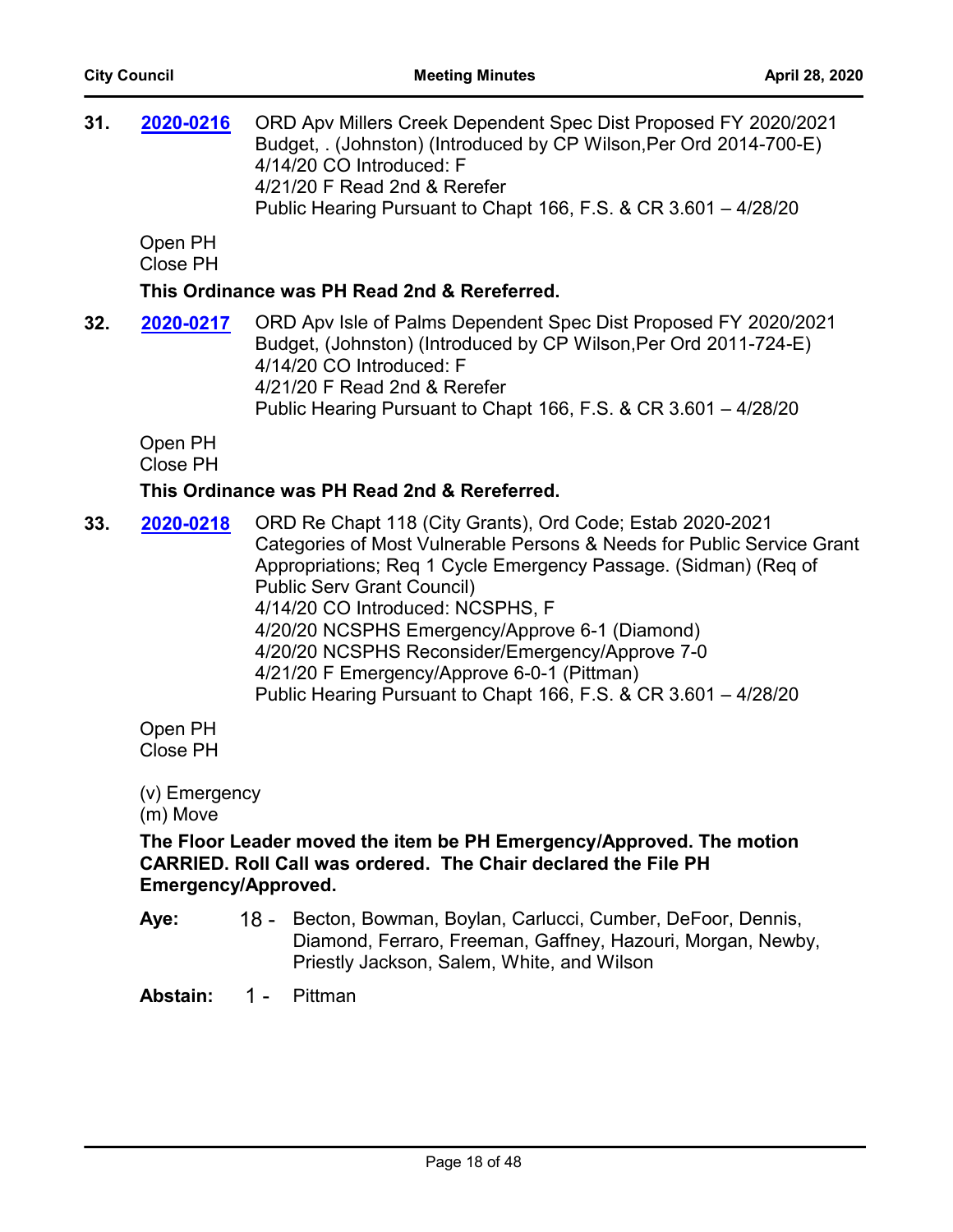| 34. | 2020-0221                                     | ORD Approp \$1,880,120.00 from General Fund to KHA Subfund for<br>Programs & Svcs for At-Hope Children & Youth in Jax Invoking the<br>Exception of Sec 126.107(g) (Exemptions), Pt 1 (General Regulations),<br>Chapt 126 (Procurement Code), Ord Code re: Children Svcs Prog<br>Contracts to be Provided by Providers Specified in Ord; Apv & Auth the<br>Mayor & Corp Sec & CEO of the KHA to execute Children's Svcs<br>contracts w/ Providers Specified in Ord; Waiving Requirements of Sec<br>77.111(a) (Provider Contracts), Chapt 77 (KHA) Ord Code, to Exempt<br>Children's Svcs Programming to be Provided by Providers Specified in<br>Ord from Competitive Procurement. (B.T. 20-064) (Davis) (Reg of Mayor)<br>4/14/20 CO Introduction: NCSPHS, F,R<br>4/20/20 NCSPHS Read 2nd & Rerefer<br>4/21/20 F Read 2nd & Rerefer |
|-----|-----------------------------------------------|-------------------------------------------------------------------------------------------------------------------------------------------------------------------------------------------------------------------------------------------------------------------------------------------------------------------------------------------------------------------------------------------------------------------------------------------------------------------------------------------------------------------------------------------------------------------------------------------------------------------------------------------------------------------------------------------------------------------------------------------------------------------------------------------------------------------------------------|
|     |                                               | 4/21/20 R Read 2nd & Rerefer<br>Public Hearing Pursuant to Chapt 166, F.S. & CR 3.601 - 4/28/20                                                                                                                                                                                                                                                                                                                                                                                                                                                                                                                                                                                                                                                                                                                                     |
|     | Open PH<br>$C_{\text{base}}$ $D_{\text{max}}$ |                                                                                                                                                                                                                                                                                                                                                                                                                                                                                                                                                                                                                                                                                                                                                                                                                                     |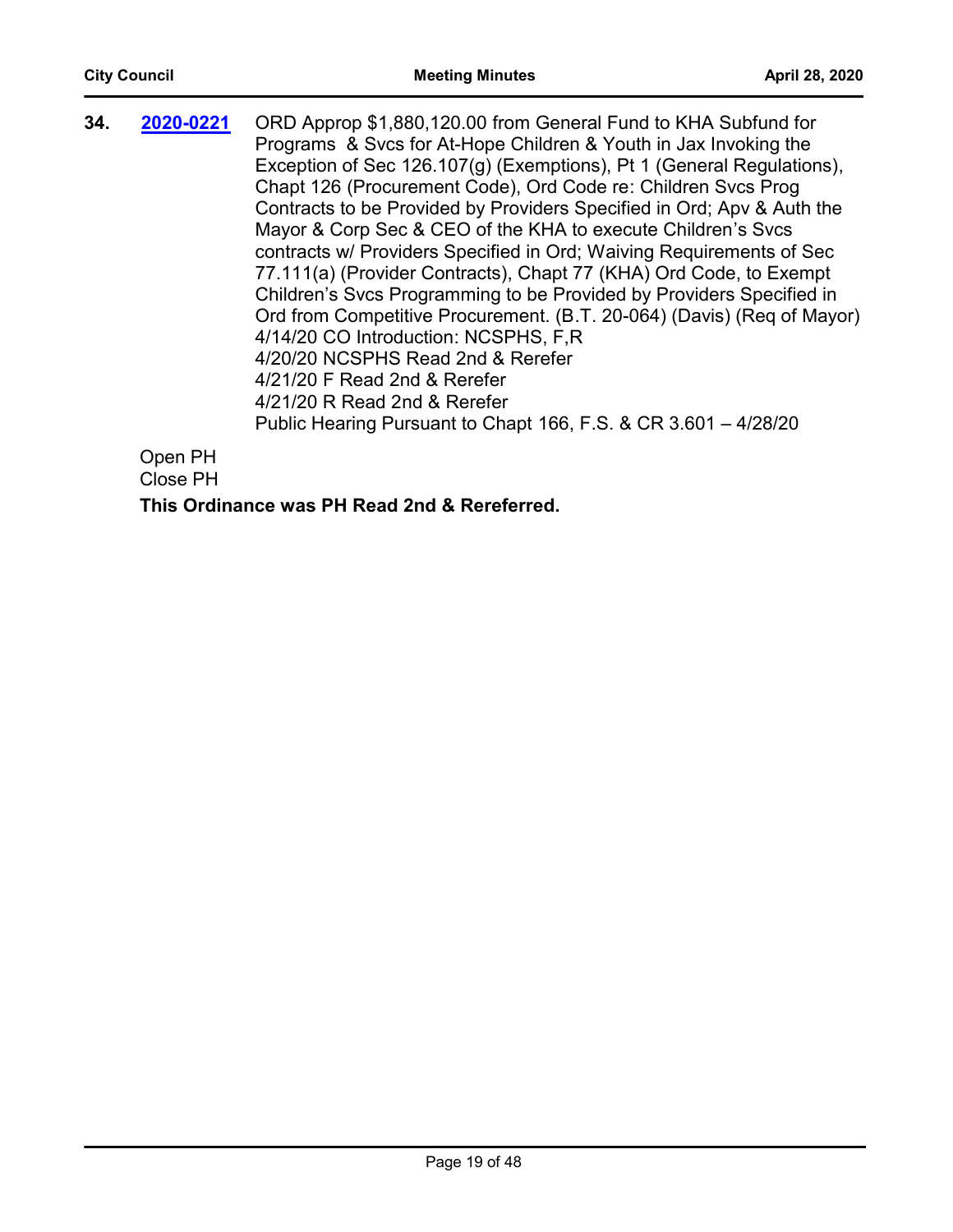#### **PUBLIC HEARINGS ON LAND USE AMENDMENTS AND CERTAIN COMPANION REZONINGS:**

**35. 2019-0307** ORD Transmitting a Proposed Large Scale FLUM Amend to 2030 Comp Plan at 8835 Ricardo Lane btwn Ricardo Lane & Macarthur Ct S (0.30± of an Acre) - LDR to CGC - Donald James Haas, II. (Appl# L-5364-19A) (Dist 4-Wilson)(Reed)(LUZ)(PD & PC Deny) 5/15/19 CO Introduced: LUZ 5/21/19 LUZ Read 2nd & Rerefer 5/28/19 CO Read 2nd & Rereferred; LUZ 3/17/20 LUZ Meeting Cancelled COVID-19/Emergency-No Action 3/24/20 CO Meeting Cancelled COVID-19/Emergency-No Action 4/7/20 LUZ Mtg Cancelled COVID-19/PH Cont 4.21.20, per 2020-200 4/14/20 CO PH Cont 4.28.20, per 2020-200-E LUZ PH - 6/18/19, 7/16/19, 8/6/19, 9/9/19, 9/17/19, 10/1/19, 10/15/19, 11/5/19, 11/19/19, 12/3/19 & 3/3/20, 3/17/20,4/7/20, 4/21/20, 5/5/20 Public Hearing Pursuant to Sec 163.3184(3), F.S. & Chapt 650, Pt 4, Ord Code - 6/11/19 & 6/25/19, 7/23/19, 8/13/19, 8/27/19, 9/10/19, 9/24/19, 10/8/19,10/22/19,11/12/19, 11/26/19,12/10/19 & 3/10/20, 3/24/20,4/14/20,4/28/20 **[2019-0307](http://jaxcityc.legistar.com/gateway.aspx?m=l&id=/matter.aspx?key=1298)**

PH Cont. to 5/12/20, Per Ord. 2020-200-E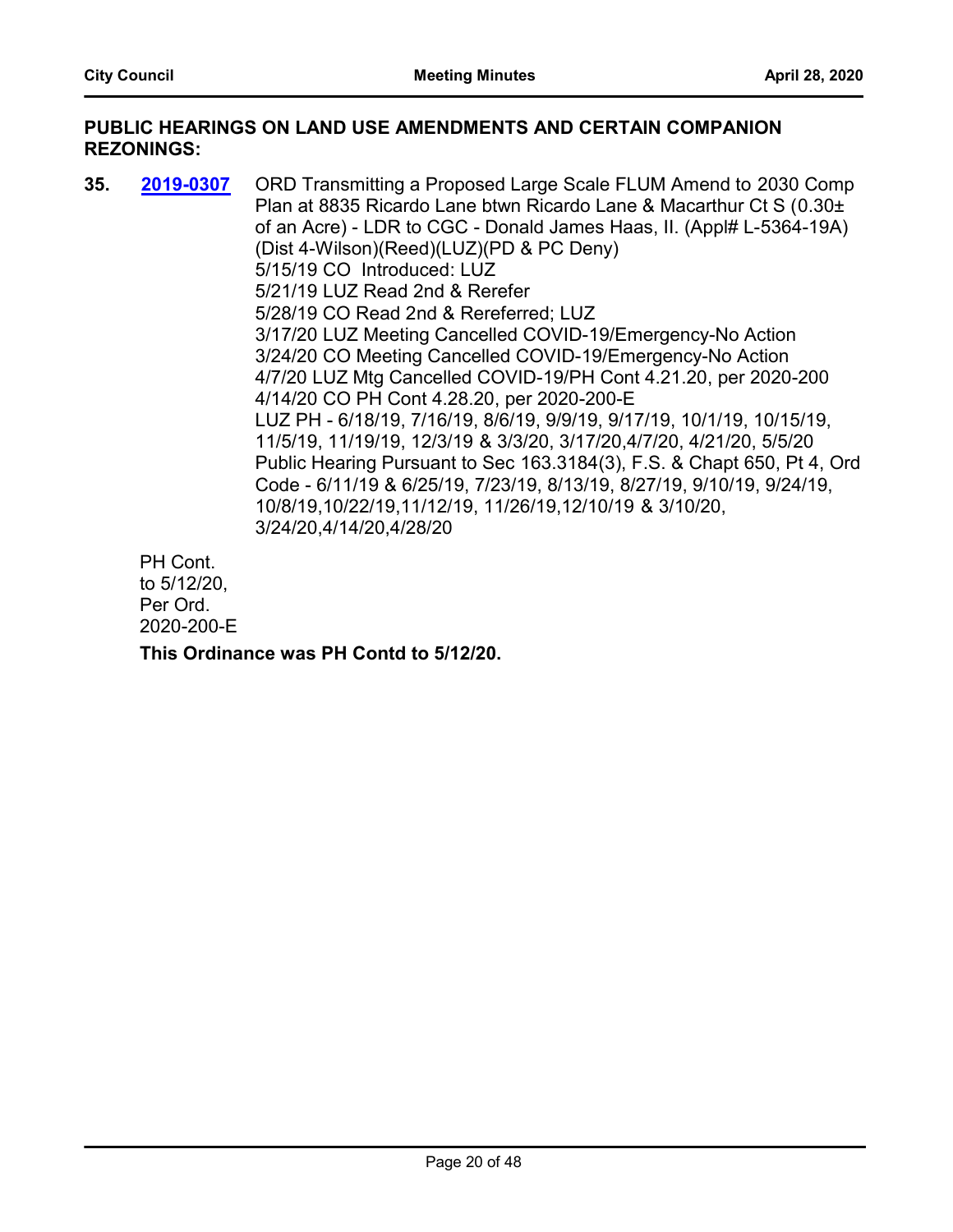| 2020-0002 | ORD Transmitting a Proposed Large Scale Revision to FLUM of 2030        |
|-----------|-------------------------------------------------------------------------|
|           | Comp Plan at 6131 Cedar Point Rd, btwn Nungezer Rd & Sheffield Rd.      |
|           | (48.82 ± Acres) – AGR-III & AGR-IV to RR – Jeffrey & Catherine Andring. |
|           | (Appl# L-5421-19A) (Dist 2-Ferraro) (Kelly) (LUZ) (PD & PC Apv)         |
|           | 1/14/20 CO Introduced: LUZ, JWW                                         |
|           | 1/22/20 LUZ Read 2nd & Rerefer                                          |
|           | 1/28/20 CO Read 2nd & Rerefered: LUZ                                    |
|           | 2/12/20 JWW Approve 1-9 (Failed) (Ferraro, Pittman, Barket, Birtalan,   |
|           | Haskell, Burnett, Hardesty, Devereaux, Brock)                           |
|           | 3/17/20 LUZ Meeting Cancelled COVID-19/Emergency-No Action              |
|           | 3/24/20 CO Meeting Cancelled COVID-19/Emergency-No Action               |
|           | 4/7/20 LUZ Mtg Cancelled COVID-19/PH Cont 4.21.20, per 2020-200         |
|           | 4/14/20 CO PH Cont 4.28.20, per 2020-200-E                              |
|           | LUZ PH - 2/19/20, 3/17/20, 4/7/20, 4/21/20, 5/19/20                     |
|           | Public Hearing Pursuant to Sec 163.3184(3), F.S. & Chapt 650, Pt 4 Ord  |
|           | Code- 2/11/20 & 2/25/20,3/24/20,4/14/20,4/28/20                         |
| PH Cont.  |                                                                         |
|           |                                                                         |

to 5/26/20, Per Ord. 2020-200-E

# **This Ordinance was PH Contd to 5/26/20.**

| 37. | 2020-0045 | ORD Transmitting a Proposed Large Scale Revision to FLUM of 2030<br>Comp Plan at 3800 St. Johns Bluff Rd.S., btwn St. Johns Industrial Pkwy<br>S. & Alumni Way (36.76± Acres) – PBF & LDR to RC – Morroco Temple<br>Assoc.(Appl# L-5328-18A) (Dist 4-Wilson) (Schoenig) (LUZ) (PD & PC<br>Apv) (Ex-Parte: CM Salem)<br>1/28/20 CO Introduced: LUZ, JWW<br>2/4/20 LUZ Read 2nd & Rerefer<br>2/11/20 CO Read 2nd & Rerefered; LUZ<br>3/11/20 JWW Approve 10-0<br>3/17/20 LUZ Meeting Cancelled COVID-19/Emergency-No Action<br>3/24/20 CO Meeting Cancelled COVID-19/Emergency-No Action<br>4/7/20 LUZ Mtg Cancelled COVID-19/PH Cont 4.21.20, per 2020-200<br>4/14/20 CO PH Cont 4.28.20, per 2020-200<br>LUZ PH - 3/3/20, 3/17/20, 4/7/20, 4/21/20, 5/19/20<br>Public Hearing Pursuant to Sec 163.3184(3), F.S. & Chapt 650, Pt 4, Ord<br>Code - 2/25/20 & 3/10/20, 3/24/20, 4/14/20, 4/28/20 |
|-----|-----------|-----------------------------------------------------------------------------------------------------------------------------------------------------------------------------------------------------------------------------------------------------------------------------------------------------------------------------------------------------------------------------------------------------------------------------------------------------------------------------------------------------------------------------------------------------------------------------------------------------------------------------------------------------------------------------------------------------------------------------------------------------------------------------------------------------------------------------------------------------------------------------------------------|
|     |           |                                                                                                                                                                                                                                                                                                                                                                                                                                                                                                                                                                                                                                                                                                                                                                                                                                                                                               |

PH Cont. to 5/26/20, Per Ord. 2020-200-E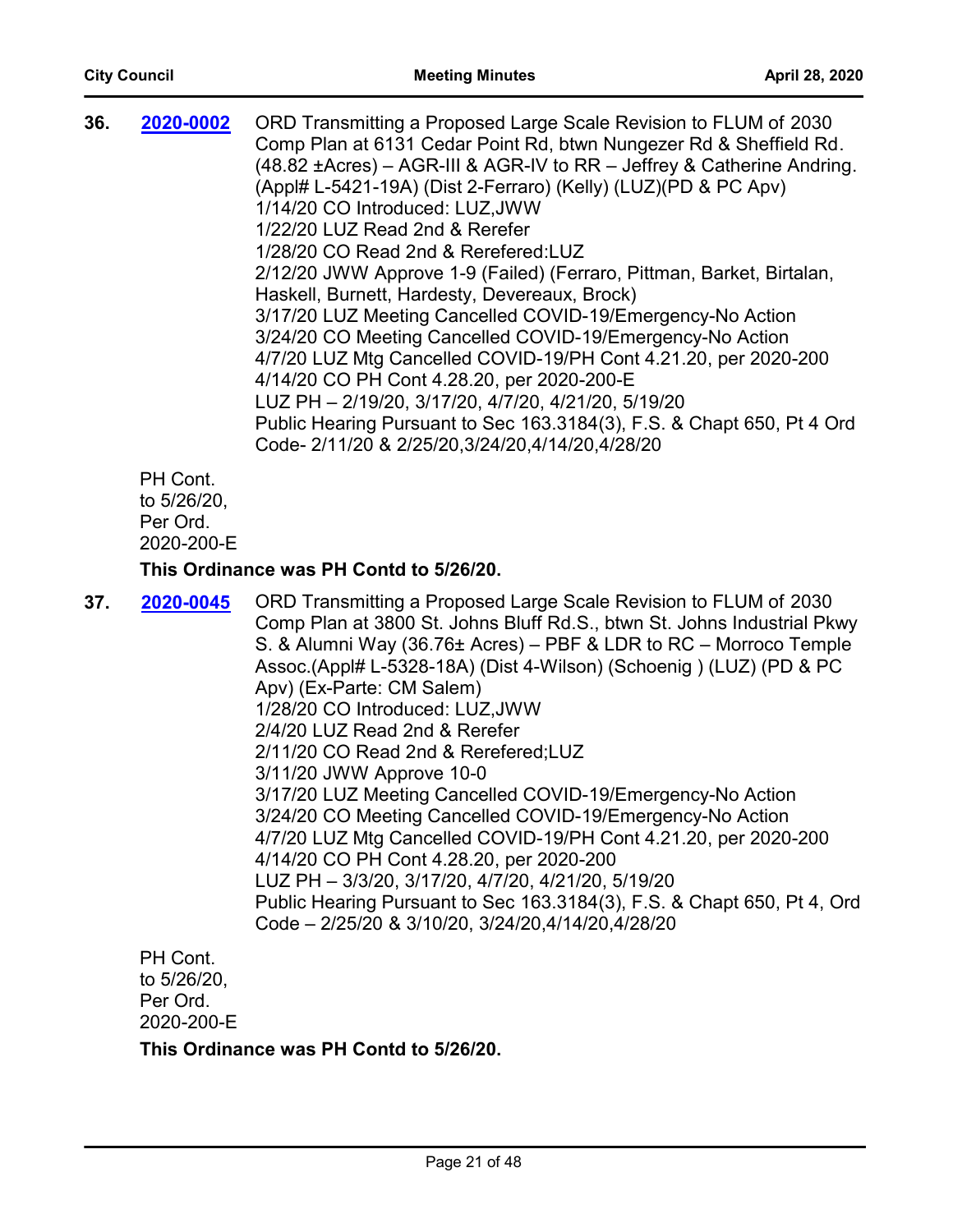| 38. | 2020-0086 | ORD Apv 2019B Series Text Amend to Transportation Element, Capital<br>Improvemts Element & Future Land Use Element of the 2030 Comp Plan<br>to Revise, Remove & Add Goals, Objectives & Policies Consistent with<br>City's Mobility Strategy Plan. (Parola) (Reg of Mayor)<br>2/11/20 CO Introduced: LUZ<br>2/19/20 LUZ Read 2nd & Rerefer<br>2/25/20 CO Read 2nd and Rerefered; LUZ<br>3/17/20 LUZ Meeting Cancelled COVID-19/Emergency-No Action<br>3/24/20 CO Meeting Cancelled COVID-19/Emergency-No Action<br>4/7/20 LUZ Mtg Cancelled COVID-19/PH Cont 4.21.20, per 2020-200<br>4/14/20 CO PH Cont 4.28.20, per 2020-200-E |
|-----|-----------|----------------------------------------------------------------------------------------------------------------------------------------------------------------------------------------------------------------------------------------------------------------------------------------------------------------------------------------------------------------------------------------------------------------------------------------------------------------------------------------------------------------------------------------------------------------------------------------------------------------------------------|
|     |           | LUZ PH - 3/17/20, 4/7/20, 4/21/20, 5/19/20                                                                                                                                                                                                                                                                                                                                                                                                                                                                                                                                                                                       |
|     |           | Public Hearing Pursuant to Sec 163.3184(3), F.S. & Chapt 650, Pt 4, Ord<br>Code - 3/10/20 & 3/24/20,4/14/20,4/28/20                                                                                                                                                                                                                                                                                                                                                                                                                                                                                                              |
|     | PH Cont.  |                                                                                                                                                                                                                                                                                                                                                                                                                                                                                                                                                                                                                                  |
|     |           |                                                                                                                                                                                                                                                                                                                                                                                                                                                                                                                                                                                                                                  |

to 5/26/20, Per Ord. 2020-200-E

# **This Ordinance was PH Contd to 5/26/20.**

**39. 2020-0087** ORD Adopt Small Scale FLUM Amend to 2030 Comp Plan at 0 Lem Turner Rd & 12803 Lem Turner Rd, btwn Hemlock St & Sunport Industrial Pkwy (1.53± Acres) – NC to LDR – Percy Oaks Partners, LLC. (Appl# L-5429-20C) (Dist 7-R. Gaffney) (Lukacovic)(PD & PC Apv) (Introduced by CM R. Gaffney) 2/11/20 CO Introduced: LUZ 2/19/20 LUZ Read 2nd & Rerefer 2/25/20 CO Read 2nd and Rerefered;LUZ 3/17/20 LUZ Meeting Cancelled COVID-19/Emergency-No Action 3/24/20 CO Meeting Cancelled COVID-19/Emergency-No Action 4/7/20 LUZ Mtg Cancelled COVID-19/PH Cont 4.21.20, per 2020-200 4/14/20 CO PH Cont 4.28.20, per 2020-200-E 4/21/20 LUZ PH Approve 6-0 LUZ PH – 3/17/20,4/7/20,4/21/20 Public Hearing Pursuant to Sec 163.3187, F.S. & Chapt 650, Pt 4, Ord Code – 3/10/20 & 3/24/20,4/14/20,4/28/20 **[2020-0087](http://jaxcityc.legistar.com/gateway.aspx?m=l&id=/matter.aspx?key=2148)**

Open PH Close PH

# (m) Move

# **The Floor Leader moved the item be PH Approved. The motion CARRIED. Roll Call was ordered. The Chair declared the File PH Approved.**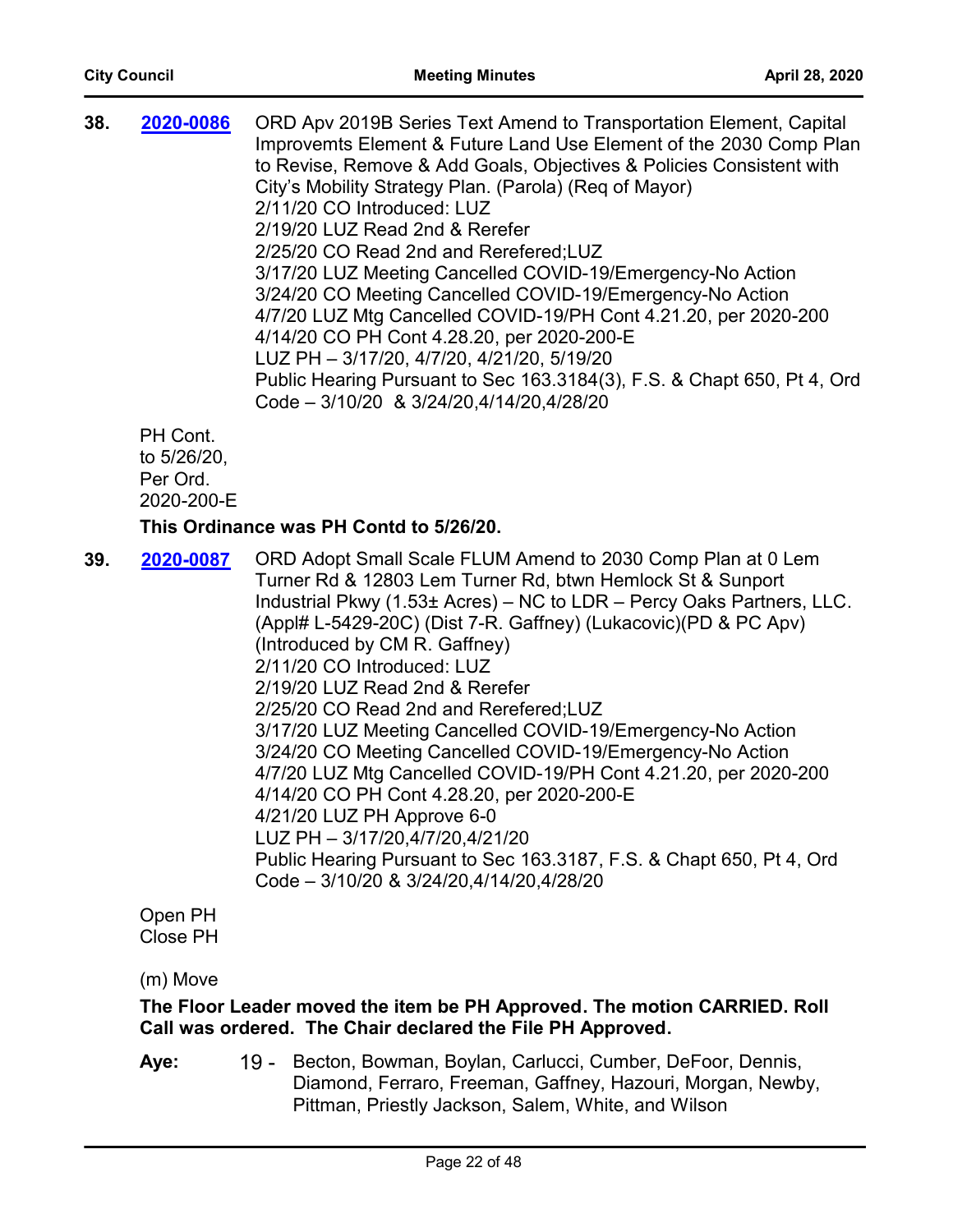**The Floor Leader moved the item be PH Approved. The motion CARRIED. Roll Call was ordered. The Chair declared the File PH Approved.**

- 19 Becton, Bowman, Boylan, Carlucci, Cumber, DeFoor, Dennis, Diamond, Ferraro, Freeman, Gaffney, Hazouri, Morgan, Newby, Pittman, Priestly Jackson, Salem, White, and Wilson **Aye:**
- 40. 2020-0088 ORD Adopt Small Scale FLUM Amend to 2030 Comp Plan at 2939 Manitou Ave, btwn Ortega Blvd & Baltic Circle (0.37± Acres) – CGC to RPI – Timothy R. Brunelle & Julie L. Brunelle. (Appl# L-5423-19C)(Dist 14-DeFoor)(Lukacovic)(LUZ)(PD & PC Apv) (Rezoning 2020-89) 2/11/20 CO Introduced: LUZ 2/19/20 LUZ Read 2nd & Rerefer 2/25/20 CO Read 2nd and Rerefered;LUZ 3/17/20 LUZ Meeting Cancelled COVID-19/Emergency-No Action 3/24/20 CO Meeting Cancelled COVID-19/Emergency-No Action 4/7/20 LUZ Mtg Cancelled COVID-19/PH Cont 4.21.20, per 2020-200 4/14/20 CO PH Cont 4.28.20, per 2020-200-E 4/21/20 LUZ PH Approve 6-0 LUZ PH – 3/17/20,4/7/20,4/21/20 Public Hearing Pursuant to Sec 163.3187, F.S. & Chapt 650, Pt 4, Ord Code – 3/10/20 & 3/24/20,4/14/20,4/28/20 **[2020-0088](http://jaxcityc.legistar.com/gateway.aspx?m=l&id=/matter.aspx?key=2149)**

Open PH Close PH

(m) Move

# **The Floor Leader moved the item be PH Approved. The motion CARRIED. Roll Call was ordered. The Chair declared the File PH Approved.**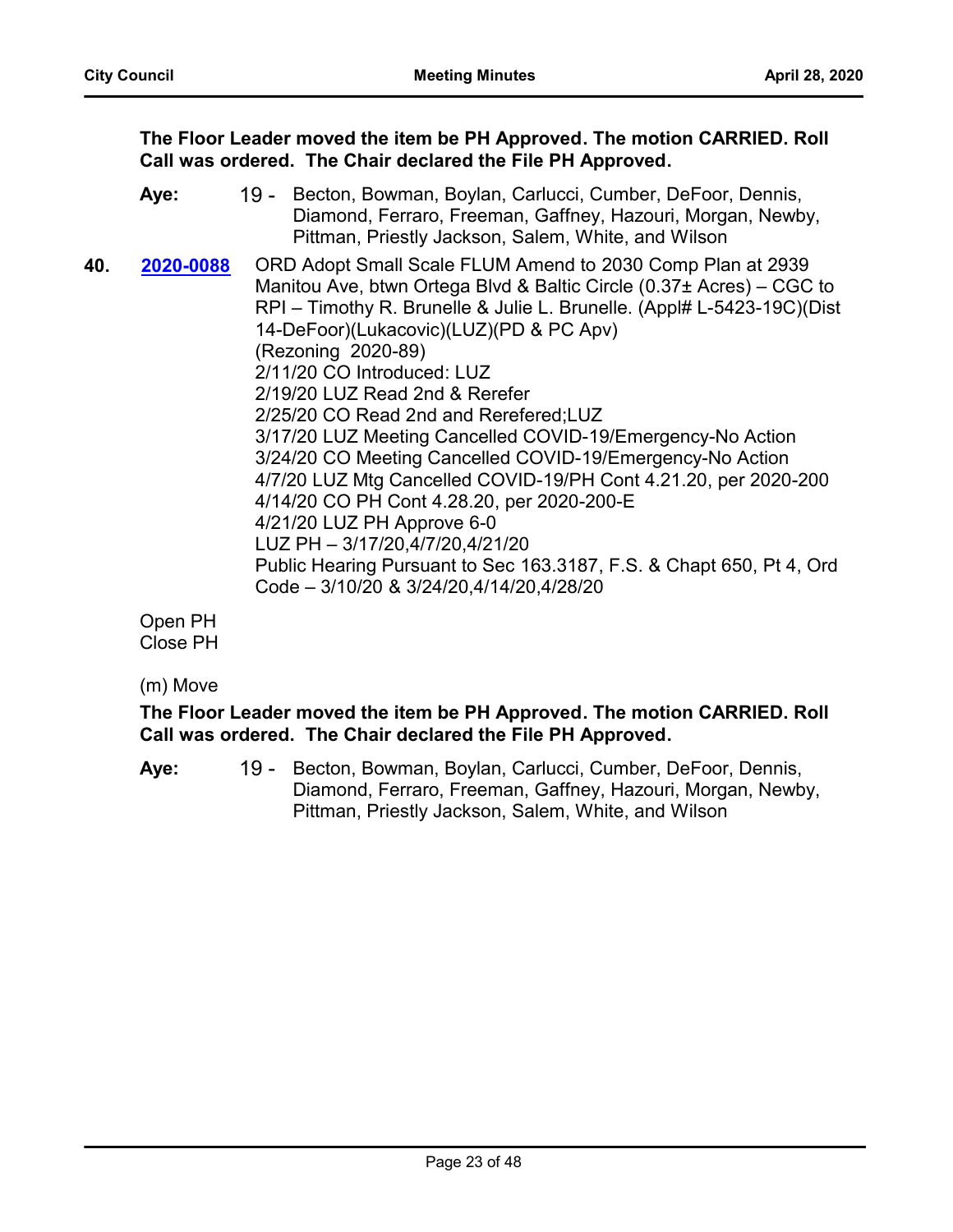| 41. | 2020-0089 | ORD-Q Rezoning at 2939 Manitou Ave (0.37± Acres) btwn Ortega Blvd<br>& Baltic Cir – CN to PUD – Timothy R. Brunelle & Julie Brunelle. (Dist<br>14-DeFoor)(Lewis)(LUZ)(PD & PC Apv) (Ex-Parte: CM DeFoor)<br>(Small Scale 2020-88)<br>2/11/20 CO Introduced: LUZ<br>2/19/20 LUZ Read 2nd & Rerefer<br>2/25/20 CO Read 2nd and Rerefered; LUZ<br>3/17/20 LUZ Meeting Cancelled COVID-19/Emergency-No Action<br>3/24/20 CO Meeting Cancelled COVID-19/Emergency-No Action<br>4/7/20 LUZ Mtg Cancelled COVID-19/PH Cont 4.21.20, per 2020-200<br>4/14/20 CO PH Cont 4.28.20, per 2020-200<br>4/21/20 LUZ PH Approve 6-0 |
|-----|-----------|---------------------------------------------------------------------------------------------------------------------------------------------------------------------------------------------------------------------------------------------------------------------------------------------------------------------------------------------------------------------------------------------------------------------------------------------------------------------------------------------------------------------------------------------------------------------------------------------------------------------|
|     |           | LUZ PH - 3/17/20,4/7/20,4/21/20                                                                                                                                                                                                                                                                                                                                                                                                                                                                                                                                                                                     |
|     |           | Public Hearing Pursuant to Chapt 166, F.S. & CR 3.601 - 3/10/20 &<br>3/24/20,4/14/20,4/28/20                                                                                                                                                                                                                                                                                                                                                                                                                                                                                                                        |
|     | Open PH   |                                                                                                                                                                                                                                                                                                                                                                                                                                                                                                                                                                                                                     |

Close PH

(m) Move

# **The Floor Leader moved the item be PH Approved. The motion CARRIED. Roll Call was ordered. The Chair declared the File PH Approved.**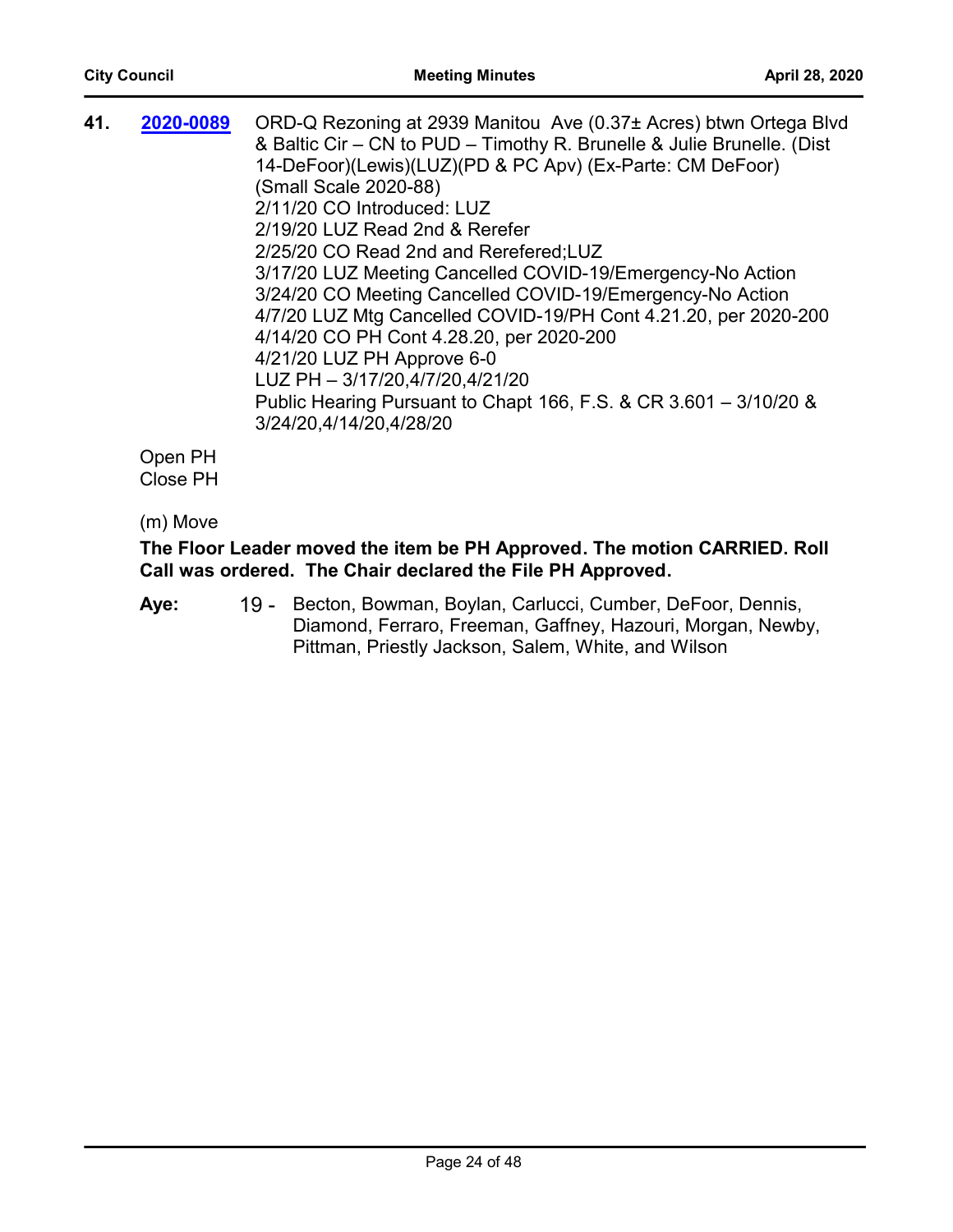| 42. | 2020-0090                                  | ORD Adopt Small Scale FLUM Amend to 2030 Comp Plan at 11134 New<br>Kings Rd btwn Dunn Ave & Sarah's Walk Dr (2.70± Acres) - RPI & LDR<br>to $ROS - J & C$ Jax Properties, LLC. (Appl# L-5411-19C)(Dist 7-R.<br>Gaffney)(Lukacovic)(LUZ)(PD & PC Apv)<br>(Rezoning 2020-91)<br>2/11/20 CO Introduced: LUZ<br>2/19/20 LUZ Read 2nd & Rerefer<br>2/25/20 CO Read 2nd and Rerefered; LUZ<br>3/17/20 LUZ Meeting Cancelled COVID-19/Emergency-No Action<br>3/24/20 CO Meeting Cancelled COVID-19/Emergency-No Action<br>4/7/20 LUZ Mtg Cancelled COVID-19/PH Cont 4.21.20, per 2020-200<br>4/14/20 CO PH Cont 4.28.20, per 2020-200<br>4/21/20 LUZ PH Approve 6-0 |
|-----|--------------------------------------------|--------------------------------------------------------------------------------------------------------------------------------------------------------------------------------------------------------------------------------------------------------------------------------------------------------------------------------------------------------------------------------------------------------------------------------------------------------------------------------------------------------------------------------------------------------------------------------------------------------------------------------------------------------------|
|     |                                            | LUZ PH - 3/17/20,4/7/20,4/21/20                                                                                                                                                                                                                                                                                                                                                                                                                                                                                                                                                                                                                              |
|     |                                            | Public Hearing Pursuant to Sec 163.3187, F.S. & Chapt 650, Pt 4, Ord<br>Code - 3/10/20 & 3/24/20,4/14/20,4/28/20                                                                                                                                                                                                                                                                                                                                                                                                                                                                                                                                             |
|     | $\sim$ $ \sim$ $\sim$ $\sim$ $\sim$ $\sim$ |                                                                                                                                                                                                                                                                                                                                                                                                                                                                                                                                                                                                                                                              |

Open PH Close PH

# (m) Move

# **The Floor Leader moved the item be PH Approved. The motion CARRIED. Roll Call was ordered. The Chair declared the File PH Approved.**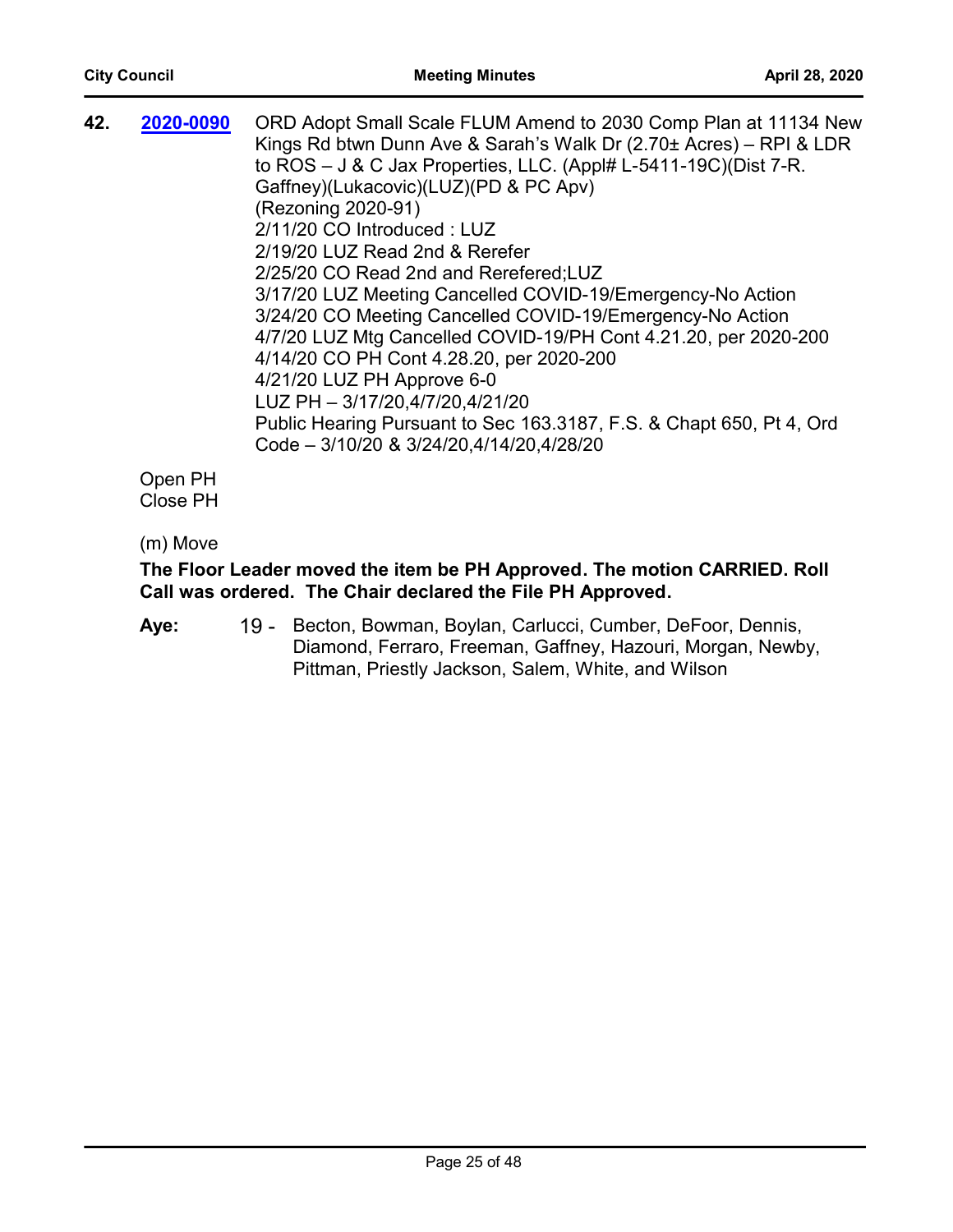| 43. | 2020-0091                                  | ORD-Q Rezoning at 11134 New Kings Rd (2.70± Acres) btwn Dunn Ave<br>& Sarah's Walk Dr - RLD-60 to ROS - J & C Jax Properties, LLC. (Appl#<br>L-5411-19C) (Dist 7-R. Gaffney) (Cox) (LUZ) (PD & PC Apv) (Ex-Parte:<br>CM DeFoor, Boylan & Gaffney)<br>(Small Scale 2020-90)<br>2/11/20 CO Introduced: LUZ<br>2/19/20 LUZ Read 2nd & Rerefer<br>2/25/20 CO Read 2nd and Rerefered; LUZ<br>3/17/20 LUZ Meeting Cancelled COVID-19/Emergency-No Action<br>3/24/20 CO Meeting Cancelled COVID-19/Emergency-No Action<br>4/7/20 LUZ Mtg Cancelled COVID-19/PH Cont 4.21.20, per 2020-200<br>4/14/20 CO PH Cont 4.28.20, per 2020-200-E<br>4/21/20 LUZ PH Approve 5-0<br>LUZ PH - 3/17/20,4/7/20,4/21/20 |
|-----|--------------------------------------------|---------------------------------------------------------------------------------------------------------------------------------------------------------------------------------------------------------------------------------------------------------------------------------------------------------------------------------------------------------------------------------------------------------------------------------------------------------------------------------------------------------------------------------------------------------------------------------------------------------------------------------------------------------------------------------------------------|
|     |                                            | Public Hearing Pursuant to Chapt 166, F.S. & CR 3.601 - 3/10/20 &<br>3/24/20,4/14/20,4/28/20                                                                                                                                                                                                                                                                                                                                                                                                                                                                                                                                                                                                      |
|     | $\sim$ $ \sim$ $\sim$ $\sim$ $\sim$ $\sim$ |                                                                                                                                                                                                                                                                                                                                                                                                                                                                                                                                                                                                                                                                                                   |

Open PH Close PH

# (m) Move

# **The Floor Leader moved the item be PH Approved. The motion CARRIED. Roll Call was ordered. The Chair declared the File PH Approved.**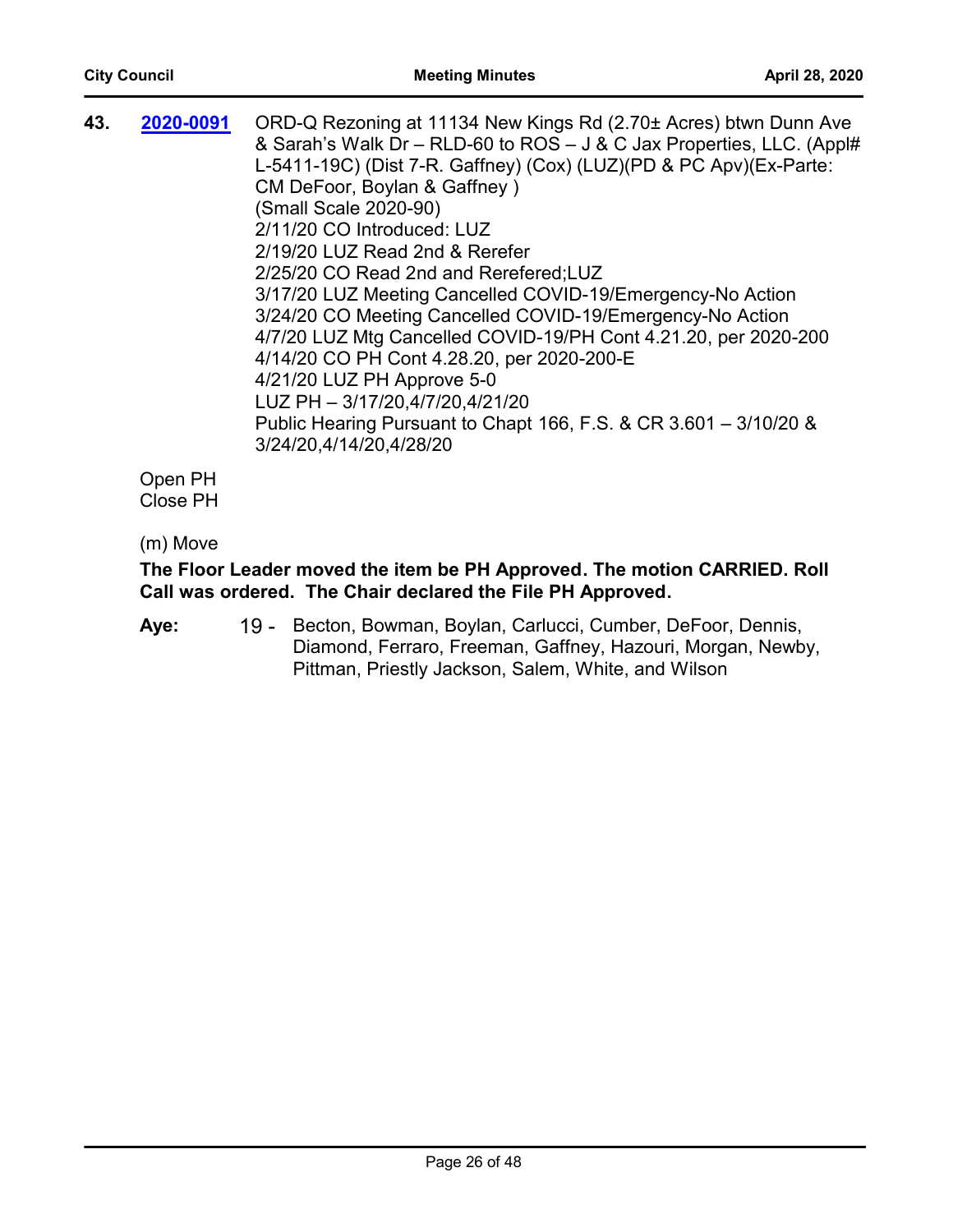| 44. | 2020-0092  | ORD Adopt Small Scale FLUM Amend to 2030 Comp Plan at 0 San Jose<br>Blvd btwn Goodby's Creek & Beauclerc Rd (2.37± Acres) – CSV to NC –<br>City of Jacksonville. (Appl# L-5433-20C) (Dist 5-Cumber) (Reed) (LUZ)<br>(PD & PC Apv)<br>(Rezoning 2020-93)<br>2/11/20 CO Introduced: LUZ, JWW<br>2/19/20 LUZ Read 2nd & Rerefer<br>2/25/20 CO Read 2nd and Rerefered;LUZ<br>3/11/20 JWW Approve 10-0<br>3/17/20 LUZ Meeting Cancelled COVID-19/Emergency-No Action<br>3/24/20 CO Meeting Cancelled COVID-19/Emergency-No Action<br>4/7/20 LUZ Mtg Cancelled COVID-19/PH Cont 4.21.20, per 2020-200<br>4/14/20 CO PH Cont 4.28.20, per 2020-200-E<br>LUZ PH - 3/17/20,4/7/20, 4/21/20, 5/5/20<br>Public Hearing Pursuant to Sec 163.3187, F.S. & Chapt 650, Pt 4, Ord |
|-----|------------|-------------------------------------------------------------------------------------------------------------------------------------------------------------------------------------------------------------------------------------------------------------------------------------------------------------------------------------------------------------------------------------------------------------------------------------------------------------------------------------------------------------------------------------------------------------------------------------------------------------------------------------------------------------------------------------------------------------------------------------------------------------------|
|     | PH Cont.   | Code - 3/10/20 & 3/24/20,4/14/20,4/28/20                                                                                                                                                                                                                                                                                                                                                                                                                                                                                                                                                                                                                                                                                                                          |
|     | to 5/12/20 |                                                                                                                                                                                                                                                                                                                                                                                                                                                                                                                                                                                                                                                                                                                                                                   |

to 5/12/20, Per Ord. 2020-200-E

#### **This Ordinance was PH Contd to 5/12/20.**

**45. 2020-0093** ORD-Q Rezoning at 0 San Jose Blvd (2.37± Acres) btwn Goodby's Creek & Beauclerc Rd – CSV to CN – City of Jacksonville. (Appl# L-5433-20C)(Dist 5-Cumber) (Wells)(LUZ)(PD & PC Apv)(Ex-parte: Boylan,Hazouri & Dennis) (Small Scale 2020-92) 2/11/20 CO Introduced: LUZ 2/19/20 LUZ Read 2nd & Rerefer 2/25/20 CO Read 2nd and Rerefered;LUZ 3/17/20 LUZ Meeting Cancelled COVID-19/Emergency-No Action 3/24/20 CO Meeting Cancelled COVID-19/Emergency-No Action 4/7/20 LUZ Mtg Cancelled COVID-19/PH Cont 4.21.20, per 2020-200 4/14/20 CO PH Cont 4.28.20, per 2020-200-E LUZ PH – 3/17/20, 4/7/20, 4/21/20, 5/5/20 Public Hearing Pursuant to Chapt 166, F.S. & CR 3.601 – 3/10/20 & 3/24/20,4/14/20,4/28/20 **[2020-0093](http://jaxcityc.legistar.com/gateway.aspx?m=l&id=/matter.aspx?key=2156)**

PH Cont. to 5/12/20, Per Ord. 2020-200-E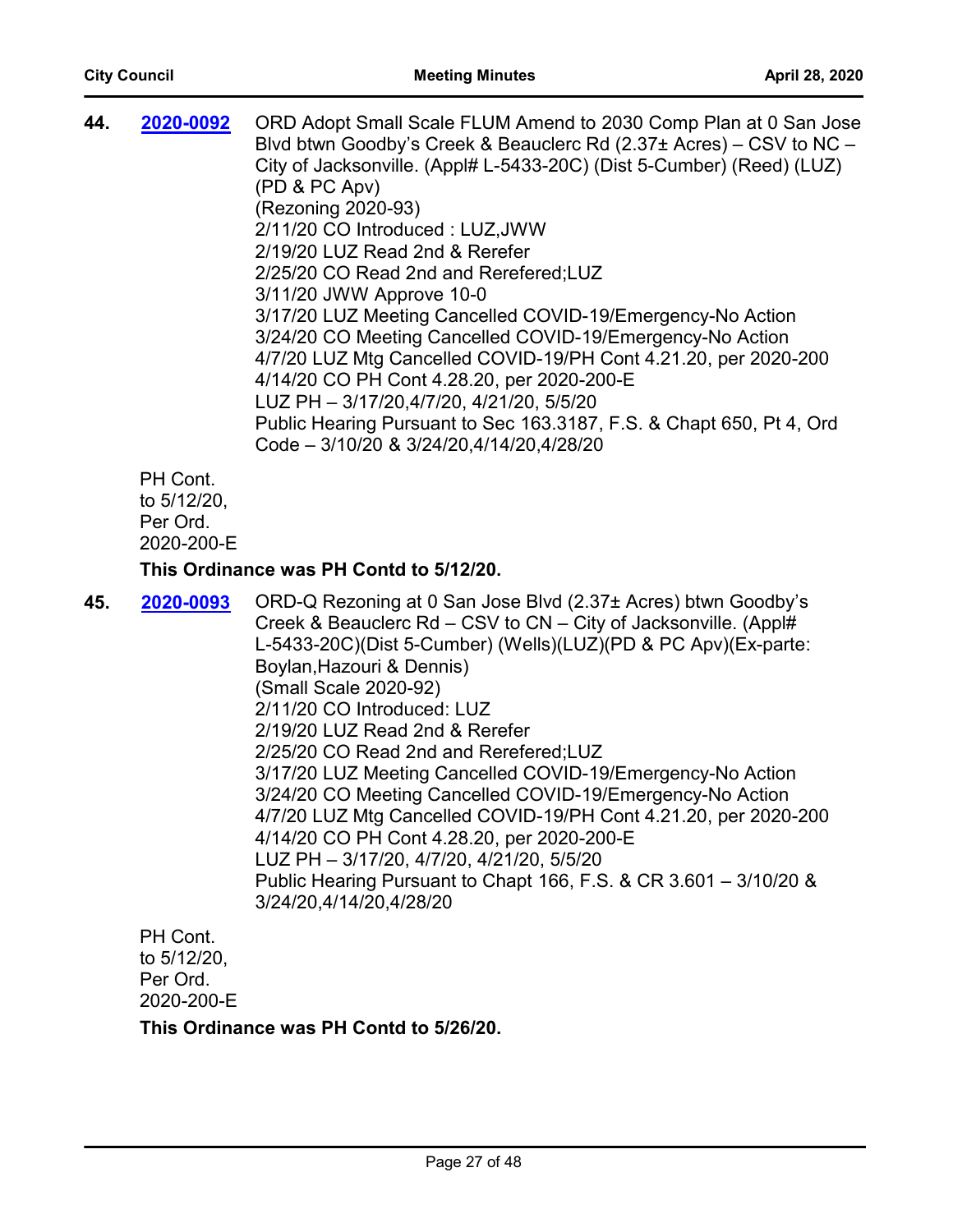| 46. | 2020-0127   | ORD Apv 2020B Series Text Amend to Future Land Use Element of<br>2030 Comp Plan of City of Jax to Amend FLUM Element of 2030 Comp<br>Plan Related to Transit Oriented Dev (TOD) Master Planning &<br>Implementation for Transmittal to State of FL's Various Agencies for<br>Review; Prov Disclaimer that Amend Transmitted herein Shall Not be<br>Construed as Exemption from any Other Applicable Laws. (Reed)<br>(Introduced by CP Wilson)<br>2/25/20 CO Introduced: LUZ<br>3/3/20 LUZ Read 2nd & Rerefer<br>3/10/20 CO Read 2nd & Rereferred: LUZ<br>3/17/20 LUZ Meeting Cancelled COVID-19/Emergency-No Action<br>3/24/20 CO Meeting Cancelled COVID-19/Emergency-No Action<br>4/7/20 LUZ Mtg Cancelled COVID-19/PH Cont 4.21.20, per 2020-200<br>4/14/20 CO PH Cont 4.28.20, per 2020-200-E<br>LUZ PH - 4/7/20, 4/21/20, 5/19/20<br>Public Hearing Pursuant to Sec 163.3184(3), F.S. & Chapt 650, Pt 4, Ord |
|-----|-------------|-------------------------------------------------------------------------------------------------------------------------------------------------------------------------------------------------------------------------------------------------------------------------------------------------------------------------------------------------------------------------------------------------------------------------------------------------------------------------------------------------------------------------------------------------------------------------------------------------------------------------------------------------------------------------------------------------------------------------------------------------------------------------------------------------------------------------------------------------------------------------------------------------------------------|
|     | $DH$ $Cont$ | Code - 3/24/20 & 4/14/20,4/28/20                                                                                                                                                                                                                                                                                                                                                                                                                                                                                                                                                                                                                                                                                                                                                                                                                                                                                  |
|     |             |                                                                                                                                                                                                                                                                                                                                                                                                                                                                                                                                                                                                                                                                                                                                                                                                                                                                                                                   |

PH Cont. to 5/26/20, Per Ord. 2020-200-E

#### **This Ordinance was PH Contd to 5/26/20.**

47. **2020-0128** ORD Adopt Large Scale FLUM Amend to 2030 Comp Plan at 0 Jones Branch Blvd. btwn Imeson Rd & I-295 (59.066±) – CGC to LI & CSV – Robert's Diesel Service, Inc. (Appl# L-5389-19A) (Dist 10-Priestly Jackson) (Lukacovic) ((LUZ) (Rezoning 2020-129) 2/25/20 CO Introduced: LUZ 3/3/20 LUZ Read 2nd & Rerefer 3/10/20 CO Read 2nd & Rereferred: LUZ 3/17/20 LUZ Meeting Cancelled COVID-19/Emergency-No Action 3/24/20 CO Meeting Cancelled COVID-19/Emergency-No Action 4/7/20 LUZ Mtg Cancelled COVID-19/PH Cont 4.21.20, per 2020-200 4/14/20 CO PH Cont 4.28.20, per 2020-200-E LUZ PH – 4/7/20, 4/21/20, 5/19/20 Public Hearing Pursuant to Sec 163.3184(3), F.S. & Chapt 650, Pt 4, Ord Code – 3/24/20 & 4/14/20,4/28/20 **[2020-0128](http://jaxcityc.legistar.com/gateway.aspx?m=l&id=/matter.aspx?key=2191)**

PH Cont. to 5/26/20, Per Ord. 2020-200-E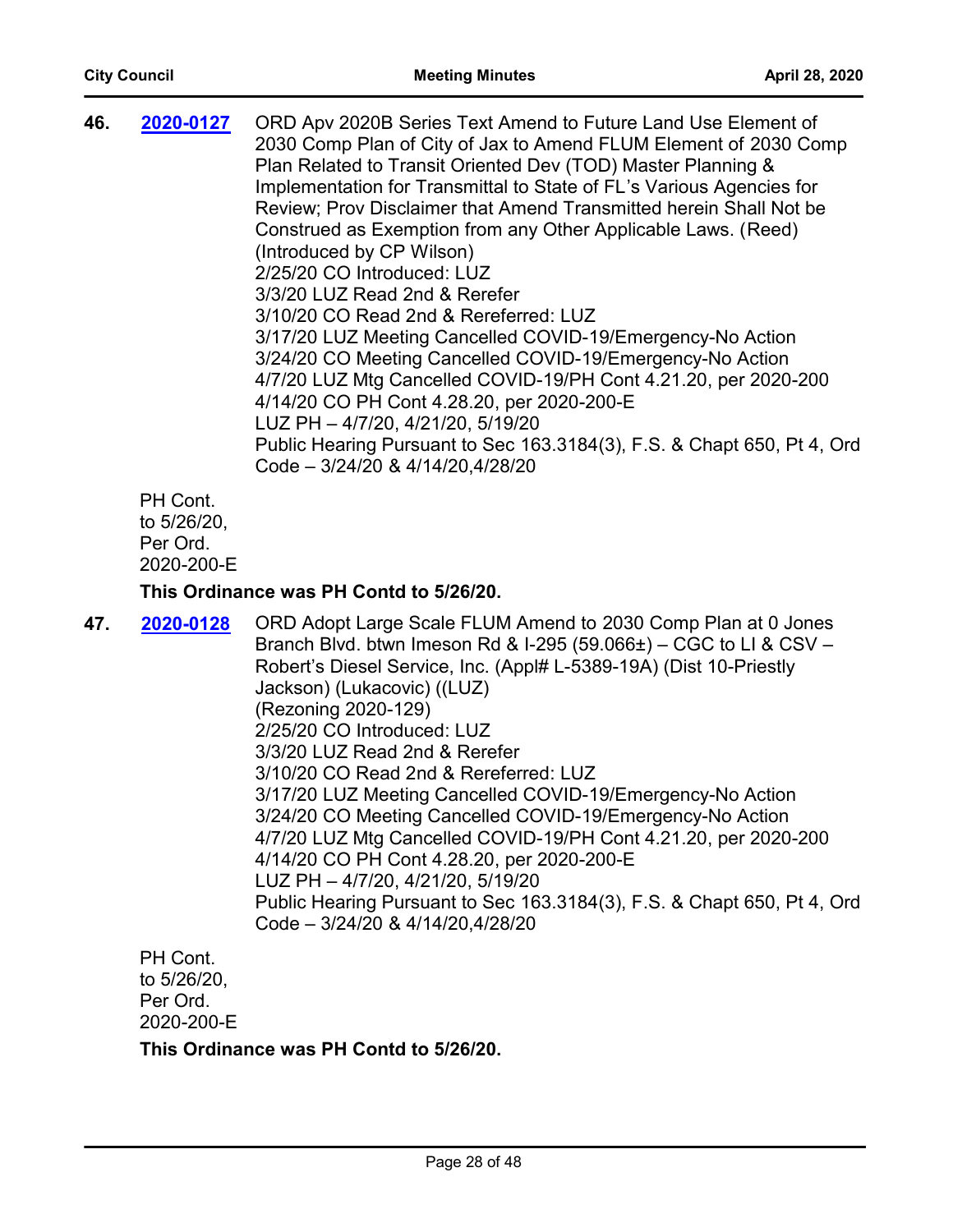| 48. | 2020-0129               | ORD-Q Rezoning at 0 Jones Branch Blvd. (59.06±) btwn Imeson Rd &<br>I-295 – PUD to LI & CSV – Robert's Diesel Service, Inc. (Dist 10-Priestly<br>Jackson) (Wells) (LUZ)<br>(Large-Scale 2020-128)<br>2/25/20 CO Introduced: LUZ<br>3/3/20 LUZ Read 2nd & Rerefer<br>3/10/20 CO Read 2nd & Rereferred: LUZ<br>3/17/20 LUZ Meeting Cancelled COVID-19/Emergency-No Action<br>3/24/20 CO Meeting Cancelled COVID-19/Emergency-No Action<br>4/7/20 LUZ Mtg Cancelled COVID-19/PH Cont 4.21.20, per 2020-200<br>4/14/20 CO PH Cont 4.28.20, per 2020-200-E<br>LUZ PH - 4/7/20, 4/21/20, 5/19/20<br>Public Hearing Pursuant to Chapt 166, F.S. & CR 3.601 - 3/24/20 &<br>4/14/20,4/28/20 |
|-----|-------------------------|------------------------------------------------------------------------------------------------------------------------------------------------------------------------------------------------------------------------------------------------------------------------------------------------------------------------------------------------------------------------------------------------------------------------------------------------------------------------------------------------------------------------------------------------------------------------------------------------------------------------------------------------------------------------------------|
|     | PH Cont.<br>to 5/26/20. |                                                                                                                                                                                                                                                                                                                                                                                                                                                                                                                                                                                                                                                                                    |

to 5/26/20, Per Ord. 2020-200-E

# **This Ordinance was PH Contd to 5/26/20.**

**49. 2020-0130** ORD Adopt Large Scale FLUM Amend to 2030 Comp Plan at 0 New Berlin Rd btwn Ringneck Dr & Island Dr (36.35±) – AGR-III to LI-Jacksonville Sisters, LLC & St. Johns River Partners, LLC. (Dist 2-Ferraro) (Schoenig) (LUZ) (Rezoning 2020-131) 2/25/20 CO Introduced: LUZ 3/3/20 LUZ Read 2nd & Rerefer 3/10/20 CO Read 2nd & Rereferred: LUZ 3/17/20 LUZ Meeting Cancelled COVID-19/Emergency-No Action 3/24/20 CO Meeting Cancelled COVID-19/Emergency-No Action 4/7/20 LUZ Mtg Cancelled COVID-19/PH Cont 4.21.20, per 2020-200 4/14/20 CO PH Cont 4.28.20, per 2020-200-E LUZ PH – 4/7/20, 4/21/20, 5/19/20 Public Hearing Pursuant to Sec 163.3184(3), F.S. & Chapt 650, Pt 4, Ord Code – 3/24/20 & 4/14/20,4/28/20 **[2020-0130](http://jaxcityc.legistar.com/gateway.aspx?m=l&id=/matter.aspx?key=2193)**

PH Cont. to 5/26/20, Per Ord. 2020-200-E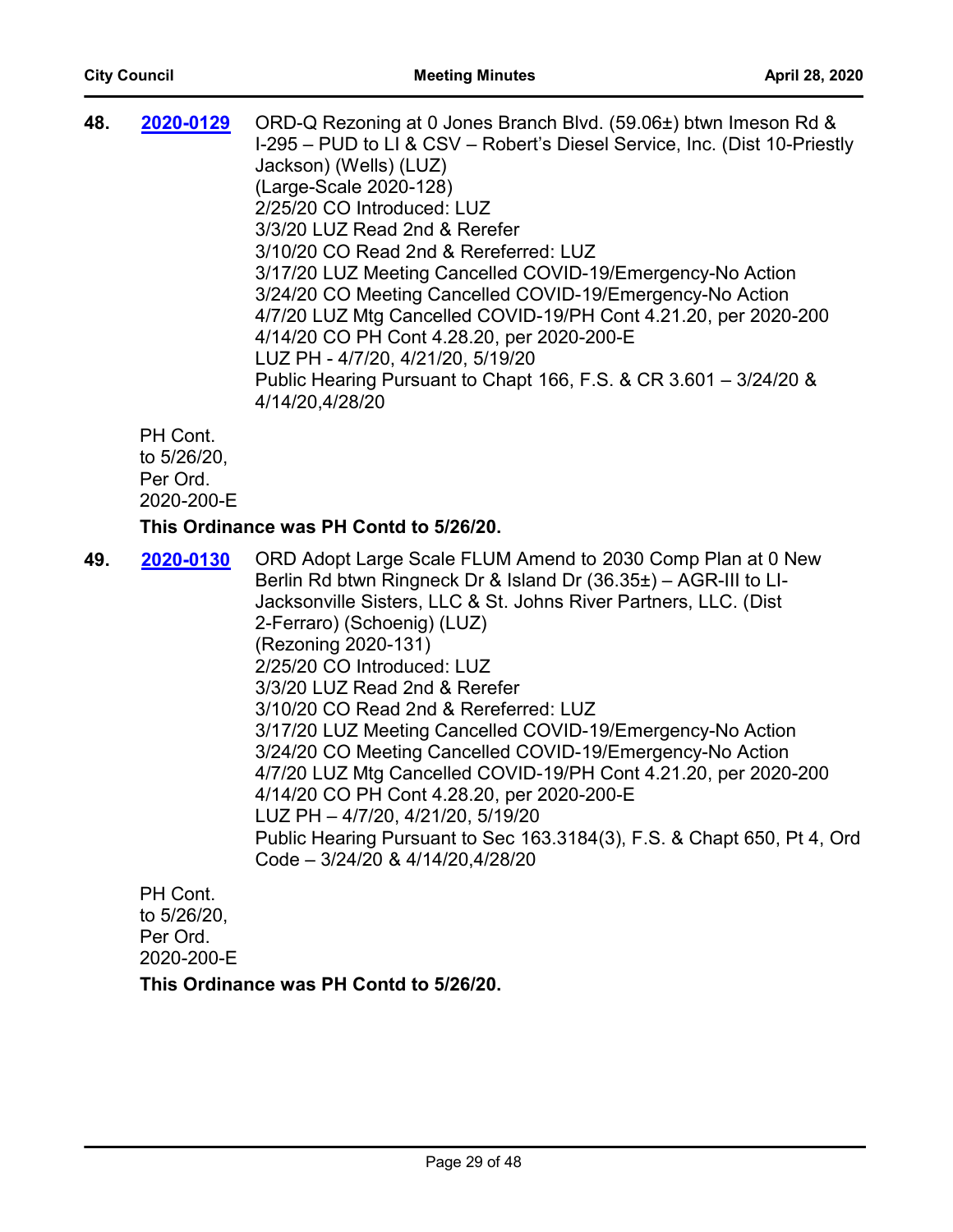| 50. | 2020-0131                                         | ORD-Q Rezoning at 0 New Berlin Rd (36.35±) btwn Ringneck Dr & Island<br>Dr - AGR to IL - Jacksonville Sisters, LLC & St. Johns River Partners,<br>LLC. (Dist 2-Ferraro) (Quinto) (LUZ)<br>(Large-Scale 2020-130)<br>2/25/20 CO Introduced: LUZ<br>3/3/20 LUZ Read 2nd & Rerefer<br>3/10/20 CO Read 2nd & Rereferred: LUZ<br>3/17/20 LUZ Meeting Cancelled COVID-19/Emergency-No Action<br>3/24/20 CO Meeting Cancelled COVID-19/Emergency-No Action<br>4/7/20 LUZ Mtg Cancelled COVID-19/PH Cont 4.21.20, per 2020-200<br>4/14/20 CO PH Cont 4.28.20, per 2020-200-E<br>LUZ PH - 4/7/20, 4/21/20, 5/19/20<br>Public Hearing Pursuant to Chapt 166, F.S. & CR 3.601 - 3/24/20 &<br>4/14/20,4/28/20                                              |
|-----|---------------------------------------------------|------------------------------------------------------------------------------------------------------------------------------------------------------------------------------------------------------------------------------------------------------------------------------------------------------------------------------------------------------------------------------------------------------------------------------------------------------------------------------------------------------------------------------------------------------------------------------------------------------------------------------------------------------------------------------------------------------------------------------------------------|
|     | PH Cont.<br>to 5/26/20,<br>Per Ord.<br>2020-200-E |                                                                                                                                                                                                                                                                                                                                                                                                                                                                                                                                                                                                                                                                                                                                                |
|     |                                                   | This Ordinance was PH Contd to 5/26/20.                                                                                                                                                                                                                                                                                                                                                                                                                                                                                                                                                                                                                                                                                                        |
| 51. | 2020-0132                                         | ORD Adopt Small Scale FLUM Amend to 2030 Comp Plan at 1320<br>Chaffee Rd S btwn I-10 & Panther Creek Pkwy $(6.50\pm)$ – LDR to CGC –<br>Final Waters, LLC. (Appl# L-5430-20C) (Dist 12-White) (Lukacovic)<br>(LUZ)<br>(Rezoning 2020-133)<br>2/25/20 CO Introduced: LUZ<br>3/3/20 LUZ Read 2nd & Rerefer<br>3/10/20 CO Read 2nd & Rereferred: LUZ<br>3/17/20 LUZ Meeting Cancelled COVID-19/Emergency-No Action<br>3/24/20 CO Meeting Cancelled COVID-19/Emergency-No Action<br>4/7/20 LUZ Mtg Cancelled COVID-19/PH Cont 4.21.20, per 2020-200<br>4/14/20 CO PH Cont 4.28.20, per 2020-200-E<br>LUZ PH - 4/7/20, 4/21/20, 5/19/20<br>Public Hearing Pursuant to Sec 163.3187, F.S. & Chapt 650, Pt 4, Ord<br>Code - 3/24/20 & 4/14/20,4/28/20 |

PH Cont. to 5/26/20, Per Ord. 2020-200-E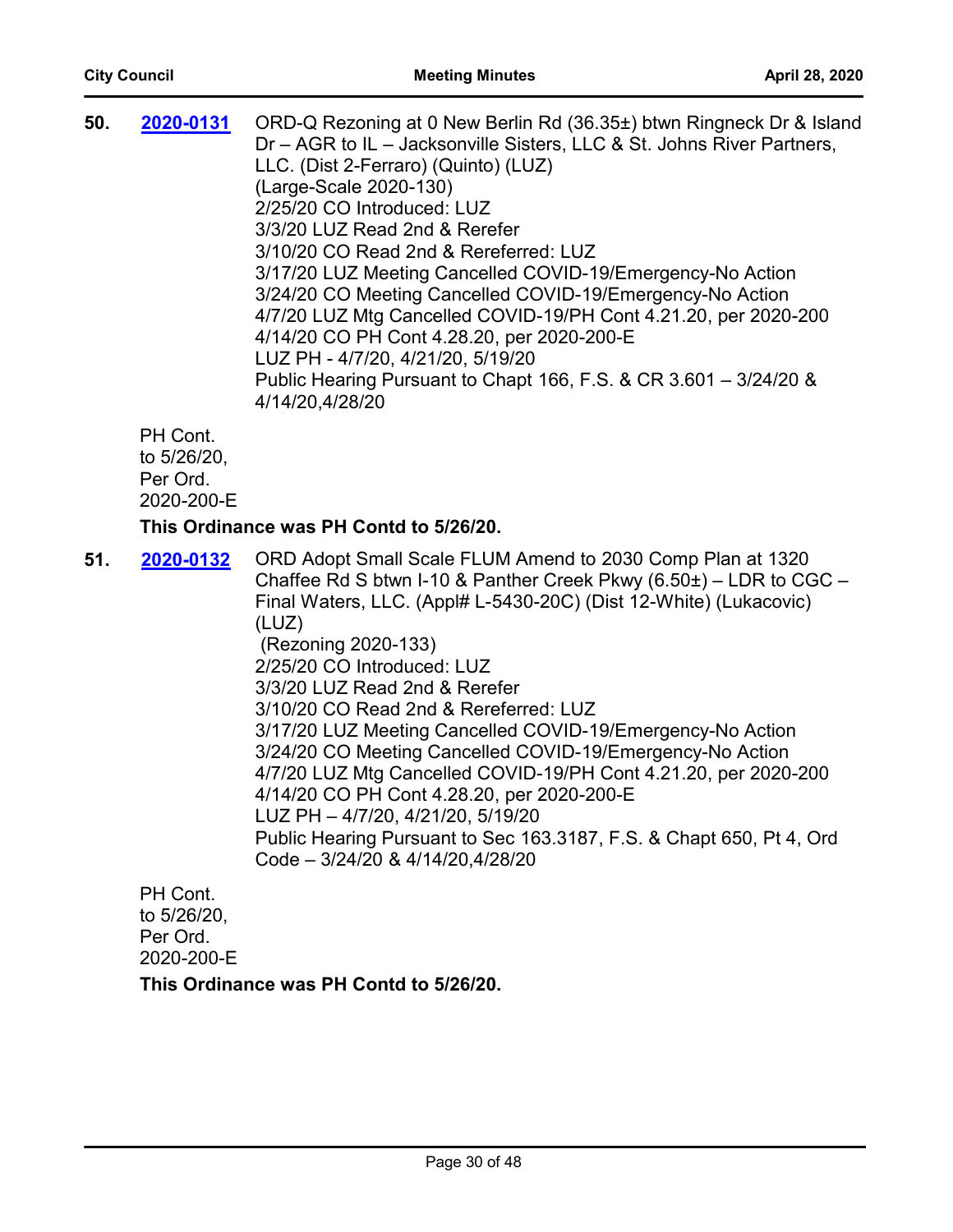| 52. | 2020-0133                                 | ORD-Q Rezoning at 1320 Chaffee Rd S (6.50±) btwn I-10 & Panther<br>Creek Pkwy – RR-Acre to CCG-1 – Final Waters, LLC. (Dist 12-White)<br>(Corrigan) (LUZ)<br>(Small-Scale 2020-132)<br>2/25/20 CO Introduced: LUZ<br>3/3/20 LUZ Read 2nd & Rerefer<br>3/10/20 CO Read 2nd & Rereferred: LUZ<br>3/17/20 LUZ Meeting Cancelled COVID-19/Emergency-No Action<br>3/24/20 CO Meeting Cancelled COVID-19/Emergency-No Action<br>4/7/20 LUZ Mtg Cancelled COVID-19/PH Cont 4.21.20, per 2020-200<br>4/14/20 CO PH Cont 4.28.20, per 2020-200-E<br>LUZ PH - 4/7/20, 4/21/20, 5/19/20 |
|-----|-------------------------------------------|------------------------------------------------------------------------------------------------------------------------------------------------------------------------------------------------------------------------------------------------------------------------------------------------------------------------------------------------------------------------------------------------------------------------------------------------------------------------------------------------------------------------------------------------------------------------------|
|     |                                           | Public Hearing Pursuant to Chapt 166, F.S. & CR 3.601 - 3/24/20 &<br>4/14/20,4/28/20                                                                                                                                                                                                                                                                                                                                                                                                                                                                                         |
|     | PH Cont.<br>to 5/26/20,<br>$Der \cap rel$ |                                                                                                                                                                                                                                                                                                                                                                                                                                                                                                                                                                              |

Per Ord.

2020-200-E

#### **This Ordinance was PH Contd to 5/26/20.**

**53. 2020-0162** ORD Adopting a Large-Scale FLUM Amend to 2030 Comp Plan at 0 Philips Hwy, 14931 Philips Hwy, 0 Slocumb Ave, & 0 Grand St. btwn Philips Hwy & J. Turner Butler Blvd (2795.50± Acres) – AGR-I, AGR-II, AGR-III & AGR-IV to LDR – Estuary, LLC. (Appl# L-5325-18A) (Dist 11-Becton) (Reed) (LUZ) (Rezoning 2020-163) 3/10/20 CO Introduced: LUZ 3/17/20 LUZ Meeting Cancelled COVID-19/Emergency-No Action 3/24/20 CO Meeting Cancelled COVID-19/Emergency-No Action 4/7/20 LUZ Mtg Cancelled COVID-19/Emergency-No Action 4/14/20 CO PH Cont 4.28.20, per 2020-200-E LUZ PH – 4/21/20, 5/19/20 Public Hearing Pursuant to Sec 163.3184(3), F.S. & Chapt 650, Pt 4, Ord Code - 4/14/20 & 4/28/20 **[2020-0162](http://jaxcityc.legistar.com/gateway.aspx?m=l&id=/matter.aspx?key=2229)**

PH Cont. to 5/26/20, Per Ord. 2020-200-E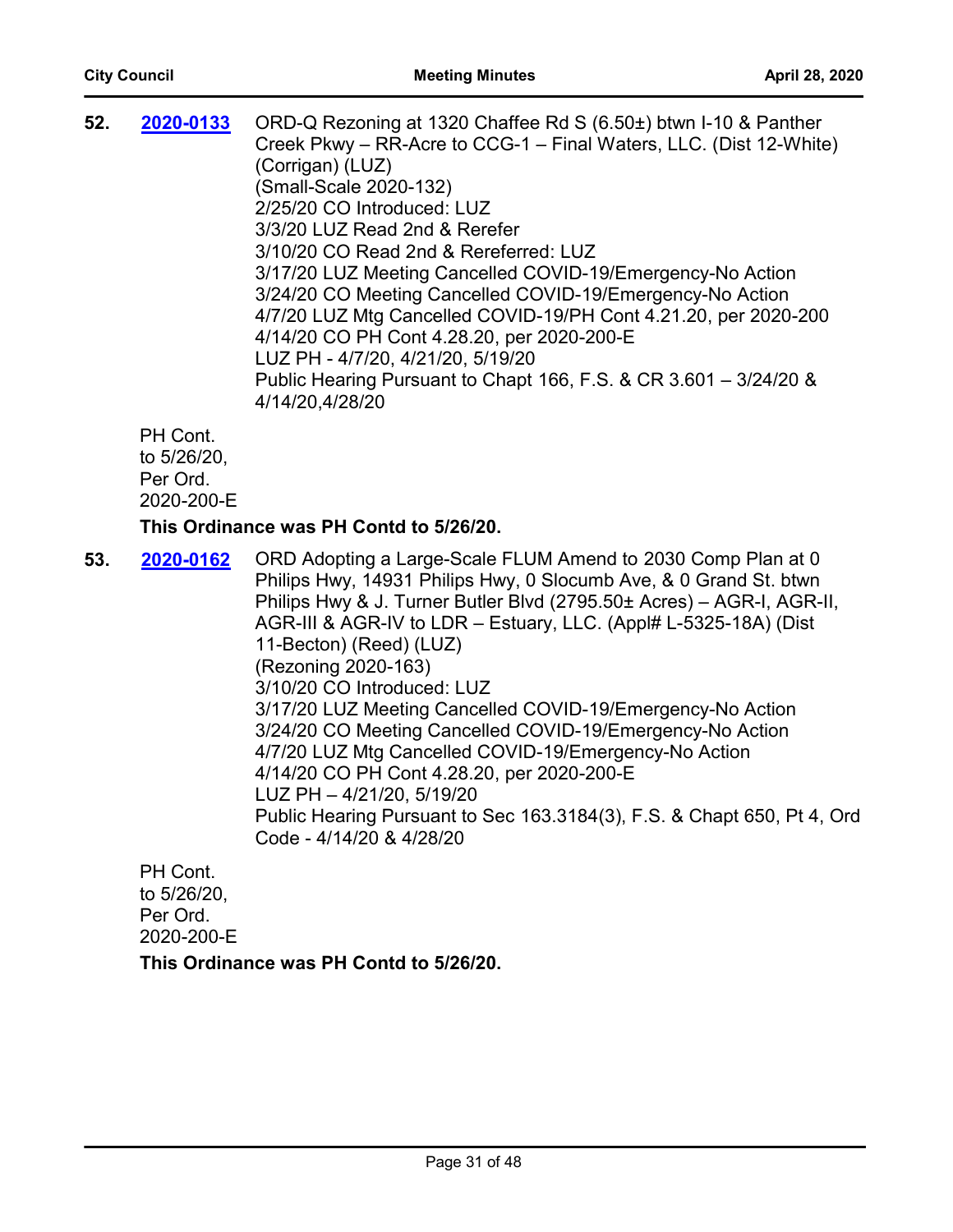| 54. | 2020-0163                                         | ORD-Q Rezoning at 0 Philips Hwy, 14931 Philips Hwy, 0 Slocumb Ave, &<br>0 Grand St. (2795.50± Acres) btwn Philips Hwy & J. Turner Butler Blvd -<br>AGR to RR-Acre - Estuary, LLC. (Dist 11-Becton) (Quinto) (LUZ)<br>(Large-Scale 2020-162)<br>3/10/20 CO Introduced: LUZ<br>3/17/20 LUZ Meeting Cancelled COVID-19/Emergency-No Action<br>3/24/20 CO Meeting Cancelled COVID-19/Emergency-No Action<br>4/7/20 LUZ Mtg Cancelled COVID-19/Emergency-No Action<br>4/14/20 CO PH Cont 4.28.20, per 2020-200-E<br>LUZ PH - 4/21/20, 5/19/20<br>Public Hearing Pursuant to Chapt 166, F.S. & CR 3.601 - 4/14/20 &<br>4/28/20                                         |
|-----|---------------------------------------------------|------------------------------------------------------------------------------------------------------------------------------------------------------------------------------------------------------------------------------------------------------------------------------------------------------------------------------------------------------------------------------------------------------------------------------------------------------------------------------------------------------------------------------------------------------------------------------------------------------------------------------------------------------------------|
|     | PH Cont.<br>to 5/26/20,<br>Per Ord.<br>2020-200-E |                                                                                                                                                                                                                                                                                                                                                                                                                                                                                                                                                                                                                                                                  |
|     |                                                   | This Ordinance was PH Contd to 5/26/20.                                                                                                                                                                                                                                                                                                                                                                                                                                                                                                                                                                                                                          |
| 55. | 2020-0164                                         | ORD Adopting a Large-Scale FLUM Amend to 2030 Comp Plan East of<br>I-295 & South of J. Turner Butler Blvd (2512.23± Acres) - AGR-I, AGR-II<br>& AGR-III to LDR – Estuary, LLC. (Appl# L-5349-18A) (Dist 11-Becton)<br>(Fogarty) (LUZ)<br>(Rezoning 2020-165)<br>3/10/20 CO Introduced: LUZ<br>3/17/20 LUZ Meeting Cancelled COVID-19/Emergency-No Action<br>3/24/20 CO Meeting Cancelled COVID-19/Emergency-No Action<br>4/7/20 LUZ Mtg Cancelled COVID-19/Emergency-No Action<br>4/14/20 CO PH Cont 4.28.20, per 2020-200-E<br>LUZ PH - 4/21/20, 5/19/20<br>Public Hearing Pursuant to Sec 163.3184(3), F.S. & Chapt 650, Pt 4, Ord<br>Code - 4/14/20 & 4/28/20 |
|     | PH Cont.<br>to 5/26/20,<br>Per Ord.<br>2020-200-E |                                                                                                                                                                                                                                                                                                                                                                                                                                                                                                                                                                                                                                                                  |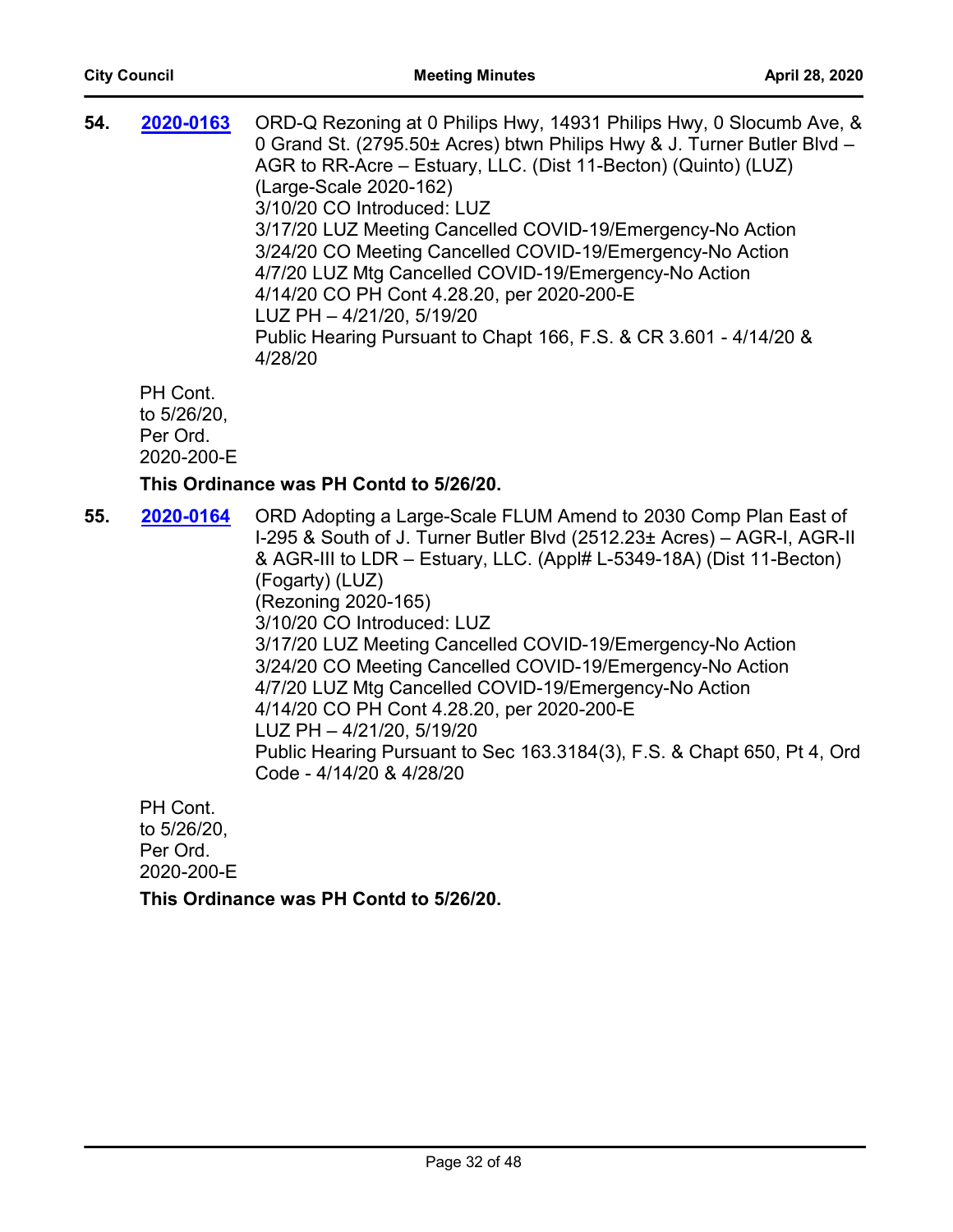| 56. | 2020-0165                                         | ORD-Q Rezoning East of I-295 & South of J. Turner Butler Blvd<br>(2512.23± Acres) – AGR to RR-Acre – Estuary, LLC. (Dist 11-Becton)<br>(Corrigan) (LUZ)<br>(Large-Scale 2020-164)<br>3/10/20 CO Introduced: LUZ<br>3/17/20 LUZ Meeting Cancelled COVID-19/Emergency-No Action<br>3/24/20 CO Meeting Cancelled COVID-19/Emergency-No Action<br>4/7/20 LUZ Mtg Cancelled COVID-19/Emergency-No Action<br>4/14/20 CO PH Cont 4.28.20, per 2020-200-E<br>LUZ PH - 4/21/20, 5/19/20<br>Public Hearing Pursuant to Chapt 166, F.S. & CR 3.601 - 4/14/20 &<br>4/28/20                                                                                                                           |
|-----|---------------------------------------------------|------------------------------------------------------------------------------------------------------------------------------------------------------------------------------------------------------------------------------------------------------------------------------------------------------------------------------------------------------------------------------------------------------------------------------------------------------------------------------------------------------------------------------------------------------------------------------------------------------------------------------------------------------------------------------------------|
|     | PH Cont.<br>to 5/26/20,<br>Per Ord.<br>2020-200-E |                                                                                                                                                                                                                                                                                                                                                                                                                                                                                                                                                                                                                                                                                          |
|     |                                                   | This Ordinance was PH Contd to 5/26/20.                                                                                                                                                                                                                                                                                                                                                                                                                                                                                                                                                                                                                                                  |
| 57. | 2020-0166                                         | ORD Adopting a Large-Scale FLUM Amend to 2030 Comp Plan at 7046<br>Ramona Blvd & 7059 Ramona Blvd (53.44± Acres) btwn I-10 & Ramona<br>Blvd – LDR, CGC, CSV & ROS to MDR & CSV – RMFM RE, LLC. (Appl#<br>L-5385-19A) (Dist 10-Priestly Jackson) (Kelly) (LUZ)<br>(Rezoning 2020-167)<br>3/10/20 CO Introduced: LUZ<br>3/17/20 LUZ Meeting Cancelled COVID-19/Emergency-No Action<br>3/24/20 CO Meeting Cancelled COVID-19/Emergency-No Action<br>4/7/20 LUZ Mtg Cancelled COVID-19/Emergency-No Action<br>4/14/20 CO PH Cont 4.28.20, per 2020-200-E<br>LUZ PH - 4/21/20, 5/19/20<br>Public Hearing Pursuant to Sec 163.3184(3), F.S. & Chapt 650, Pt 4, Ord<br>Code - 4/14/20 & 4/28/20 |
|     | PH Cont.<br>to 5/26/20,                           |                                                                                                                                                                                                                                                                                                                                                                                                                                                                                                                                                                                                                                                                                          |

Per Ord. 2020-200-E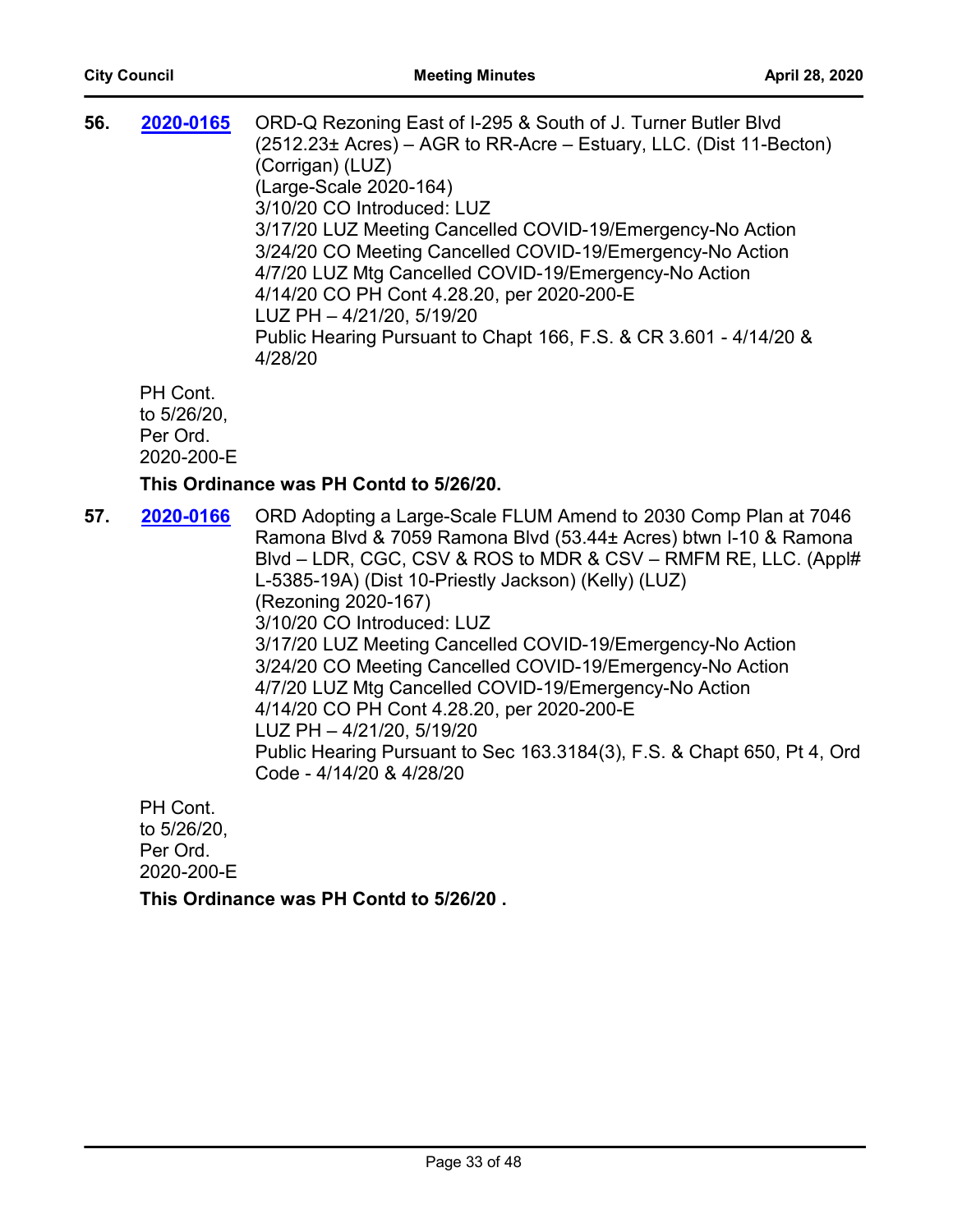| 58. | 2020-0167                                         | ORD-Q Rezoning at 7046 Ramona Blvd & 7059 Ramona Blvd (53.44±<br>Acres) btwn I-10 & Ramona Blvd - RLD-60 & PUD to RMD-D & CSV -<br>RMFM RE, LLC. (Dist 10-Priestly Jackson) (Cox) (LUZ)<br>(Large-Scale 2020-166)<br>3/10/20 CO Introduced: LUZ<br>3/17/20 LUZ Meeting Cancelled COVID-19/Emergency-No Action<br>3/24/20 CO Meeting Cancelled COVID-19/Emergency-No Action<br>4/7/20 LUZ Mtg Cancelled COVID-19/Emergency-No Action<br>4/14/20 CO PH Cont 4.28.20, per 2020-200-E<br>LUZ PH - 4/21/20, 5/19/20<br>Public Hearing Pursuant to Chapt 166, F.S. & CR 3.601 - 4/14/20 &<br>4/28/20                                                             |
|-----|---------------------------------------------------|------------------------------------------------------------------------------------------------------------------------------------------------------------------------------------------------------------------------------------------------------------------------------------------------------------------------------------------------------------------------------------------------------------------------------------------------------------------------------------------------------------------------------------------------------------------------------------------------------------------------------------------------------------|
|     | PH Cont.<br>to 5/26/20,<br>Per Ord.<br>2020-200-E |                                                                                                                                                                                                                                                                                                                                                                                                                                                                                                                                                                                                                                                            |
|     |                                                   | This Ordinance was PH Contd to 5/26/20.                                                                                                                                                                                                                                                                                                                                                                                                                                                                                                                                                                                                                    |
| 59. | 2020-0168                                         | ORD Adopting Large-Scale FLUM Amend to 2030 Comp Plan at 0<br>Starratt Rd (19.55± Acres) btwn Starratt Rd & Hidden Creek Dr - CGC to<br>LDR - Yellow Bluff Partners, LLC. (Appl# L5391-19A) (Dist 2-Ferraro)<br>(Fogarty) (LUZ)<br>(Rezoning 2020-169)<br>3/10/20 CO Introduced: LUZ<br>3/17/20 LUZ Meeting Cancelled COVID-19/Emergency-No Action<br>3/24/20 CO Meeting Cancelled COVID-19/Emergency-No Action<br>4/7/20 LUZ Mtg Cancelled COVID-19/Emergency-No Action<br>4/14/20 CO PH Cont 4.28.20, per 2020-200-E<br>LUZ PH - 4/21/20, 5/19/20<br>Public Hearing Pursuant to Sec 163.3184(3), F.S. & Chapt 650, Pt 4, Ord<br>Code - 4/14/20 & 4/28/20 |
|     | PH Cont.<br>to 5/26/20                            |                                                                                                                                                                                                                                                                                                                                                                                                                                                                                                                                                                                                                                                            |

to 5/26/20, Per Ord. 2020-200-E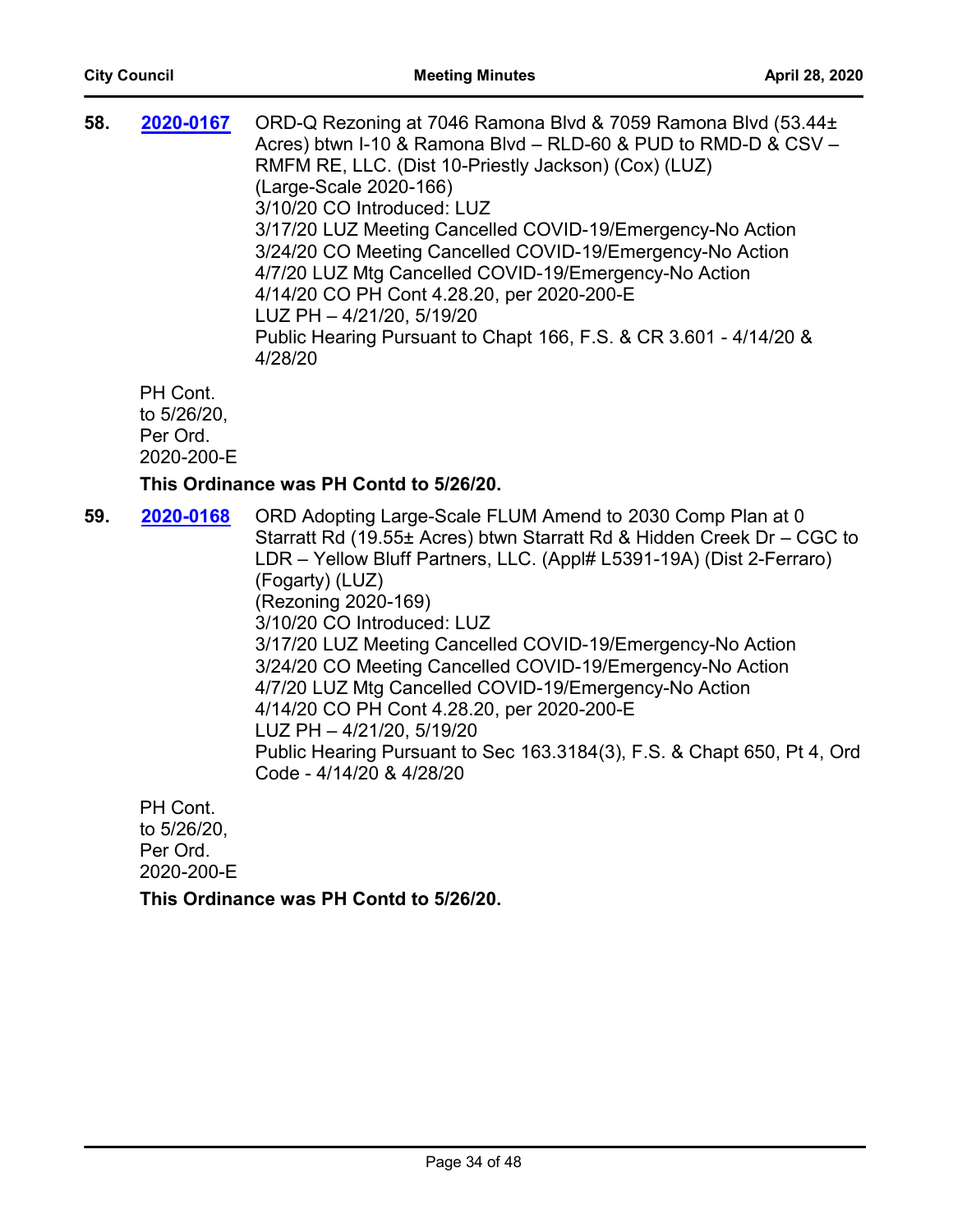| 60. | 2020-0169                                         | ORD-Q Rezoning at 0 Starratt Rd (30.24± Acres) btwn Starratt Rd &<br>Hidden Creek Dr. - PUD & RLD-90 to PUD - Yellow Bluff Partners, LLC<br>& David James Vickers, ET AL. (Dist 2-Ferraro) (Quinto) (LUZ) (Ex-parte:<br>DeFoor)<br>(Large-Scale 2020-168)<br>3/10/20 CO Introduced: LUZ<br>3/17/20 LUZ Meeting Cancelled COVID-19/Emergency-No Action<br>3/24/20 CO Meeting Cancelled COVID-19/Emergency-No Action<br>4/7/20 LUZ Mtg Cancelled COVID-19/Emergency-No Action<br>4/14/20 CO PH Cont 4.28.20, per 2020-200-E<br>LUZ PH - 4/21/20, 5/19/20<br>Public Hearing Pursuant to Chapt 166, F.S. & CR 3.601 - 4/14/20 &<br>4/28/20                                                                                                             |
|-----|---------------------------------------------------|----------------------------------------------------------------------------------------------------------------------------------------------------------------------------------------------------------------------------------------------------------------------------------------------------------------------------------------------------------------------------------------------------------------------------------------------------------------------------------------------------------------------------------------------------------------------------------------------------------------------------------------------------------------------------------------------------------------------------------------------------|
|     | PH Cont.<br>to 5/26/20,<br>Per Ord.<br>2020-200-E |                                                                                                                                                                                                                                                                                                                                                                                                                                                                                                                                                                                                                                                                                                                                                    |
|     |                                                   | This Ordinance was PH Contd 5/26/20.                                                                                                                                                                                                                                                                                                                                                                                                                                                                                                                                                                                                                                                                                                               |
| 61. | 2020-0170                                         | ORD Adopting a Small-Scale FLUM Amend to 2030 Comp Plan on<br>Heckscher Dr (7.18± Acres) btwn Blount Island Blvd & Browns Creek -<br>WD/WR to CSV - Nature Conservancy, Inc., Clovis A. Wood, Jr., ET AL<br>& United States Dept of the Interior - National Park Svc. (Appl#<br>L-5407-19C) (Dist 2- Ferraro) (Reed) (LUZ)<br>(Rezoning 2020-171)<br>3/10/20 CO Introduced: LUZ<br>3/17/20 LUZ Meeting Cancelled COVID-19/Emergency-No Action<br>3/24/20 CO Meeting Cancelled COVID-19/Emergency-No Action<br>4/7/20 LUZ Mtg Cancelled COVID-19/Emergency-No Action<br>4/14/20 CO PH Cont 4.28.20, per 2020-200-E<br>LUZ PH - 4/21/20, 5/19/20<br>Public Hearing Pursuant to Sec 163.3187, F.S. & Chapt 650, Pt 4, Ord<br>Code - 4/14/20 & 4/28/20 |
|     | PH Cont.                                          |                                                                                                                                                                                                                                                                                                                                                                                                                                                                                                                                                                                                                                                                                                                                                    |

to 5/26/20, Per Ord. 2020-200-E **This Ordinance was PH Contd 5/26/20.**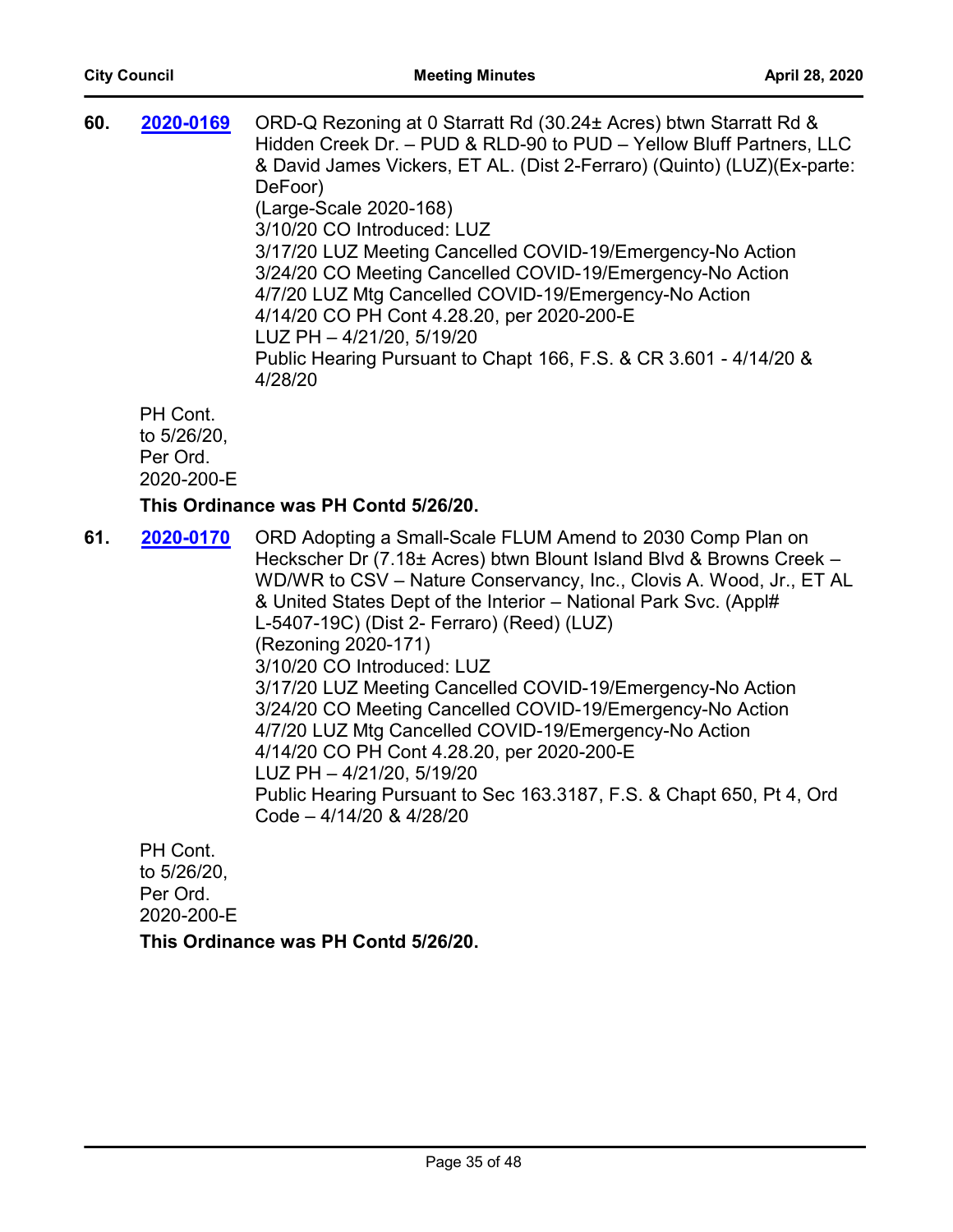| 62. | 2020-0171                                         | ORD-Q Rezoning on Heckscher Dr (7.18± Acres) btwn Blount Island Blvd<br>& Browns Creek – IW to CSV – Nature Conservancy, Inc., Clovis A.<br>Wood, Jr., ET AL & United States Dept of the Interior - National Park<br>Svc. (Dist 2-Ferraro) (Wells) (LUZ)<br>(Small-Scale 2020-170)<br>3/10/20 CO Introduced: LUZ<br>3/17/20 LUZ Meeting Cancelled COVID-19/Emergency-No Action<br>3/24/20 CO Meeting Cancelled COVID-19/Emergency-No Action<br>4/7/20 LUZ Mtg Cancelled COVID-19/Emergency-No Action<br>4/14/20 CO PH Cont 4.28.20, per 2020-200-E<br>LUZ PH - 4/21/20, 5/19/20<br>Public Hearing Pursuant to Chapt 166, F.S. & CR 3.601 - 4/14/20 &<br>4/28/20 |
|-----|---------------------------------------------------|-----------------------------------------------------------------------------------------------------------------------------------------------------------------------------------------------------------------------------------------------------------------------------------------------------------------------------------------------------------------------------------------------------------------------------------------------------------------------------------------------------------------------------------------------------------------------------------------------------------------------------------------------------------------|
|     | PH Cont.<br>to 5/26/20,<br>Per Ord.<br>2020-200-E |                                                                                                                                                                                                                                                                                                                                                                                                                                                                                                                                                                                                                                                                 |

#### **This Ordinance was PH Contd 5/26/20.**

**63. 2020-0172** ORD Adopting a Small-Scale FLUM Amend to 2030 Comp Plan at 0 Arnold Rd & 2731 Arnold Rd (6.30± Acres) btwn Pecan Park Rd & Veterans Cemetery Rd – AGR-IV to LI – Kathy Kite (Appl# L-5431-20C) (Dist 7-R. Gaffney) (Fogarty) (LUZ) (Rezoning 2020-173) 3/10/20 CO Introduced: LUZ 3/17/20 LUZ Meeting Cancelled COVID-19/Emergency-No Action 3/24/20 CO Meeting Cancelled COVID-19/Emergency-No Action 4/7/20 LUZ Mtg Cancelled COVID-19/Emergency-No Action 4/14/20 CO PH Cont 4.28.20, per 2020-200-E LUZ PH – 4/21/20, 5/19/20 Public Hearing Pursuant to Sec 163.3187, F.S. & Chapt 650, Pt 4, Ord Code – 4/14/20 & 4/28/20 **[2020-0172](http://jaxcityc.legistar.com/gateway.aspx?m=l&id=/matter.aspx?key=2239)**

PH Cont. to 5/26/20, Per Ord. 2020-200-E **This Ordinance was PH Contd 5/26/20.**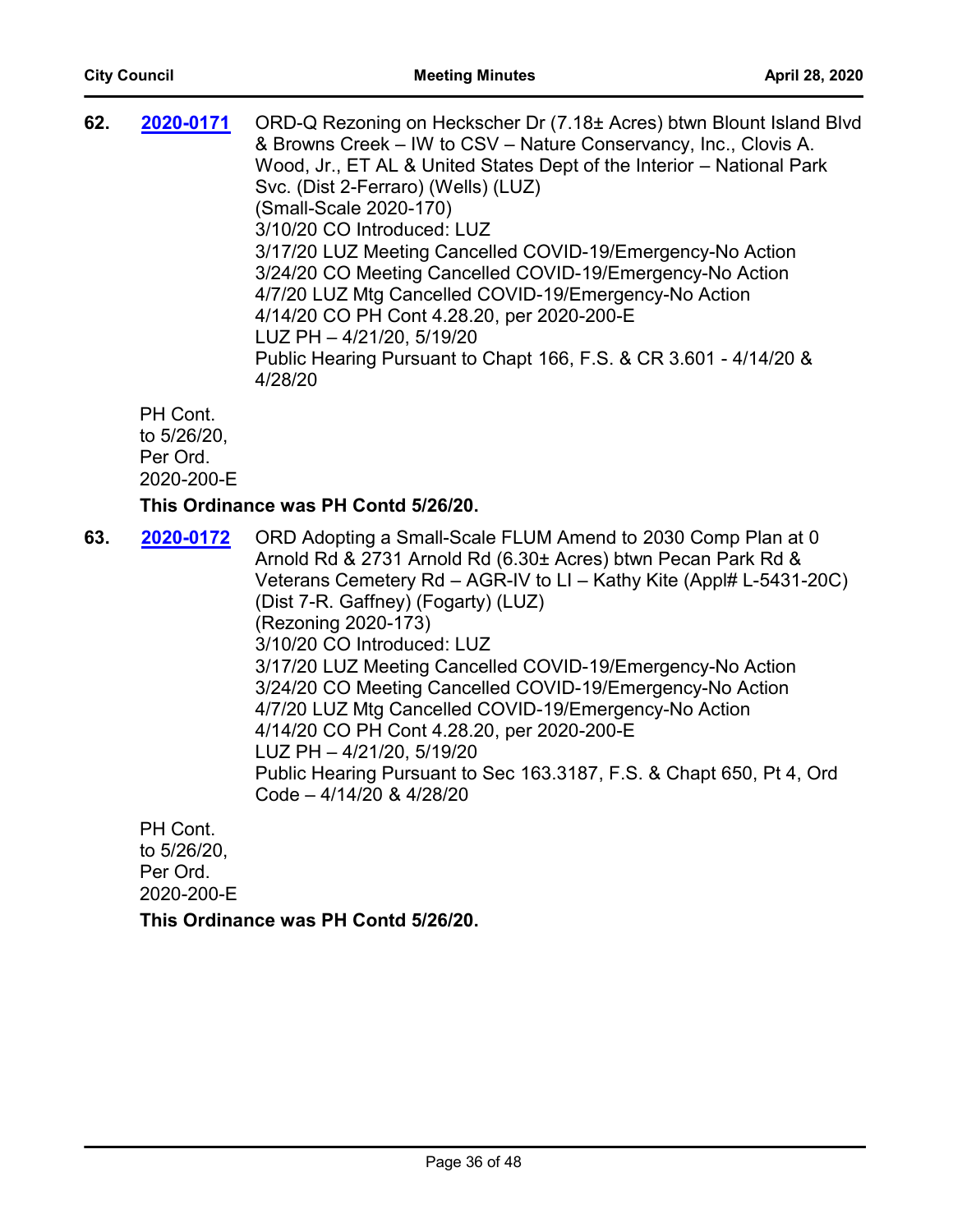| 64. | 2020-0173                                         | ORD-Q Rezoning at 0 Arnold Rd & 2731 Arnold Rd (6.30± Acres) btwn<br>Pecan Park Rd & Veterans Cemetery Rd - AGR to IL - Kathy Kite. (Dist<br>7-R. Gaffney) (Corrigan) (LUZ)<br>(Small-Scale 2020-172)<br>3/10/20 CO Introduced: LUZ<br>3/17/20 LUZ Meeting Cancelled COVID-19/Emergency-No Action<br>3/24/20 CO Meeting Cancelled COVID-19/Emergency-No Action<br>4/7/20 LUZ Mtg Cancelled COVID-19/Emergency-No Action<br>4/14/20 CO PH Cont 4.28.20, per 2020-200-E<br>LUZ PH - 4/21/20, 5/19/20<br>Public Hearing Pursuant to Chapt 166, F.S. & CR 3.601 - 4/14/20 &<br>4/28/20                                                                                                 |
|-----|---------------------------------------------------|------------------------------------------------------------------------------------------------------------------------------------------------------------------------------------------------------------------------------------------------------------------------------------------------------------------------------------------------------------------------------------------------------------------------------------------------------------------------------------------------------------------------------------------------------------------------------------------------------------------------------------------------------------------------------------|
|     | PH Cont.<br>to 5/26/20,<br>Per Ord.<br>2020-200-E |                                                                                                                                                                                                                                                                                                                                                                                                                                                                                                                                                                                                                                                                                    |
|     |                                                   | This Ordinance was PH Contd 5/26/20.                                                                                                                                                                                                                                                                                                                                                                                                                                                                                                                                                                                                                                               |
| 65. | 2020-0175                                         | ORD Adopt Modification to 2030 Comp Plan to Update the Capital<br>Improvemts Element Schedule by Estab the FY's 2020-2024 Capital<br>Improvemts Element Schedule in the Capital Improvemts Element. (Eller)<br>(Reg of Mayor)<br>3/10/20 CO Introduced: LUZ<br>3/17/20 LUZ Meeting Cancelled COVID-19/Emergency-No Action<br>3/24/20 CO Meeting Cancelled COVID-19/Emergency-No Action<br>4/7/20 LUZ Mtg Cancelled COVID-19/PH Cont 4.21.20, per 2020-200<br>4/14/20 CO PH Cont 4.28.20, per 2020-200-E<br>4/21/20 LUZ PH Approve 6-0<br>LUZ PH - 4/7/20, 4/21/20<br>Public Hearing Pursuant to Sec 163.3177(3)(b), F.S. & Chapt 650, Pt. 4,<br>Ord Code - 3/24/20,4/14/20,4/28/20 |
|     | Open PH<br><b>Close PH</b>                        |                                                                                                                                                                                                                                                                                                                                                                                                                                                                                                                                                                                                                                                                                    |

(m) Move

**The Floor Leader moved the item be PH Approved. The motion CARRIED. Roll Call was ordered. The Chair declared the File PH Approved.**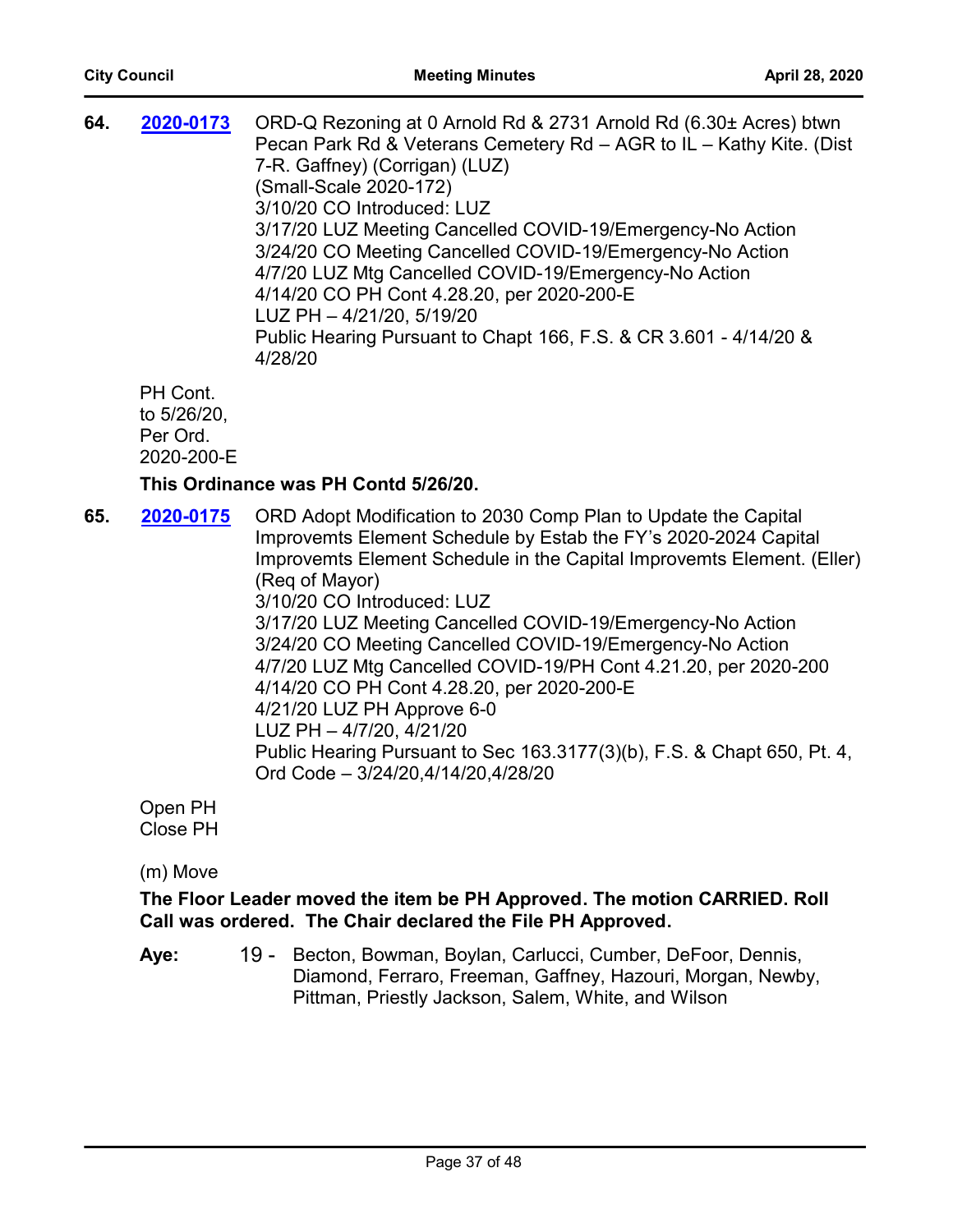# **3RD READING RESOLUTIONS:**

- **66. 2020-0193** RESO Urging Independent Agencies, Specifically JAA, JEA, JPA & JTA to Limit Executive Contracts to the Chief Executive Officer; Directing Legislative Services Div to Forward Adopted Reso to Independent Agencies. (Sidman) (Introduced by CM Salem) (Co-Sponsored CM's Diamond & Newby) 3/10/20 CO Introduced: TEU, R 3/16/20 TEU Meeting Cancelled COVID-19/Emergency-No Action 3/17/20 R Meeting Cancelled COVID-19/Emergency-No Action 3/24/20 CO Meeting Cancelled COVID-19/Emergency-No Action 4/6/20 TEU Read 2nd & Rerefer 4/7/20 R Read 2nd & Rerefer 4/14/20 CO Read 2nd and Rereferred; TEU, R 4/20/20 TEU Approve 7-0 4/21/20 R Approve 5-2 (Priestly Jackson, Carlucci) **[2020-0193](http://jaxcityc.legistar.com/gateway.aspx?m=l&id=/matter.aspx?key=2260)**
	- (m) Move

# **The Floor Leader moved the item be Approved. The motion CARRIED. Roll Call was ordered. The Chair declared the File Approved.**

- 18 Becton, Bowman, Boylan, Carlucci, Cumber, DeFoor, Dennis, Diamond, Ferraro, Freeman, Gaffney, Hazouri, Morgan, Newby, Pittman, Salem, White, and Wilson **Aye:**
- Nay: 1 Priestly Jackson

# **3RD READING ORDINANCES:**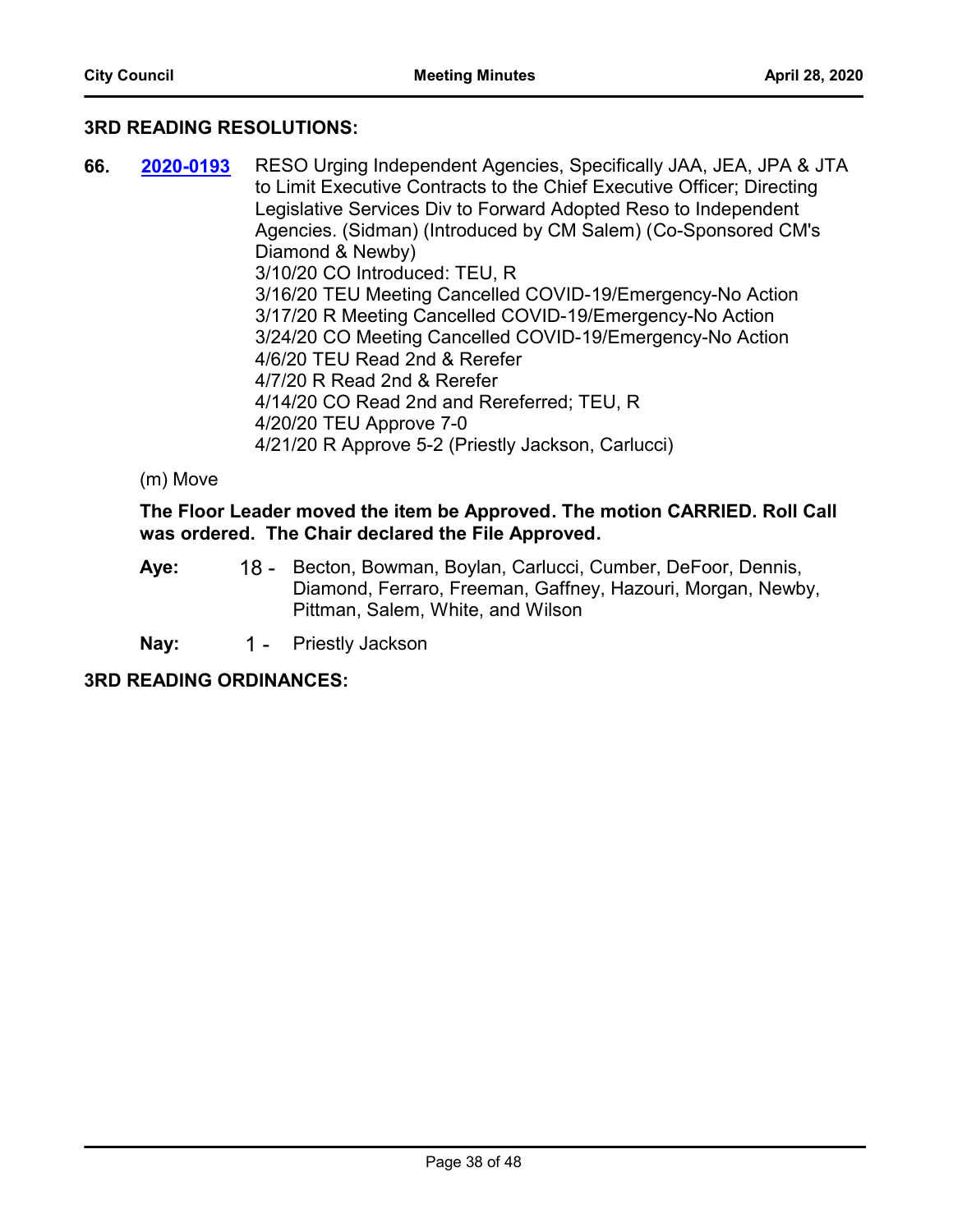| 67. | 2019-0770  | ORD MC- Amend Chapt. 711 (City Rights-of-Way) Pt.4 (Commun.<br>Facilities in City Rights-of-Way), Sec. 711.403 (Definitions), Sec. 711.404<br>(Registration for Placing, Maintaining or Collocating Commun. Facilities<br>in City Rights-of-Way), Sec. 711.406 (Appeals), Sec. 711.412 (Perf.<br>Bond for Constrn & Maint.), Sec. 711.413 (Surety Fund), Sec. 711.417<br>(Enforcement of Permit Obligations; Suspension & Revocation of<br>Permit), Sec. 711.418 (Addn'l Registration Terms & Permit Conds.) Sec.<br>711.427 (Registration for Placing, Maintaining or Collocating Commun.<br>Facilities in City Rights-of-Way Assoc. w/Collocation of Small Wireless<br>Facilities or Small Wireless Sole purpose new utility poles), Sec. 711.429<br>(Permit Application), Sec. 711.432 (Objective Design Standards), Sec.<br>711.437 (Permit Required; Exceptions), Sec. 711.438 (Objective Design<br>Standards), in order to comply with the provisions & requirements<br>contained in Sec. 337.401.F.S.; providing for codification instructions<br>(Teal) (Introduced by CP Wilson)<br>10/22/19 CO Introduced: NCSPHS, TEU(added on 11/12/19), LUZ<br>11/5/19 LUZ Read 2nd & Rerefer<br>11/12/19 CO PH Read 2nd and Rerefered; NCSPHS, TEU, LUZ<br>3/16/20 NCSPHS Meeting Cancelled-COVID-19/ Emergency-No Action<br>3/16/20 TEU Meeting Cancelled-COVID-19/ Emergency-No Action<br>3/17/20 LUZ Meeting Cancelled-COVID-19/ Emergency-No Action<br>3/24/20 CO Meeting Cancelled-COVID-19/Emergency-No Action<br>4/7/20 LUZ Mtg Cancelled COVID-19/Emergency-No Action |
|-----|------------|-----------------------------------------------------------------------------------------------------------------------------------------------------------------------------------------------------------------------------------------------------------------------------------------------------------------------------------------------------------------------------------------------------------------------------------------------------------------------------------------------------------------------------------------------------------------------------------------------------------------------------------------------------------------------------------------------------------------------------------------------------------------------------------------------------------------------------------------------------------------------------------------------------------------------------------------------------------------------------------------------------------------------------------------------------------------------------------------------------------------------------------------------------------------------------------------------------------------------------------------------------------------------------------------------------------------------------------------------------------------------------------------------------------------------------------------------------------------------------------------------------------------------------------------------------------------------------|
|     |            | 4/20/20 NCSPHS Sub/Approve 7-0<br>4/20/20 TEU Sub/Approve 7-0<br>4/21/20 LUZ Sub/Approve 6-0<br>Public Hearing Pursuant to Chapt 166, F.S. & CR 3.601 -11/12/19                                                                                                                                                                                                                                                                                                                                                                                                                                                                                                                                                                                                                                                                                                                                                                                                                                                                                                                                                                                                                                                                                                                                                                                                                                                                                                                                                                                                             |
|     | $\sqrt{2}$ |                                                                                                                                                                                                                                                                                                                                                                                                                                                                                                                                                                                                                                                                                                                                                                                                                                                                                                                                                                                                                                                                                                                                                                                                                                                                                                                                                                                                                                                                                                                                                                             |

(v)Sub (m) Move

Note: Possible LUZ substitute to be moved

# **The Floor Leader moved the item be Sub/Approved. The motion CARRIED. Roll Call was ordered. The Chair declared the File Sub/Approved.**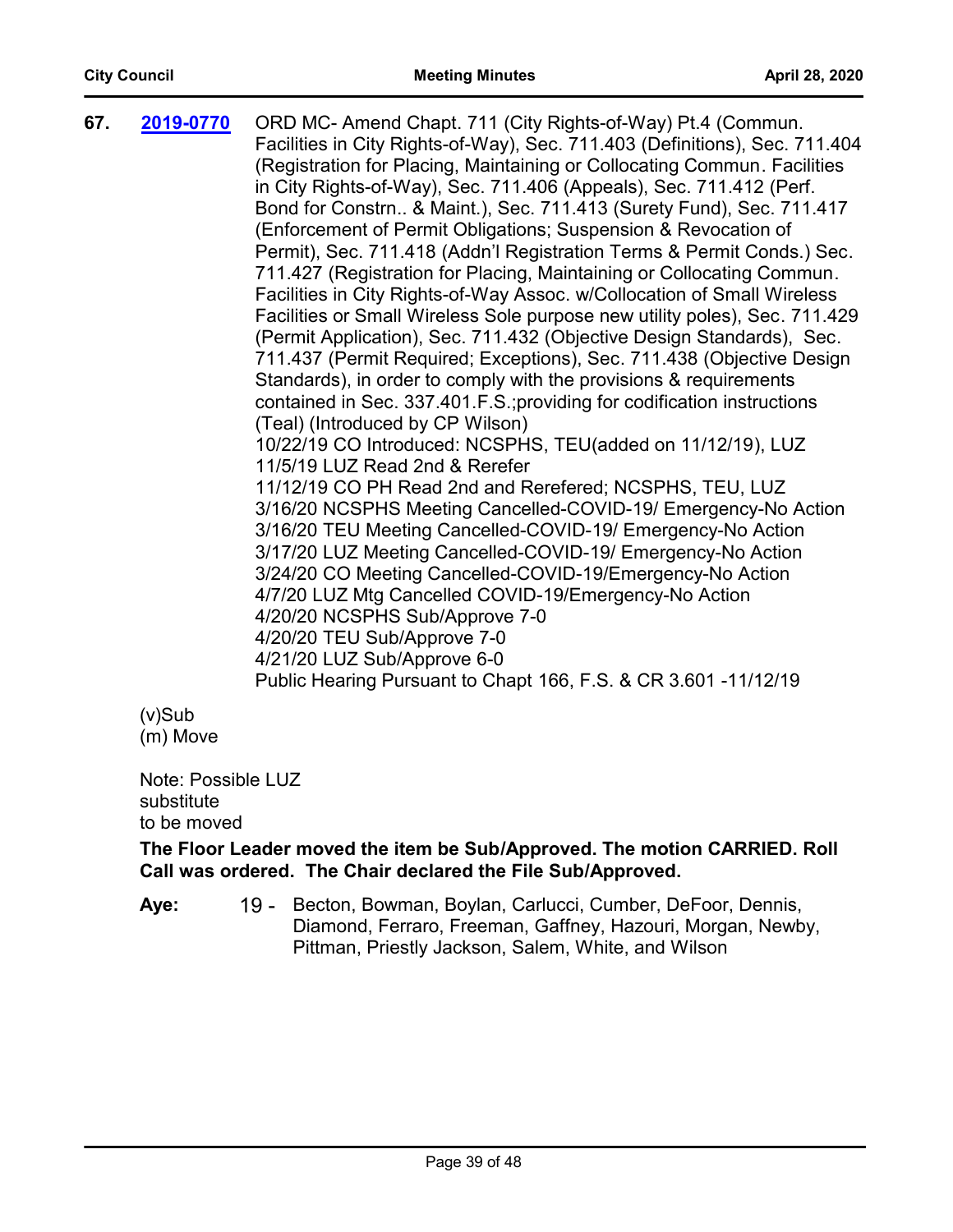| 68. | 2020-0040 | ORD re Responses to Council Auditor; Amend Sec 21.07 (Fiscal &<br>Budgetary Functions), Article 21 (JEA), City Charter, to Prov Process to<br>Respond to Requests Made by Council Auditor within 48 Hrs from<br>Receipt of Council Auditor's Requested Information to Council Auditor.<br>(Johnston) (Introduced by CM Diamond) (Co-Sponsored by CMs<br>Cumber, Salem & Ferraro)<br>1/14/20 CO Introduced : TEU, F, R<br>1/21/20 TEU Read 2nd & Rerefer<br>1/22/20 F Read 2nd and Rerefer<br>1/22/20 R Read 2nd & Rerefer<br>1/28/20 CO PH Read 2nd & Rerefered; TEU, F, R<br>3/16/20 TEU Meeting Cancelled COVID-19/Emergency-No Action<br>3/17/20 F Meeting Cancelled COVID-19/Emergency-No Action<br>3/17/20 R Meeting Cancelled COVID-19/Emergency-No Action<br>3/24/20 CO Meeting Cancelled COVID-19/Emergency-No Action<br>4/20/20 TEU Amend/Approve 7-0<br>4/21/20 F Amend/Approve 7-0<br>4/21/20 R Amend/Approve 7-0 |
|-----|-----------|------------------------------------------------------------------------------------------------------------------------------------------------------------------------------------------------------------------------------------------------------------------------------------------------------------------------------------------------------------------------------------------------------------------------------------------------------------------------------------------------------------------------------------------------------------------------------------------------------------------------------------------------------------------------------------------------------------------------------------------------------------------------------------------------------------------------------------------------------------------------------------------------------------------------------|
|     |           | Public Hearing Pursuant to Chapt 166, F.S. & CR 3.601 -1/28/20<br>Public Hearing Pursuant to Sec 21.11, City Charter & CR 3.601 -2/25/20                                                                                                                                                                                                                                                                                                                                                                                                                                                                                                                                                                                                                                                                                                                                                                                     |
|     |           |                                                                                                                                                                                                                                                                                                                                                                                                                                                                                                                                                                                                                                                                                                                                                                                                                                                                                                                              |

(m) Move

# **The Floor Leader moved the item be Amend/Approved. The motion CARRIED. Roll Call was ordered. The Chair declared the File Amend/Approved.**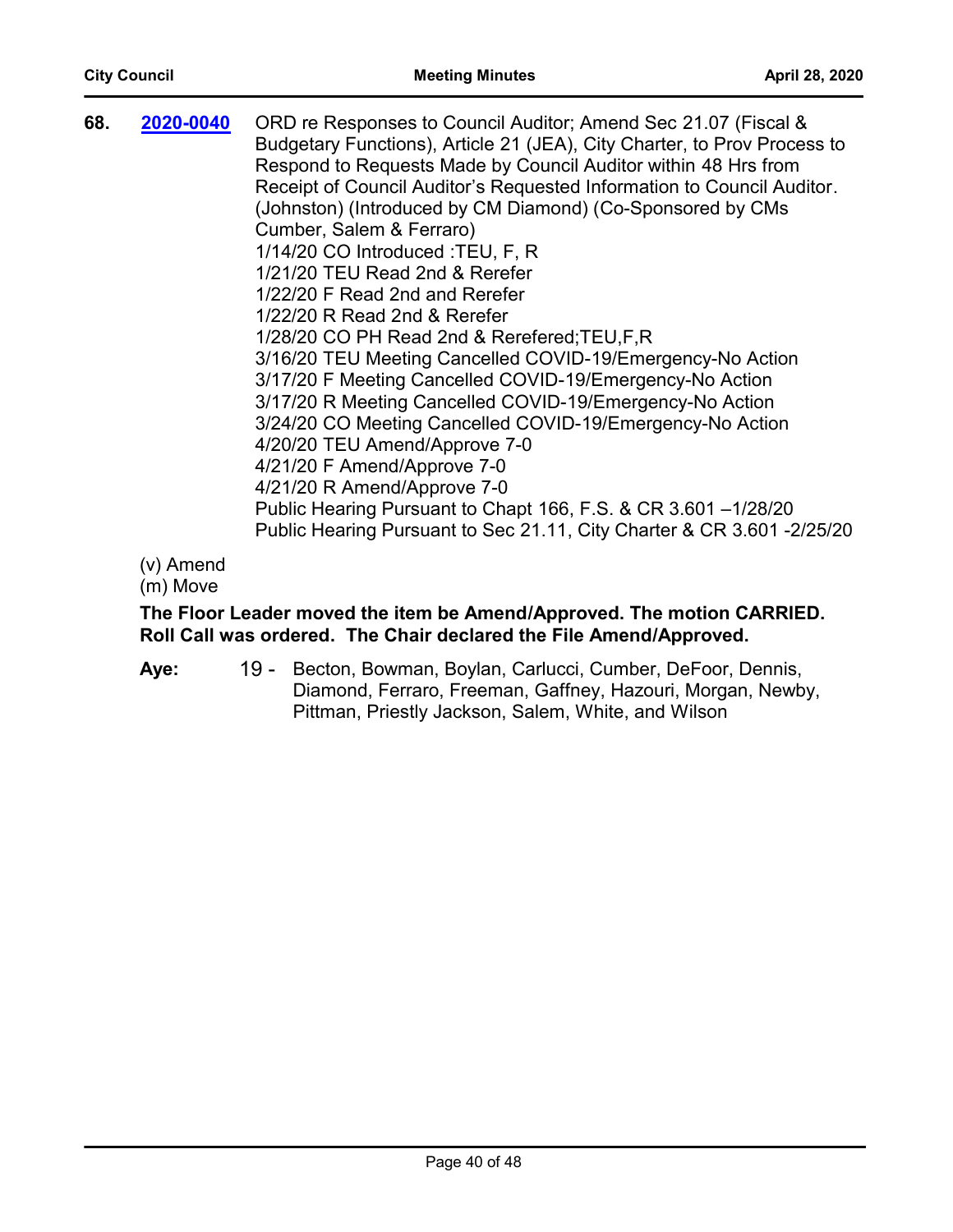| 69. | 2020-0103 | ORD-MC Amend Chapt 602 (Jax Ethics Code), Pt 6 (Office of Ethics,       |
|-----|-----------|-------------------------------------------------------------------------|
|     |           | Compliance and Oversight), Subpt B. (Duties), Sec 602.621 (Duties), Ord |
|     |           | Code, Auth Office of Ethics, Compliance & Oversight to Receive Full &   |
|     |           | Unrestricted Access to Any & All Records. (Pollock) (Req. of Jax Ethics |
|     |           | Commission)(Co-Sponsored by CM's Carlucci, Diamond, DeFoor, Salem,      |
|     |           | Hazouri & Ferraro)                                                      |
|     |           | 2/11/20 CO Introduced: R                                                |
|     |           | 2/19/20 R Read 2nd and Rerefer                                          |
|     |           | 2/25/20 CO PH Read 2nd and Rerefered; R                                 |
|     |           | 3/3/20 R Amend/Approve 6-0                                              |
|     |           | 3/10/20 CO Rereferred; R                                                |
|     |           | 3/17/20 R Meeting Cancelled COVID-19/Emergency-No Action                |
|     |           | 3/24/20 CO Meeting Cancelled COVID-19/Emergency-No Action               |
|     |           | 4/21/20 R Amend/Approve 7-0                                             |
|     |           | Public Hearing Pursuant to Chapt 166, F.S. & CR 3.601-2/25/20           |
|     |           |                                                                         |

(m) Move

# **The Floor Leader moved the item be Amend/Approved. The motion CARRIED. Roll Call was ordered. The Chair declared the File Amend/Approved.**

- 19 Becton, Bowman, Boylan, Carlucci, Cumber, DeFoor, Dennis, Diamond, Ferraro, Freeman, Gaffney, Hazouri, Morgan, Newby, Pittman, Priestly Jackson, Salem, White, and Wilson **Aye:**
- **70. 2020-0104** ORD-MC Amend Chapt 602 (Jax Ethics Code), Pt 12 (General Provisions), Sec 602.1205 (Cooperation by Appointed Employees in Official Investigations), Ord Code & to add Officers, Non-Appointed Employees & Independent Contractors as Individuals Required to Cooperate in Official Investigations. (Pollock) (Req. of Jax Ethics Commission)(Co-Sponsored by CM's Morgan,Carlucci, Diamond, DeFoor, Salem, Hazouri & Ferraro) 2/11/20 CO Introduced: R 2/19/20 R Read 2nd and Rerefer 2/25/20 CO PH Read 2nd and Rerefered;R 3/3/20 R Amend/Approve 6-0 3/10/20 CO Rereferred; R 3/17/20 R Meeting Cancelled COVID-19/Emergency-No Action 3/24/20 CO Meeting Cancelled COVID-19/Emergency-No Action 4/21/20 R Amend/Approve 7-0 Public Hearing Pursuant to Chapt 166, F.S. & CR 3.601- 2/25/20 **[2020-0104](http://jaxcityc.legistar.com/gateway.aspx?m=l&id=/matter.aspx?key=2165)**

(v) Amend

(m) Move

**The Floor Leader moved the item be Amend/Approved. The motion CARRIED. Roll Call was ordered. The Chair declared the File Amend/Approved.**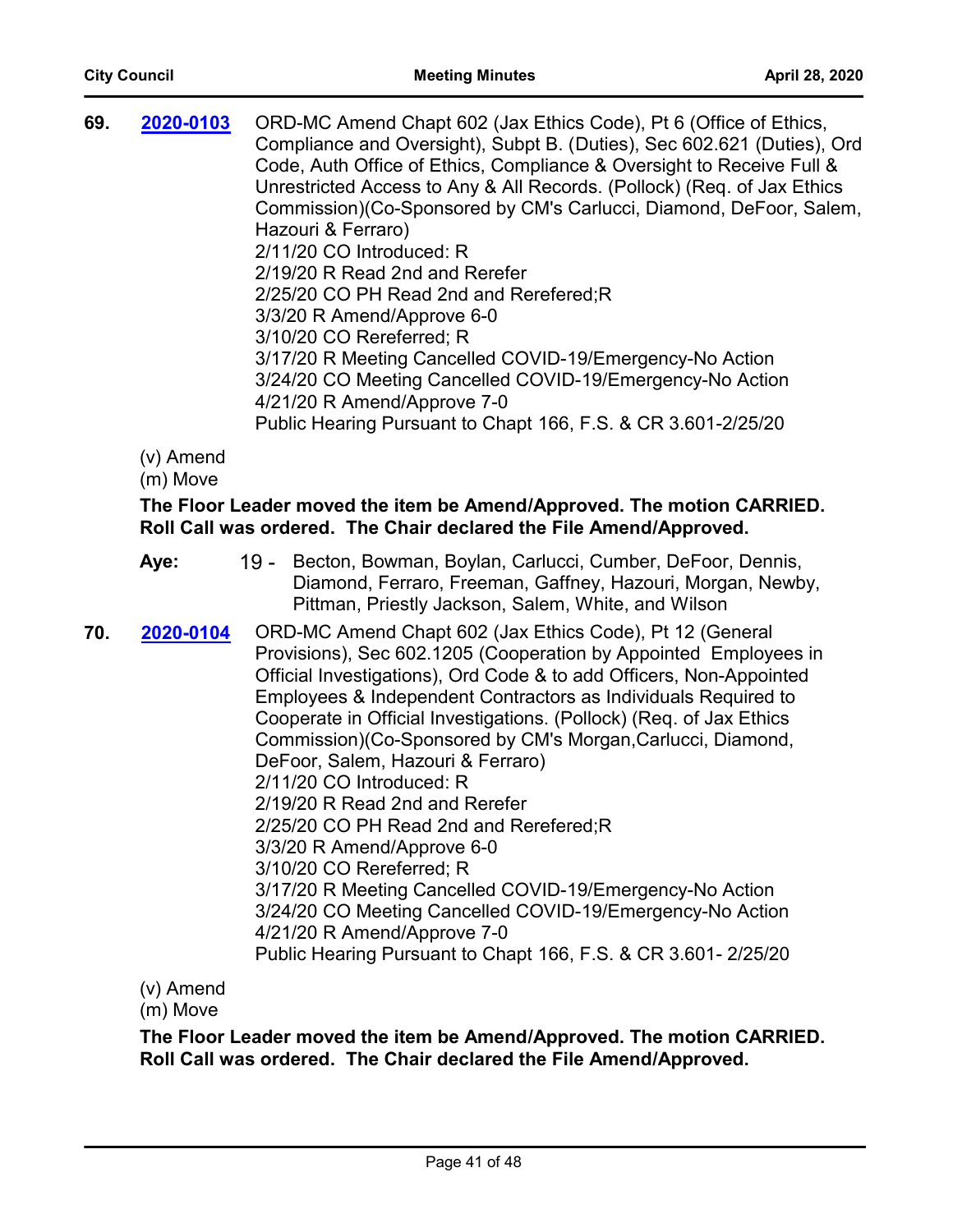|     | Aye:      | 19 - Becton, Bowman, Boylan, Carlucci, Cumber, DeFoor, Dennis,<br>Diamond, Ferraro, Freeman, Gaffney, Hazouri, Morgan, Newby,<br>Pittman, Priestly Jackson, Salem, White, and Wilson                                                                                                                                                                                                                                                                                                                                                                                                                                                                                                                                                                                                                                                                                                                                                                                                                                                                                                                                             |
|-----|-----------|----------------------------------------------------------------------------------------------------------------------------------------------------------------------------------------------------------------------------------------------------------------------------------------------------------------------------------------------------------------------------------------------------------------------------------------------------------------------------------------------------------------------------------------------------------------------------------------------------------------------------------------------------------------------------------------------------------------------------------------------------------------------------------------------------------------------------------------------------------------------------------------------------------------------------------------------------------------------------------------------------------------------------------------------------------------------------------------------------------------------------------|
| 71. | 2020-0143 | ORD Approp \$75,000.00 in Grant Funds from FDEP for its Participation<br>in a Study to Estab Vulnerability of Infrastructure & Resources that Play a<br>Role in City's Operations & Allow for Proper Planning; Amend 2020-2024<br>5-Yr CIP Apvd by Ord 2019-505-E to Prov Funding for "FL Resilient<br>Coastline Prog FRCP"; Auth Standard Grant Agreemt with FDEP; Prov<br>Oversight by Engineering & Constructn Mgmt Div of Dept of Public<br>Works. (B.T. 20-050) (McCain) (Req of Mayor)<br>2/25/20 CO Introduced: NCSPHS, TEU, F<br>3/2/20 NCSPHS Read 2nd & Rerefer<br>3/2/20 TEU Read 2nd & Rerefer<br>3/3/20 F Read 2nd & Rerefer<br>3/10/20 CO PH Read 2nd & Rereferrred; NCSPHS, TEU, F<br>3/16/20 NCSPHS Meeting Cancelled COVID-19/Emergency-No Action<br>3/16/20 TEU Meeting Cancelled COVID-19/Emergency-No Action<br>3/17/20 F Meeting Cancelled COVID-19/Emergency-No Action<br>3/24/20 CO Meeting Cancelled COVID-19/Emergency-No Action<br>4/20/20 NCSPHS Amend/Approve 7-0<br>4/20/20 TEU Amend/Approve 7-0<br>4/21/20 F Amend/Approve 7-0<br>Public Hearing Pursuant to Chapt 166, F.S. & CR 3.601 - 3/10/20 |

(m) Move

**The Floor Leader moved the item be Amend/Approved. The motion CARRIED. Roll Call was ordered. The Chair declared the File Amend/Approved.**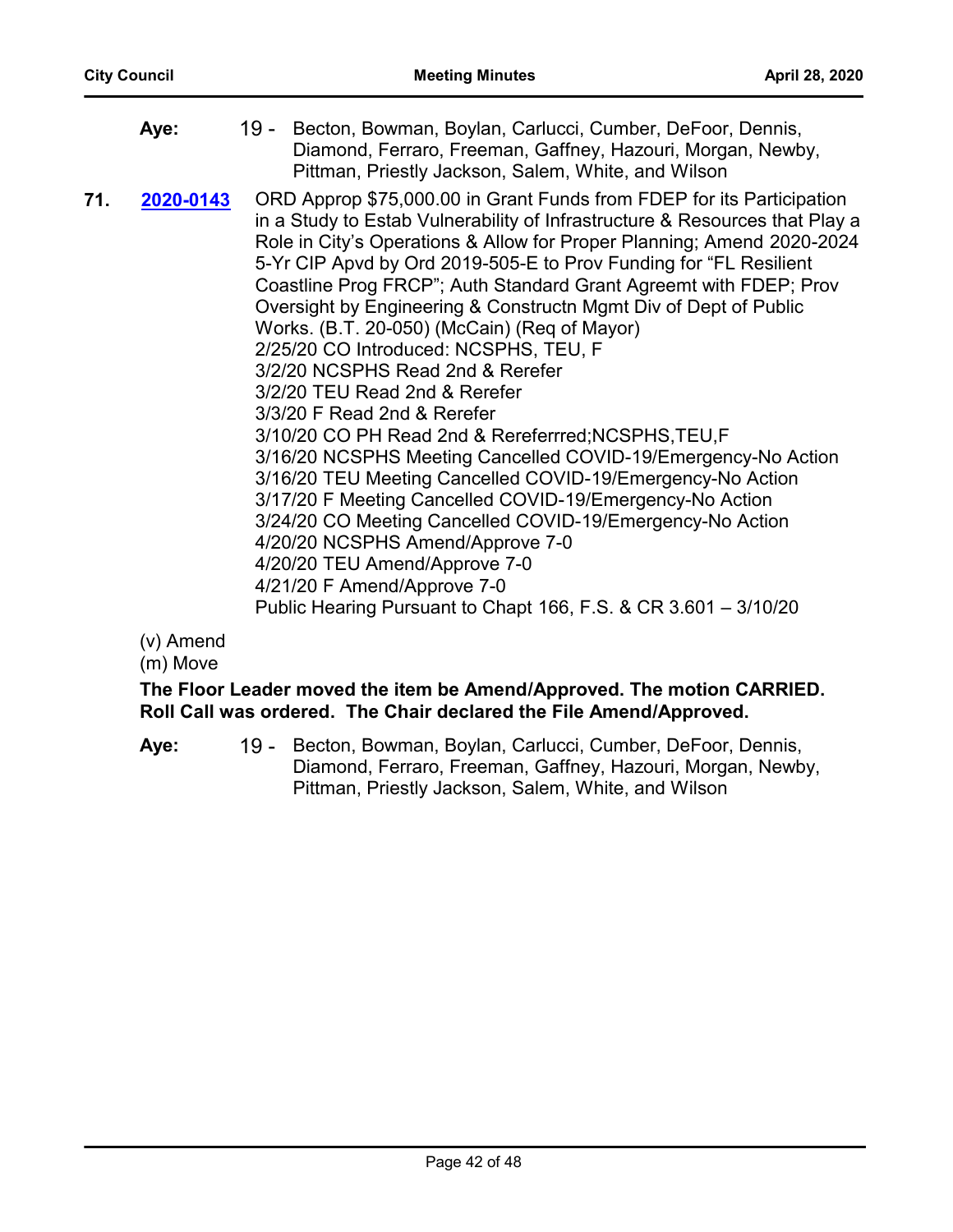|  | 72. | 2020-0199 | ORD Apv & Auth Amend Two to Grant Agreemt btwn City of Jax & Clara<br>White Mission, Inc. to Remove Construction of Pedestrian Bridge from<br>Project Scope for White Harvest Farms & Market Project. (Staffopoulos)<br>(Reg of Mayor)<br>3/10/20 CO Introduced: NCSPHS, F<br>3/16/20 NCSPHS Meeting Cancelled COVID-19/Emergency-No Action<br>3/17/20 F Meeting Cancelled COVID-19/Emergency-No Action<br>3/24/20 CO Meeting Cancelled COVID-19/Emergency-No Action<br>4/6/20 NCSPHS Read 2nd & Rerefer<br>4/7/20 F Read 2nd & Rerefer<br>4/14/20 CO PH Read 2nd and Rereferred; NCSPHS, F<br>4/20/20 NCSPHS Amend/Approve 7-0<br>4/21/20 F Amend/Approve 6-0-1 (Pittman-Abstain)<br>Public Hearing Pursuant to Chapt 166, F.S. & CR 3.601 -<br>3/24/20,4/14/20 |
|--|-----|-----------|------------------------------------------------------------------------------------------------------------------------------------------------------------------------------------------------------------------------------------------------------------------------------------------------------------------------------------------------------------------------------------------------------------------------------------------------------------------------------------------------------------------------------------------------------------------------------------------------------------------------------------------------------------------------------------------------------------------------------------------------------------------|
|--|-----|-----------|------------------------------------------------------------------------------------------------------------------------------------------------------------------------------------------------------------------------------------------------------------------------------------------------------------------------------------------------------------------------------------------------------------------------------------------------------------------------------------------------------------------------------------------------------------------------------------------------------------------------------------------------------------------------------------------------------------------------------------------------------------------|

(m) Move

# **The Floor Leader moved the item be Amend/Approved. The motion CARRIED. Roll Call was ordered. The Chair declared the File Amend/Approved.**

18 - Becton, Bowman, Boylan, Carlucci, Cumber, DeFoor, Dennis, Diamond, Ferraro, Freeman, Gaffney, Hazouri, Morgan, Newby, Priestly Jackson, Salem, White, and Wilson **Aye:**

**Abstain:** 1 - Pittman

# **2ND READING RESOLUTIONS: (Public Participation:2020-222)**

**73. 2020-0222** RESO Conf Appt of Jill C. Enz as Chief of Natural & Marine Resource Div of City of Jax's Dept of Parks Recreation & Community Svcs (McCain) (Req of Mayor) 4/14/20 CO Introduced: R 4/21/20 R Read 2nd & Rerefer **[2020-0222](http://jaxcityc.legistar.com/gateway.aspx?m=l&id=/matter.aspx?key=2295)**

Public **Participation** 

**This Resolution was Read 2nd & Rereferred.**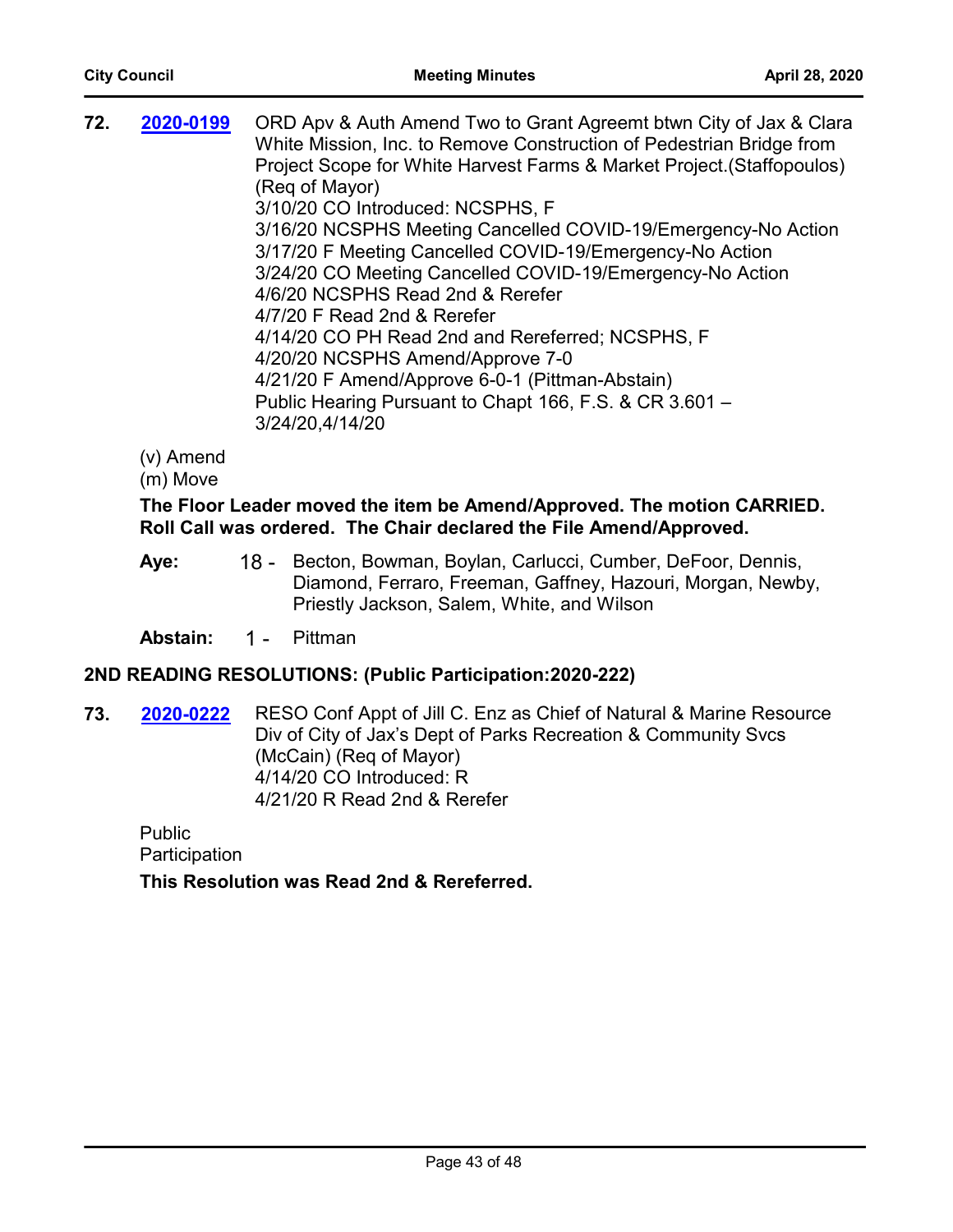**74. 2020-0224** RESO Concerning Public Safety & Welfare of COJ during COVID-19 Pandemic; Encouraging Action by Banks & Financial Institutions; & Addnl State and Federal Action; Encouraging the FL Supreme Court to Extend Administrative Order re: Writs of Possession for Eviction Proceedings; Encouraging Sherriff to Stay Enforcemt on Eviction Orders During State of Emerg; Req Emerg Passage Upon Introduction; Directing Legislative Svcs to Circulate a Copy of Resolution Upon Adoption. (Johnston) (Introduced by CM Dennis) (Co-Sponsored by CM's Morgan, Pittman & Gaffney) 4/14/20 CO Introduction: NCSPHS, F 4/20/20 NCSPHS Withdraw 6-1 (Carlucci) 4/21/20 F Withdraw 7-0 **[2020-0224](http://jaxcityc.legistar.com/gateway.aspx?m=l&id=/matter.aspx?key=2297)**

# (m) Withdraw

# **The Floor Leader moved the item be Withdrawn. The motion CARRIED. Roll Call was ordered. The Chair declared the File Withdrawn.**

- 19 Becton, Bowman, Boylan, Carlucci, Cumber, DeFoor, Dennis, Diamond, Ferraro, Freeman, Gaffney, Hazouri, Morgan, Newby, Pittman, Priestly Jackson, Salem, White, and Wilson **Aye:**
- **75. 2020-0225** RESO Honoring and Commemorating the Life and Accomplishments of William "W.W." Gay. (Clements) (Introduced by CM's Ferraro, Wilson, Boylan, Dennis, White, Hazouri, Pittman, Salem, Becton,Freeman & Newby (Co-Sponsored CMs Carlucci, DeFoor, Diamond,Morgan, R. Gaffney, Bowman,Cumber) 4/14/20 CO Introduction: R 4/21/20 R Amend/Approve 7-0 **[2020-0225](http://jaxcityc.legistar.com/gateway.aspx?m=l&id=/matter.aspx?key=2298)**
	- (v) Amend
	- (m) Move

# **The Floor Leader moved the item be Amend/Approved. The motion CARRIED. Roll Call was ordered. The Chair declared the File Amend/Approved.**

19 - Becton, Bowman, Boylan, Carlucci, Cumber, DeFoor, Dennis, Diamond, Ferraro, Freeman, Gaffney, Hazouri, Morgan, Newby, Pittman, Priestly Jackson, Salem, White, and Wilson **Aye:**

# **INTRODUCTION OF NEW RESOLUTIONS (1ST READING):**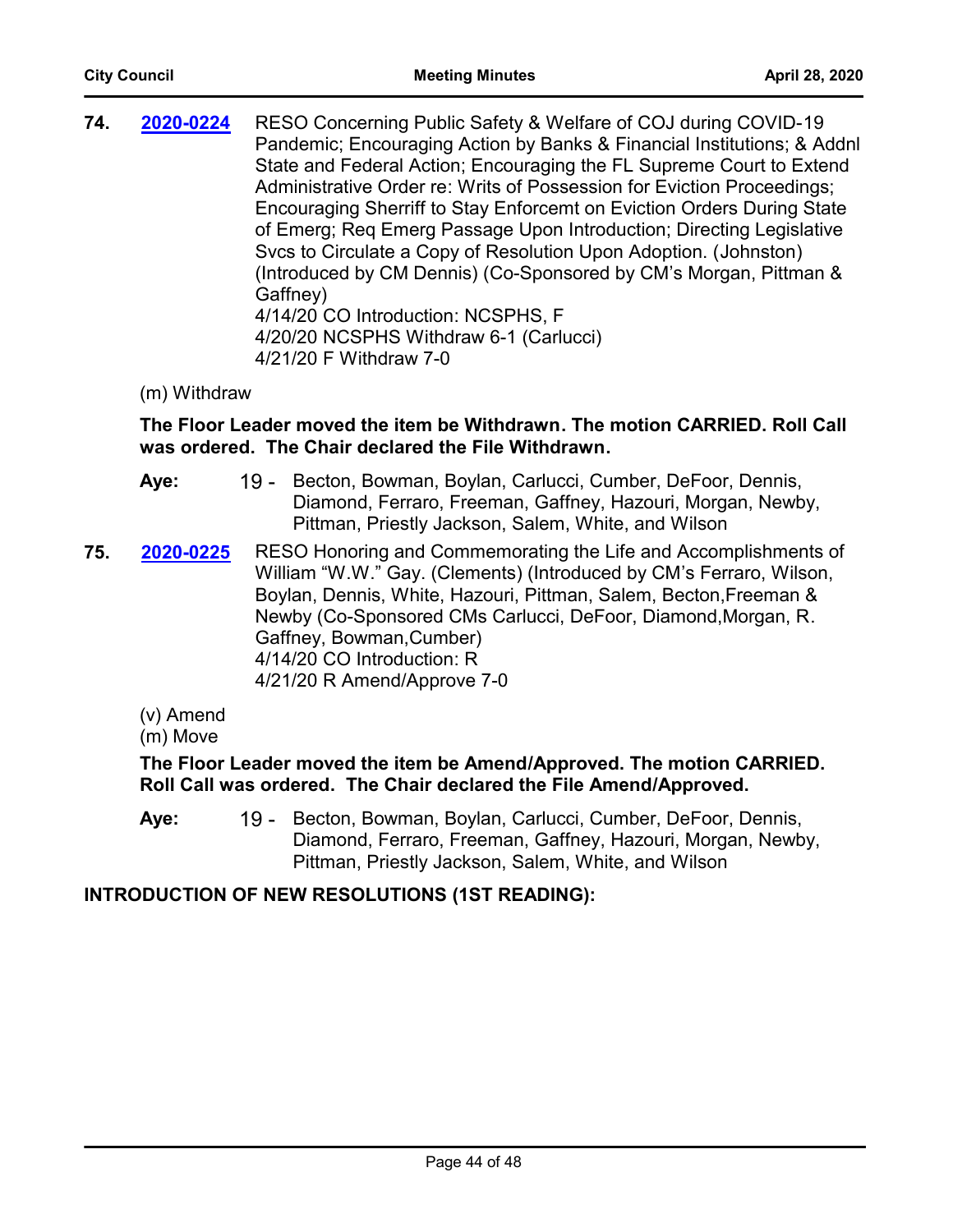| 76. | 2020-0226 | RESO Auth Economic Dev Agreemt btwn the City of Jax ("City") &           |
|-----|-----------|--------------------------------------------------------------------------|
|     |           | Project Kodiak ("Company") to Support the Creation of the Company's      |
|     |           | New Offices in Jax, FL ("The Project"); Recommending that the Company    |
|     |           | be Apvd by the State of FL's Dept of Economic Opportunity as a           |
|     |           | Qualified Target Industry ("QTI") Business Pursuant to Secs              |
|     |           | 288.106-108, FL Statues; Evidencing a Commitment of City Support in      |
|     |           | an Amount not to Exceed \$96,000 as the Local Financial Support under    |
|     |           | the QTI Tax Refund Prog Payable Over Multiple Years per Guidelines       |
|     |           | Set by the State Dept of Economic Opportunity, with a State match of     |
|     |           | \$384,000, for a Total City & State QTI Amount of \$480,000 for 80 Jobs; |
|     |           | Apv & Auth Execution of Documents by Mayor or his Designee & Corp        |
|     |           | Secretary; Auth Apv of Technical Amendments by the Executive Director    |
|     |           | of the OED; Oversight by OED; Timeline for Execution of Agreemt by the   |
|     |           | Company; Affirm the Proj's Compliance with the Public Investment Policy  |
|     |           | Adopted by Ord 2016-382-E, as Amended by Ord 2018-370-E & Ord            |
|     |           | 2019-243-E; Req 2-Reading Passage Pursuant to C.R. 3.305 (Sawyer)        |
|     |           | (Reg of Mayor)                                                           |
|     |           | 4/28/20 CO Introduced: F                                                 |

# **This Resolution was Introduced to City Council and assigned.**

**77. 2020-0233** RESO Honoring & Commemorating the Life & Accomplishments of Sharon Siegel Cohen. (Clements) (Introduced by CM Morgan) (Co-Sponsored by CM Salem) 4/28/20 CO Introduced: R **[2020-0233](http://jaxcityc.legistar.com/gateway.aspx?m=l&id=/matter.aspx?key=2308)**

# **This Resolution was Introduced to City Council and assigned.**

**78. 2020-0234** RESO Honoring & Commemorating the Life & Accomplishments of LISC Executive Director Janet L. Owens. (Clements) (Introduced by CM Morgan) (Co-Sponsored by CM's Boylan, Hazouri & Salem) 4/28/20 CO Introduced: R **[2020-0234](http://jaxcityc.legistar.com/gateway.aspx?m=l&id=/matter.aspx?key=2307)**

# **This Resolution was Introduced to City Council and assigned.**

# **INTRODUCTION OF NEW ORDINANCES (1ST READING):**

**79. 2020-0227** ORD Closing & Abandoning &/or Disclaiming Drainage & Utilities Easement in Mandarin Meadows at Req of VC Mandarin Senior Housing, LTD; Approval Subj to Conditions. (Dist 6-Boylan)(McCain) (Req of Mayor) 4/28/20 CO Introduced:TEU TEU PH Pursuant to Sec 336.10, F.S. – 5/18/20 Public Hearing Pursuant to Chapt 166, F.S. & CR 3.601 – 5/12/20 **[2020-0227](http://jaxcityc.legistar.com/gateway.aspx?m=l&id=/matter.aspx?key=2301)**

# **This Ordinance was Introduced to City Council and assigned.**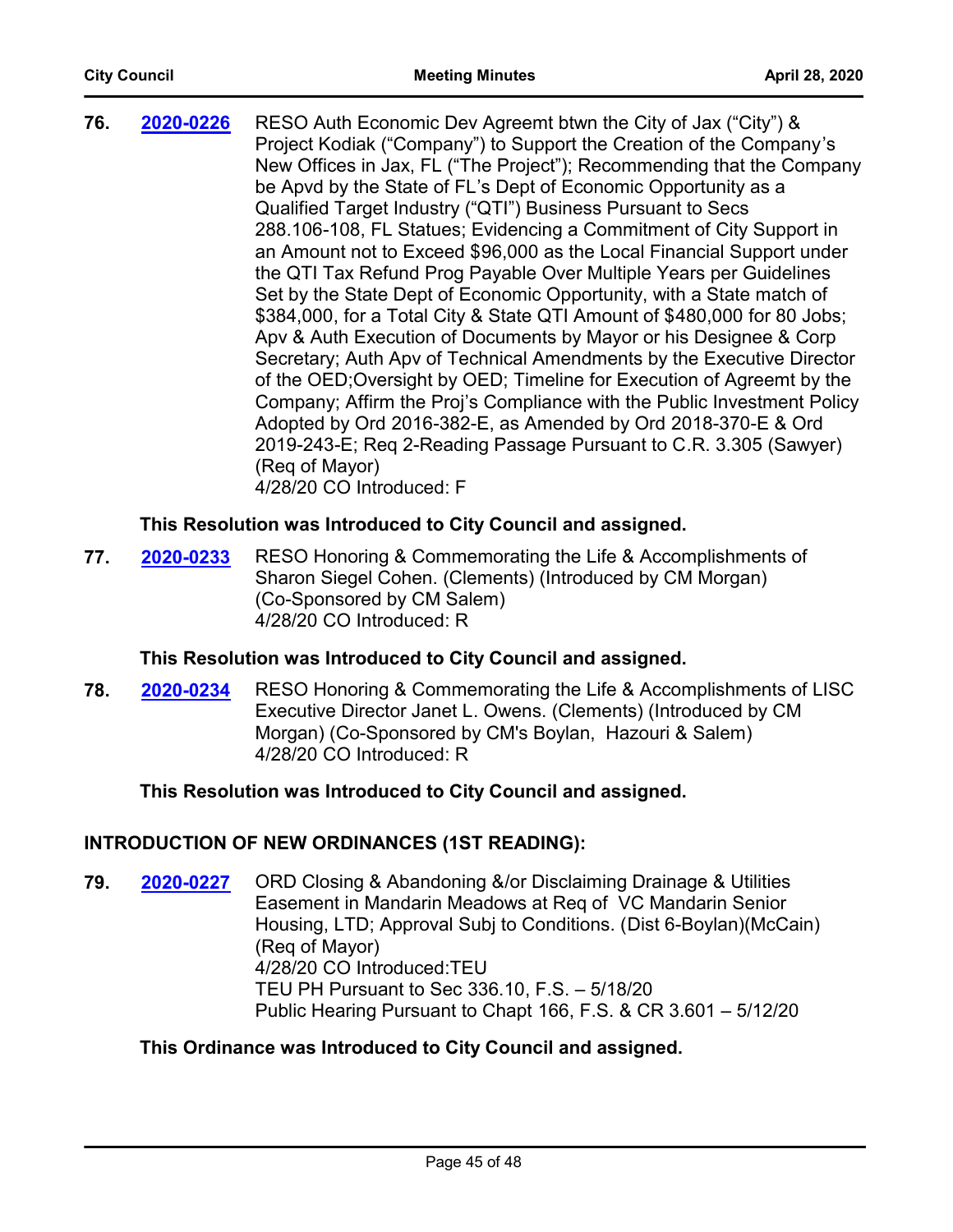**80. 2020-0228** ORD Re Duval County Property Appraiser's Budget for FY 2020-2021; Adopt Recommended Findings & Conclusions for Duval County Property Appraiser's 2020-2021 FY Budget. (Sidman) (Introduced by CM Bowman) 4/28/20 CO Introduced: F Public Hearing Pursuant to Chapt 166, F.S. & CR 3.601 – 5/12/20 **[2020-0228](http://jaxcityc.legistar.com/gateway.aspx?m=l&id=/matter.aspx?key=2302)**

# **This Ordinance was Introduced to City Council and assigned.**

81. **2020-0229** ORD Engaging an Independent Auditor for Providing an Annual Audit of the City & Certain Other Funded Progs for a 3 Yr Contract Period for the Yr Ending Sept 30, 2020, 2021 & 2022 ,Under Single Audit Approach, Apv Independent Auditor Agreemt btwn City & Carr, Riggs & Ingram, LLC, Auth Execution by the Council President & Finance Committee Chairman; Apv Professional Fees. (Sidman) (Introduced by CM's Bowman, Cumber & Freeman)(Co-Sponsored by CM Hazouri) 4/28/20 CO Introduced: F Public Hearing Pursuant to Chapt 166, F.S. & CR 3.601 – 5/12/20 **[2020-0229](http://jaxcityc.legistar.com/gateway.aspx?m=l&id=/matter.aspx?key=2303)**

# **This Ordinance was Introduced to City Council and assigned.**

**82. 2020-0230** ORD Auth an Amended & Restated Redevelopmt Agreemt ("Amend Redevelopmt Ecomomic Agreemt) among City of Jax ("CITY"), Downtown Investment Authority ("DIA"), & Axis Hotels LLC ("Developer") to Support Renovation by Developer of Ambassador Hotel Bldg at 420 N. Julia St, in Northbank Downtown Community Redevelopmt Area ("Project"); Designating DIA as Contract Monitor for Amended Redevelopmt Agreemt; Oversight of Proj by Dept of Public Works & DIA; Auth Execution of all Documents Relating to Above Agreemt & Transactions, & Auth Tech Changes to Documents; Providing Deadline for Developer to Execute Agreemt After it is Delivered to Developer. (Sawyer) (Req of DIA) 4/28/20 CO Introduced: NCSPHS, F Public Hearing Pursuant to Chapt 166, F.S. & CR 3.601 – 5/12/20 **[2020-0230](http://jaxcityc.legistar.com/gateway.aspx?m=l&id=/matter.aspx?key=2304)**

# **This Ordinance was Introduced to City Council and assigned.**

83. **2020-0231** ORD Apv & Auth Lease Agreemt btwn Northwest Jax Community Development Corporation, Inc. ("Landlord") & City of Jacksonville ("Tenant") for Dental Clinic to be used by Duval County Health Dept at 3416 Moncrief Rd, Ste 100, Jax, Duval County, FL 32209, for Term of 5 Yrs at Mthly Basic Rental Rate of \$1,200.00 & to Simultaneously Assign Lease to FL Dept of Health; Req 1 Cycle Emergency Action. (Johnston) (Introduced by CM Diamond) 4/28/20 CO Introduced: NCSPHS, F Public Hearing Pursuant to Chapt 166, F.S. & CR 3.601 – 5/12/20 **[2020-0231](http://jaxcityc.legistar.com/gateway.aspx?m=l&id=/matter.aspx?key=2305)**

# **This Ordinance was Introduced to City Council and assigned.**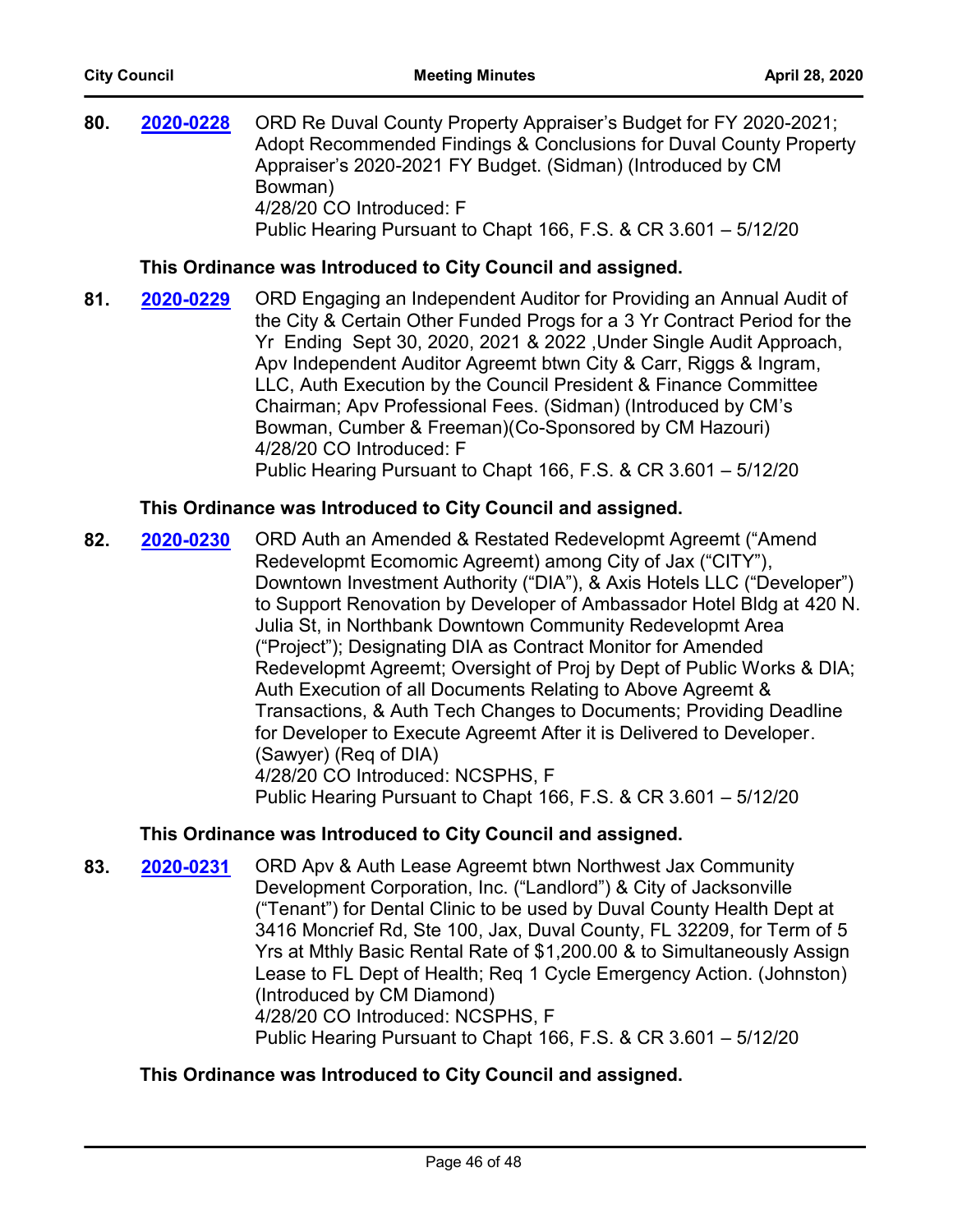**84. 2020-0232** ORD Approp \$850,000.00 from U.S. Dept of Health & Human Srvcs for Ending HIV Epidemic to Provide HIV-Related Health & Support Svcs to Persons Living with HIV/AIDS Residing in Jax Transitional Grant Area Composing Duval, Baker, Nassau, & St. Johns Counties; Req 1 Cycle Emergency Passage; Apv Position. (B.T. 20-066) (R.C. 20-109) (McCain) (Req of Mayor) 4/28/20 CO Introduced: NCSPHS, F Public Hearing Pursuant to Chapt 166, F.S. & CR 3.601 – 5/12/20 **[2020-0232](http://jaxcityc.legistar.com/gateway.aspx?m=l&id=/matter.aspx?key=2306)**

# **This Ordinance was Introduced to City Council and assigned.**

# **ADDENDUM**

RESO Pursuant to Sec 5.10, Charter of City of Jax, Appt Kim Taylor to the Position of City Council Auditor; Prov for a Prospective Effective Date; Prov For Recommendation for Salary. Req 1 Cycle Emergency Passage (Introduced by City Council Personnel Committee) (Co-Sponsored by CM Ferraro) 4/28/20 Introduced: R **[2020-0236](http://jaxcityc.legistar.com/gateway.aspx?m=l&id=/matter.aspx?key=2311)**

# **This Resolution was Introduced to City Council and assigned.to the Rules Committee due back on 5/5/2020**

**`** RESO Concerning Dist 4 Council Member Vacancy; Providing for a Special Election that shall be held Pursuant to Sec 5.06, Charter, to Fill Vacancy; Prov for a Qualifying Period from 12:00 P.M. Monday 6/8/20 thru 12:00 P.M. Friday 6/12/20 for a Special Election to be Held in Conjunction w/ the General Primary Election on Tuesday, 8/18/20, & in Conjunction w/ the General Election to be Held on Tuesday 11/3/20; Providing for the Establishment of a Qualifying by Petition Deadline; Req 1 Cycle Emerg Passage (Sidman) (Introduced by CP Wilson) 4/28/20 Introduction: R **[2020-0237](http://jaxcityc.legistar.com/gateway.aspx?m=l&id=/matter.aspx?key=2312)**

# **This Resolution was Introduced to City Council and assigned.to the Rules Committee due back on 5/5/2020**

# **ROLL CALL**

**The Floor Leader moved the item be Roll Call. The motion CARRIED. Roll Call was ordered. The Chair declared the File Roll Call.**